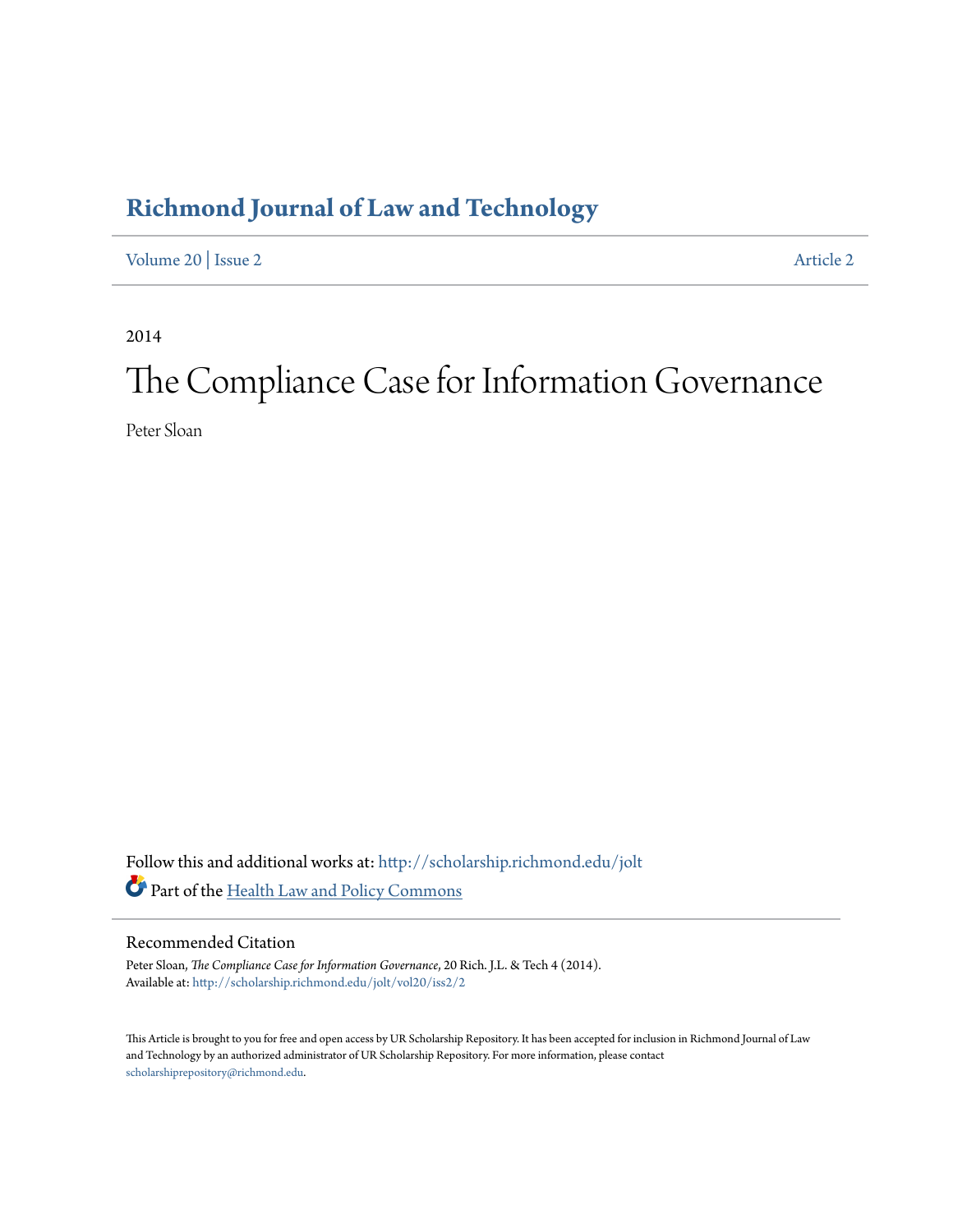#### **THE COMPLIANCE CASE FOR INFORMATION GOVERNANCE**

By Peter Sloan[\\*](#page-1-0)

Cite as: Peter Sloan, *The Compliance Case for Information Governance*, 20 RICH. J.L. & TECH. 4 (2014), http://jolt.richmond.edu/v20i2/article4.pdf.

#### **I. INTRODUCTION**

[1] In an increasingly convoluted information environment, organizations strive to manage information-related risks and exposures, minimize information-related costs, and maximize information value. The inadequacy of traditional strategies for addressing information compliance, risk, and value is becoming clear, and so too is the need for a better, more holistic approach to governing the organization's information. $<sup>1</sup>$  $<sup>1</sup>$  $<sup>1</sup>$ </sup>

<span id="page-1-0"></span>Peter Sloan is a partner at the law firm Husch Blackwell LLP and a founding member of the firm's Information Governance Group. For over a decade he has focused his practice on how companies can best manage their records and information. He is an ARMA International member and has been a long-standing participant in Working Group I of The Sedona Conference, contributing to several of its publications, including *The Sedona Conference Commentary of Preservation, Management and Identification of Sources of Information that are Not Reasonably Accessible* (2009) and most recently, *The Sedona Conference Commentary on Information Governance* (2013). He has helped companies across a wide variety of industries create, validate, and update records retention schedules; implement information compliance systems; develop legal hold processes; and deploy risk management and information governance approaches to information. The author thanks the JOLT staff and also his colleague and paralegal extraordinaire Kerri Steffens, who has applied information governance controls to the citations in this article. Any errors remain the responsibility of the author.

<span id="page-1-1"></span> $1$  When discrete departments or groups within an organization make autonomous decisions about information, inconsistencies and problems can result. Similarly, information-related decisions and actions driven by insular information disciplines (such as records and information management, privacy and data security, or litigation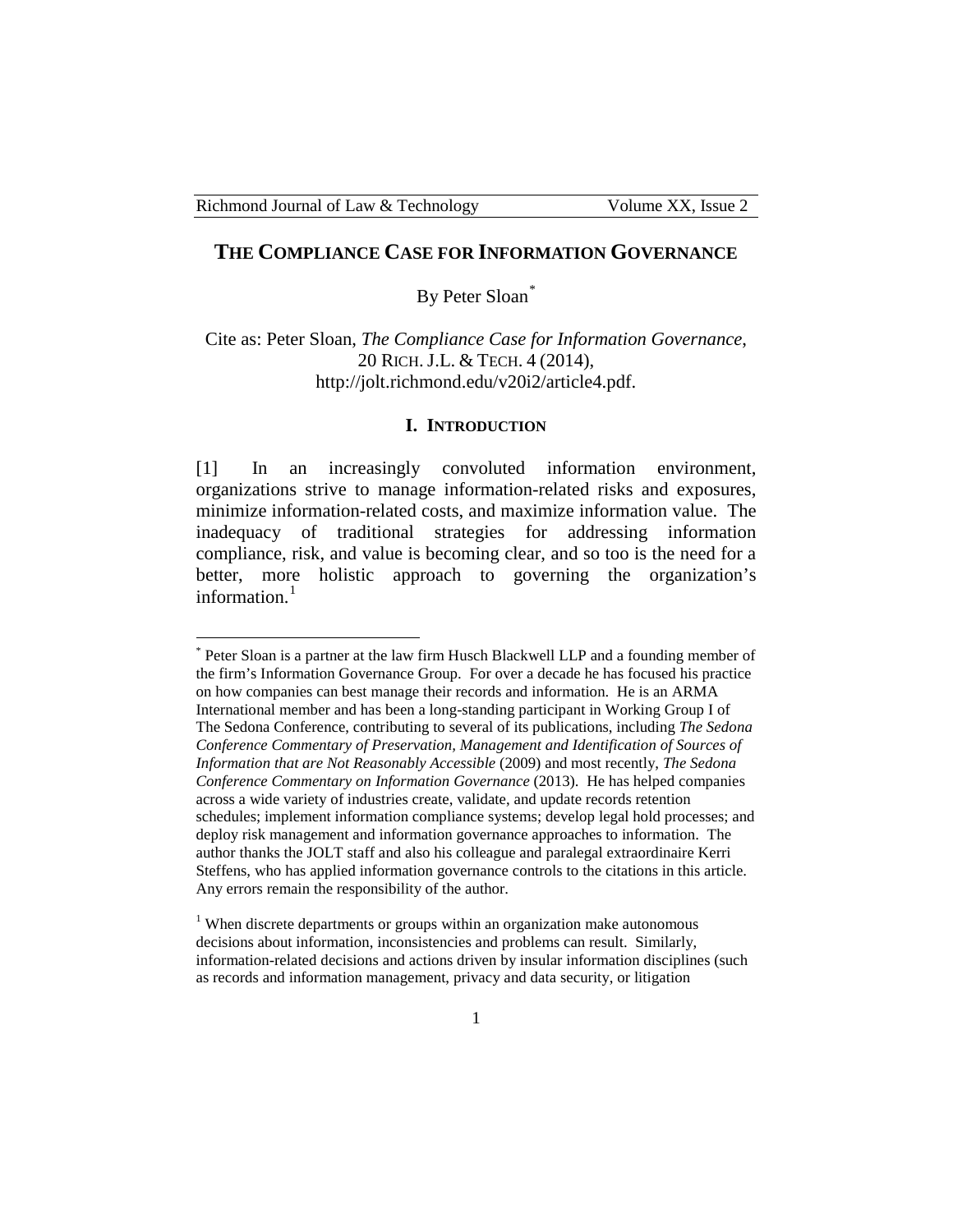| Richmond Journal of Law & Technology | Volume XX, Issue 2 |
|--------------------------------------|--------------------|
|--------------------------------------|--------------------|

[2] Information governance is "an organization's coordinated, inter-disciplinary approach to satisfying information compliance requirements and managing information risks while optimizing information value."<sup>[2](#page-2-0)</sup> This definition highlights three key aspects of an organization's relationship with information. First, the organization is subject to information legal requirements, such as statutory, regulatory, and contract requirements, which must be satisfied. Second, the organization faces information-related risks<sup>[3](#page-2-1)</sup> (the likelihood that an event or circumstance will occur that could cause harm to the organization) that need to be controlled so that the resulting harm is avoided, minimized, or otherwise managed. Last, the organization's information and related practices have an economic impact, or value, that the organization can address by controlling information-related costs, optimizing information-related efficiencies, and maximizing the inherent value of its information.<sup>[4](#page-2-2)</sup>

[3] Of these three elements—compliance, risk, and value—the latter two most commonly take center stage when organizations contemplate the information governance approach. Obtaining management approval, commitment, and budget for information governance usually involves

<span id="page-2-0"></span><sup>2</sup> *Id.* at 2.

<span id="page-2-1"></span><sup>3</sup> In the formal discipline of risk management, the definition of "risk" has evolved to mean the "effect of uncertainty on objectives." INT'L ORG. FOR STANDARDIZATION, ISO 31000, RISK MANAGEMENT—PRINCIPLES AND GUIDELINES § 2.1 (2009). While risk remains the combination of (1) the consequences of an event or change of circumstances and (2) the likelihood of such an occurrence, "effect" is defined as either a negative or positive deviation from the expected. *Id.* at § 2.1 nn. 1, 4. This Article uses the more traditional connotation of risk, which is the likelihood of a negative or harmful result.

preservation) can create inefficiencies and risks for the organization as a whole. *See* THE SEDONA CONFERENCE, THE SEDONA CONFERENCE COMMENTARY ON INFORMATION GOVERNANCE 5 (Conor R. Crowley ed., 2013).

<span id="page-2-2"></span><sup>4</sup> *See* THE SEDONA CONFERENCE, *supra* note 1, at 6.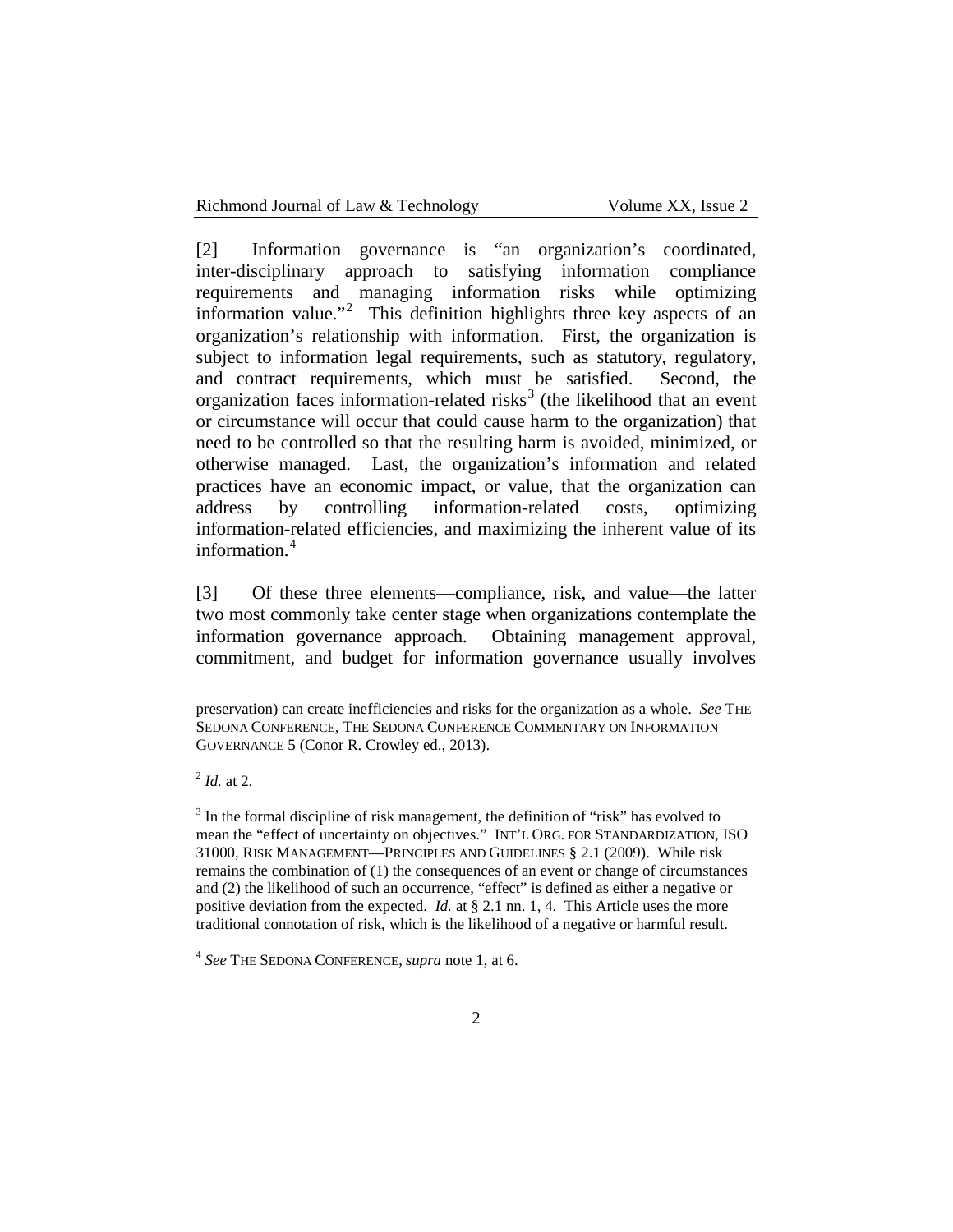| Richmond Journal of Law & Technology | Volume XX, Issue 2 |
|--------------------------------------|--------------------|
|                                      |                    |

making a "business case,"<sup>[5](#page-3-0)</sup> built upon what colloquially can be referred to as carrots and sticks. Carrots include potential cost savings, efficiencies, and opportunities to reap additional value from the organization's information and information processes.<sup>[6](#page-3-1)</sup> Sticks are examples of dire information-related exposures, coupled with resulting costs and harm should they occur. These carrots and sticks correspond to information value and information risk.<sup>[7](#page-3-2)</sup> Business case considerations of risk and value indeed can be persuasive arguments for what the organization *should* do. But missing from this business case equation is the first element, legal compliance, which converts *should* do into *must* do.[8](#page-3-3)

[4] The above definition of information governance also captures its coordinated, interdisciplinary nature. The salient feature of the information governance approach is that it compels organizations to take a broad, inclusive view of information issues, and to act accordingly. Information governance bridges across entrenched silos in the organization's various departments and functions, including Legal, IT, Compliance, Records Management, and lines of business or operations, thereby avoiding parochial decisions regarding information.<sup>[9](#page-3-4)</sup> The information governance approach also causes organizations to reconcile various information-focused disciplines, such as records and information

<span id="page-3-2"></span><sup>7</sup> *See id.* at 2, 4.

<span id="page-3-0"></span> <sup>5</sup> *See generally* Charles R. Ragan, *Information Governance: It's a Duty and It's Smart Business*, 19 RICH. J.L. & TECH. 12 (2013), http://jolt.richmond.edu/v19i4/article12.pdf (discussing the business case for information governance).

<span id="page-3-1"></span><sup>6</sup> *See* THE SEDONA CONFERENCE, *supra* note 1, at 6.

<span id="page-3-3"></span><sup>8</sup> Doug Cornelius, *McNulty Keynote on a Tale of Two Sectors*, COMPLIANCE BUILDING (June 4, 2009, 2:16 PM), http://www.compliancebuilding.com/2009/06/04/mcnultykeynote-on-a-tale-of-two-sectors/ ("The cost of non-compliance is great. If you think compliance is expensive, try non-compliance.").

<span id="page-3-4"></span><sup>9</sup> *See* THE SEDONA CONFERENCE, *supra* note 1, at 4.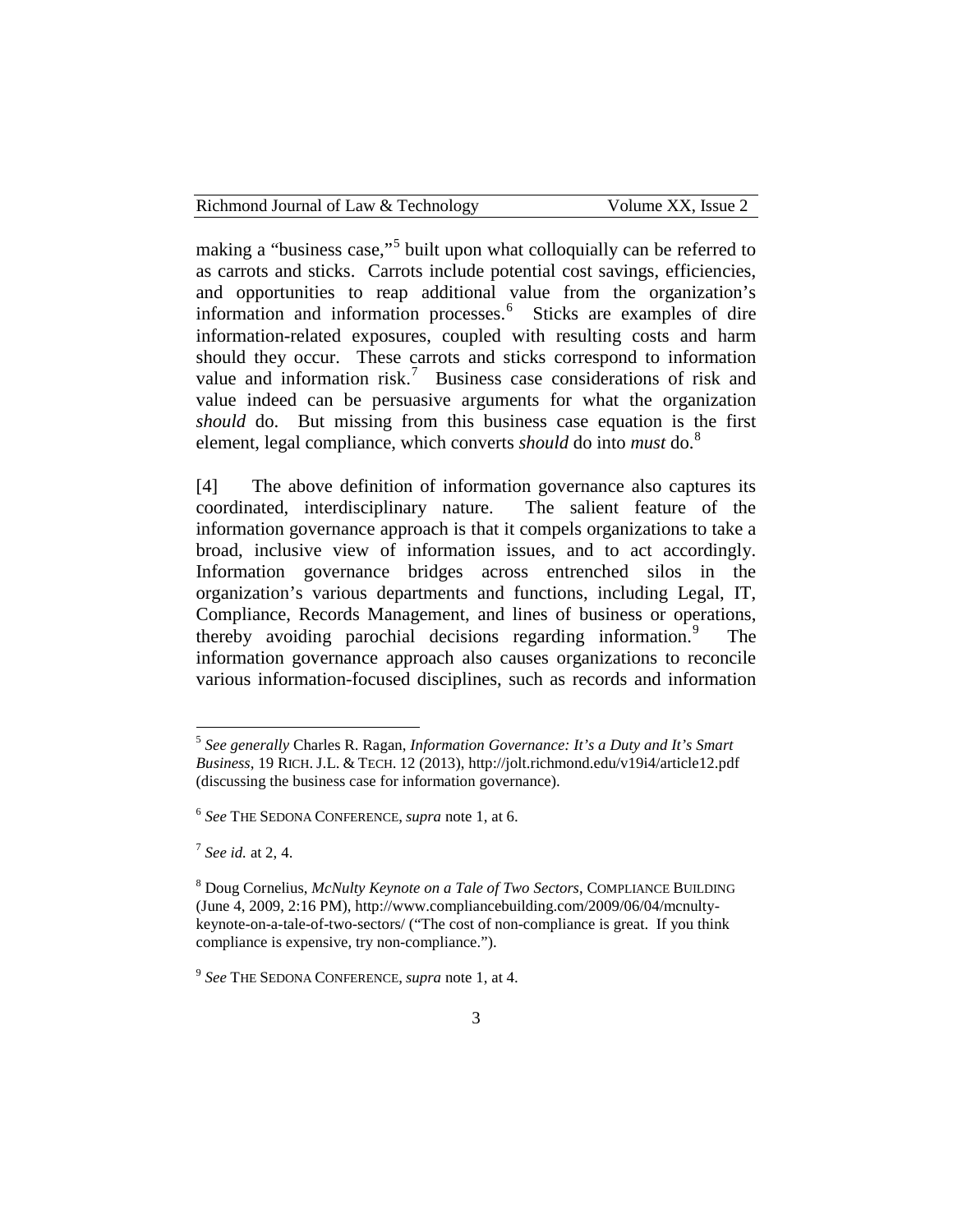management, privacy and data security, intellectual property, and litigation preservation.<sup>[10](#page-4-0)</sup>

[5] Though organizations often pursue these information-focused disciplines on an autonomous basis, the legal requirements in the disciplines of records and information management, privacy and data security, intellectual property, and litigation preservation seldom operate in a vacuum. Instead, such legal requirements interrelate and interact across their respective disciplines' boundaries. Thus, when information is kept longer than required by records retention laws, the likelihood increases for a security breach under data security laws or for a disclosure jeopardizing trade secret status; also, the volume of information subject to subsequent legal holds increases.<sup>11</sup> Disposal of information in compliance with records retention and data security laws may violate litigation preservation requirements.<sup>12</sup> And the processing and handling of And the processing and handling of information preserved and produced in litigation inevitably has an impact upon retention and records management compliance, and additionally may

http://jolt.richmond.edu/v17i3/article10.pdf (explaining preservation obligations and recognizing that "[e]ven with an effective information governance plan and protocols in place to recognize a triggering event, the preservation burden can be substantial"); The Sedona Conference, *The Sedona Conference Commentary on Legal Holds: The Trigger & the Process*, 11 SEDONA CONF. J. 265, 274 (2010) (explaining the primacy of legal holds and suggesting that organizations have electronically stored information management policies that "include provisions for implementing procedures to preserve documents and electronically stored information related to ongoing or reasonably anticipated litigation").

<span id="page-4-0"></span> <sup>10</sup> *Id.* at 1.

<span id="page-4-1"></span><sup>11</sup> *See id.* at 32.

<span id="page-4-2"></span><sup>12</sup> *See* Kenneth J. Withers, *Risk Aversion, Risk Management, and the "Over-Preservation" Problem in Electronic Discovery*, 64 S.C. L. REV. 537, 578 (2013) (discussing the necessity of considering the risk of data loss and consequent violation of "the duty of preservation" before formulating an information governance program); *see also* Bennett B. Borden et al., *Four Years Later: How the 2006 Amendments to the Federal Rules Have Reshaped the E-Discovery Landscape and Are Revitalizing the Civil Justice System*, 17 RICH. J.L. & TECH. 10, ¶ 48 (2011),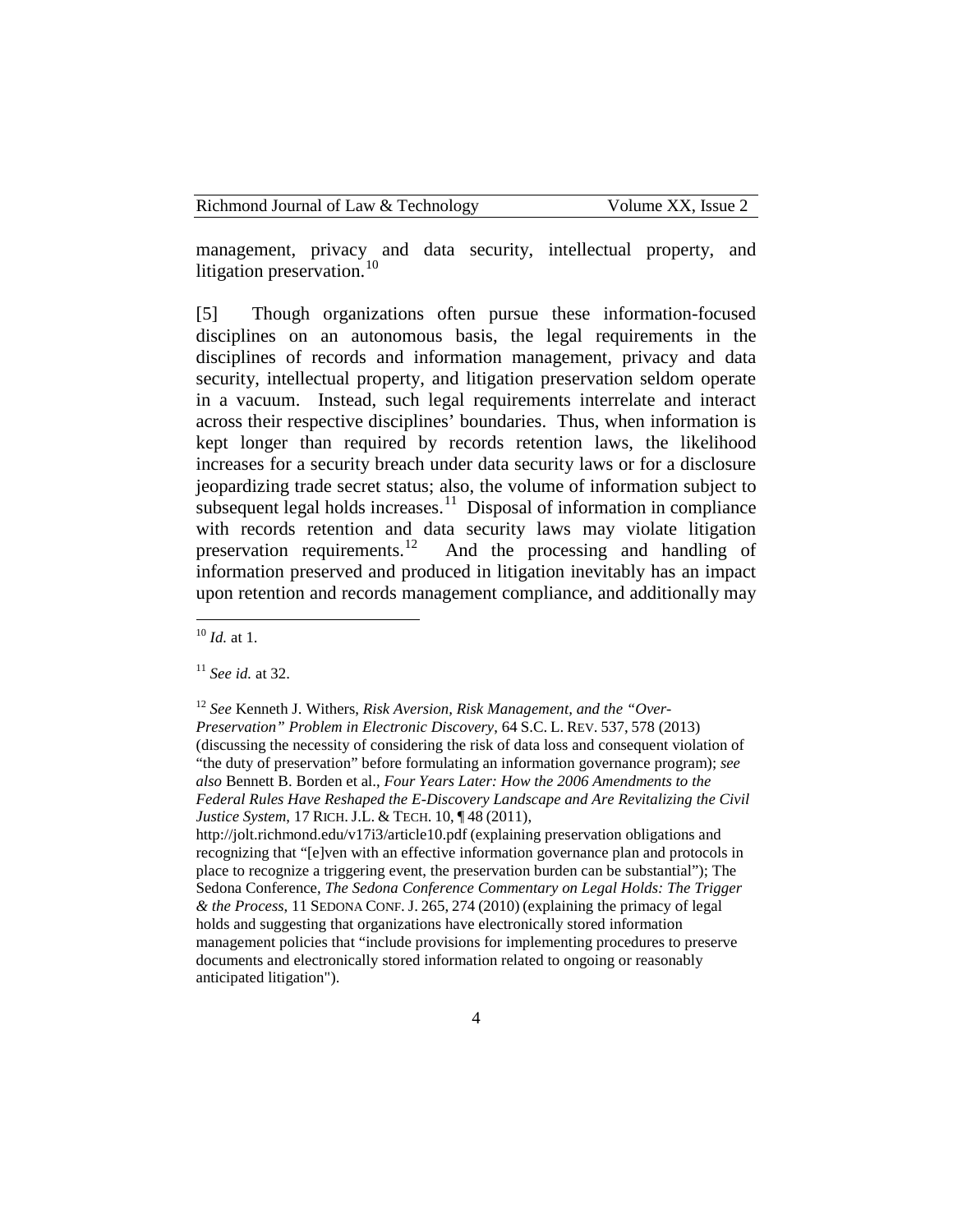| Richmond Journal of Law & Technology |  |  |  |  |
|--------------------------------------|--|--|--|--|
|--------------------------------------|--|--|--|--|

Volume XX, Issue 2

have intellectual property and privacy and data security repercussions. This interplay of information legal requirements fosters the interdisciplinary approach of information governance. And while information-related compliance requirements create synergies for information governance, certain information legal requirements explicitly mandate that organizations establish foundational elements of an information governance program.<sup>[13](#page-5-0)</sup>

[6] This Article first provides a summary overview of information-related legal requirements. Next, this Article identifies specific legal requirements that expressly compel organizations to establish crucial building blocks for an effective information governance program. Last is a discussion of how information compliance requirements provide compelling synergies for the information governance approach.

#### **II. OVERVIEW OF INFORMATION LEGAL REQUIREMENTS**

[7] Major categories of information legal requirements include laws regarding records retention and electronic recordkeeping, privacy and data security, intellectual property, and litigation preservation.

#### **A. Records Retention**

[8] Tens of thousands of record retention legal requirements reside in the statutes and regulations of the federal government, the fifty states, the District of Columbia, and the U.S. territories.<sup>[14](#page-5-1)</sup> Legal requirements include regulations mandating that specific records be kept for an explicit

<span id="page-5-0"></span> <sup>13</sup> *See infra* Part III.

<span id="page-5-1"></span> $14$  This observation is based upon the author's many years of caffeine-fortified experience creating and validating records retention schedules for organizations across a wide range of industries.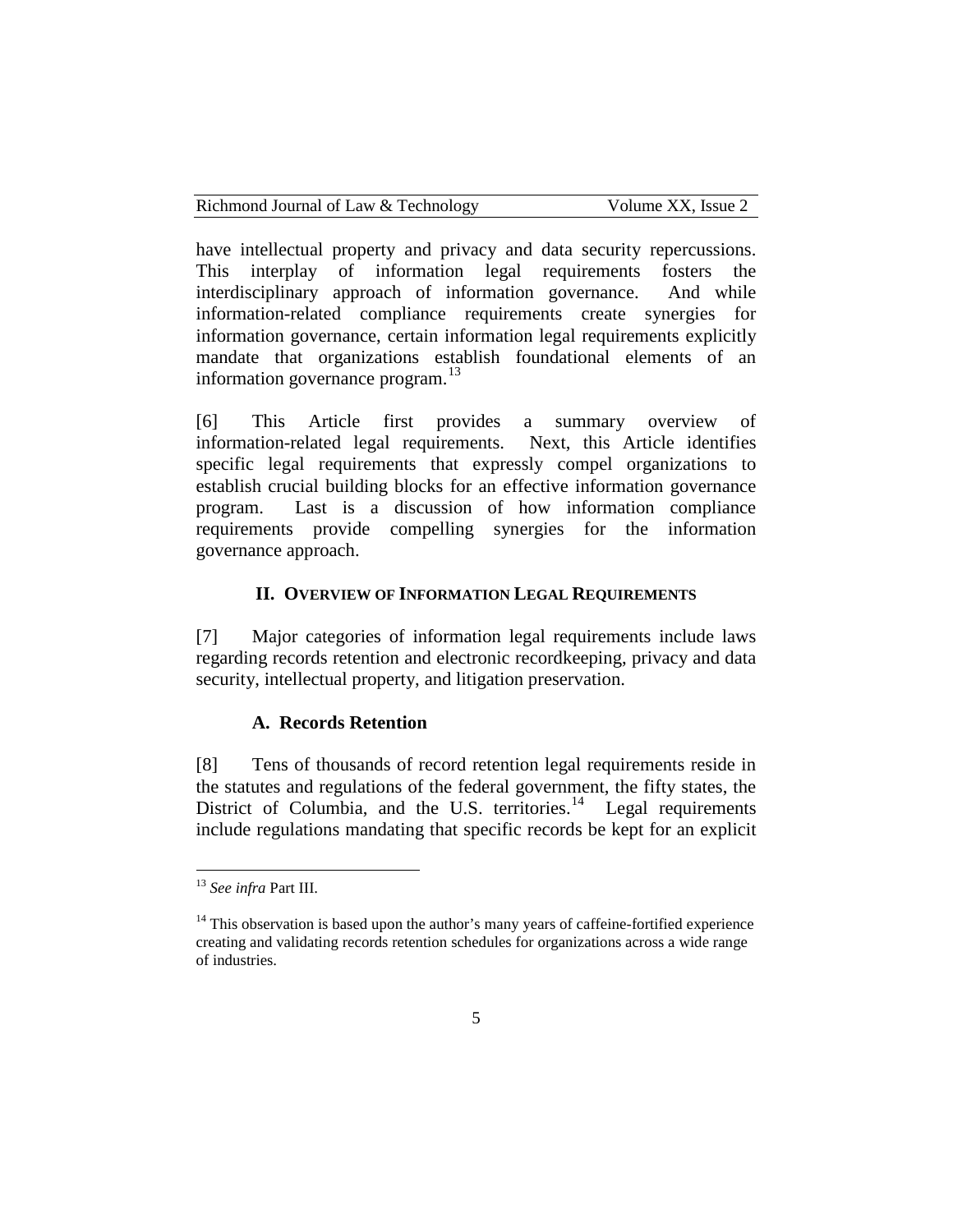time period,  $15$  for a time period after a triggering event,  $16$  or simply that the record be maintained, without providing an explicit retention period.<sup>17</sup>

[9] Records retention legal requirements cover the gamut of an organization's operations and functions, including such areas as accounting, compliance, environmental, facilities, finance, general administration, government relations, health and safety, information technology, legal, entity governance, operations, personnel, public relations and marketing, procurement, transportation, and tax.<sup>[18](#page-6-3)</sup>

[10] For example, consider records retention for contracts. Organizations in certain regulated industries have explicit legal requirements for retaining contract records. Thus, securities brokers and dealers must retain all written agreements relating to their business for three years; $^{19}$  $^{19}$  $^{19}$  registered investment advisers must retain all written

<span id="page-6-3"></span> $18$  Such requirements are generally embedded in the wide range of federal and state statutes and regulations that govern the various functional activities of organizations. For example, tax codes and regulations provide retention requirements for an organization's books and records of accounting and transactions, *see, e.g.*, 26 U.S.C. § 6001, and health and safety codes and regulations, to the extent applicable, provide retention requirements for employee medical and exposure records, *see, e.g.*, 29 C.F.R. 1910.1020. In highlyregulated industries, the rules of the primary federal or state regulator may also cover recordkeeping for a broad range of the organization's functions. *See, e.g.*, 17 C.F.R. §§ 240.17a-3 - 240.17a-4 (pertaining to brokers and dealers); 18 C.F.R. § 125.3 (regulating power utilities); 49 C.F.R. pt. 379 app. A. (regulating motor carriers).

<span id="page-6-0"></span> <sup>15</sup> *See* 29 C.F.R. § 1627.3(a) (2013) (requiring employers to retain payroll records for three years).

<span id="page-6-1"></span><sup>&</sup>lt;sup>16</sup> *See* 29 C.F.R. § 1627.3(b)(1) (requiring employers to retain specified employment records until one year after the date of the related personnel action).

<span id="page-6-2"></span><sup>&</sup>lt;sup>17</sup> *See* 26 C.F.R. § 1.6001-1(e) (2013) (requiring taxpayers to retain supporting tax records "so long as the contents thereof may become material in the administration of any internal revenue law").

<span id="page-6-4"></span><sup>19</sup> *See* 17 C.F.R. § 240.17a-4(b)(7) (2013).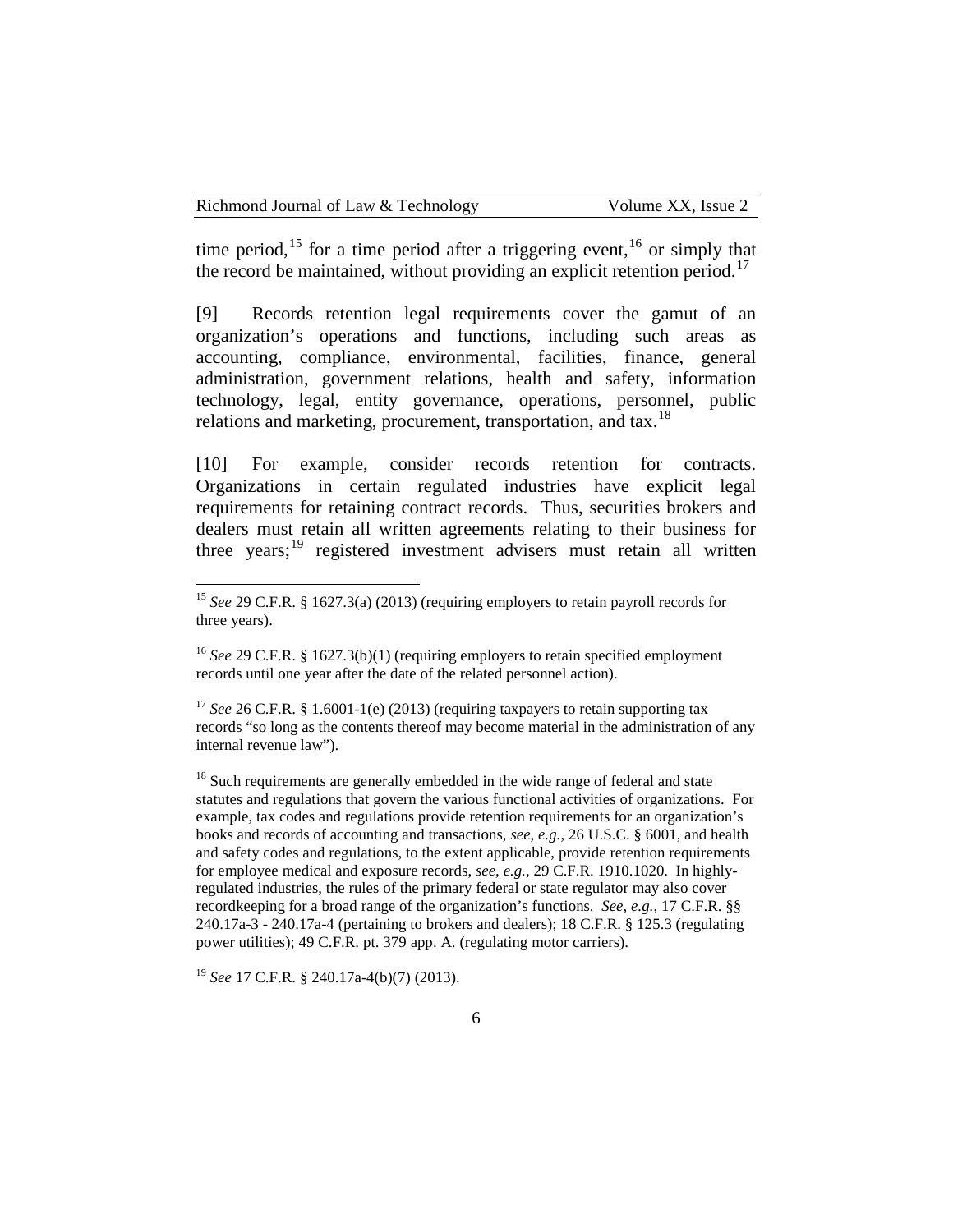| Richmond Journal of Law & Technology | Volume XX, Issue 2 |
|--------------------------------------|--------------------|
|                                      |                    |

agreements related to their business for five years after fiscal year-end;  $2^{0}$ power utilities, natural gas companies, and their holding companies must retain service contracts and contracts for purchase or sale of product for four years after contract expiration;<sup>[21](#page-7-1)</sup> motor carriers must retain service contracts for three years after expiration;<sup>[22](#page-7-2)</sup> Medicare Part D plan sponsors must retain contract records for ten years;<sup>[23](#page-7-3)</sup> and so forth across the wide range of regulated industries.<sup>[24](#page-7-4)</sup> In addition, specifically regulated activities of general organizations can also trigger retention requirements. For example, if a business has a self-administered health benefits plan, the health plan may have covered entity status under the Health Insurance Portability and Accountability Act (HIPAA), thereby making applicable the HIPAA requirement that business associate contracts be retained for six years after last in effect.<sup>25</sup> Also, state laws frequently provide overlapping contract records retention requirements that may exceed prescribed federal retention periods.<sup>26</sup>

<span id="page-7-3"></span><sup>23</sup> *See* 42 C.F.R. § 423.505(d)(2)(iv)-(vi) (2012).

<span id="page-7-4"></span> $24$  The granular applicability of such industry-specific retention requirements is remarkable. *See, e.g.*, IOWA ADMIN. CODE r. 21-91.11(7)-(9) (2013) (requiring Iowa grain dealers to retain credit-sale contracts and acknowledgments, including cancelled credit-sale contracts, for six years).

<span id="page-7-5"></span><sup>25</sup> 45 C.F.R. §§ 164.308(b)(3), 164.316(b)(2)(i), 164.502(e)(2), 164.530(j)(2) (2012).

<span id="page-7-6"></span> $26$  For example, while power and gas utilities regulated by the Federal Energy Regulatory Commission have a four year records retention requirement for expired service contracts and product contracts, several states, such as California, Illinois, and Massachusetts, require power and gas utilities to retain such contracts for six years after expiration. *See*  CPUC Resolution FA-570 (1976) (adopting Fed. Power Comm'n Order No. 450, which incorporated the 1972 edition of 18 CFR §§ 125, 225 (although the CFR has been updated since, California continues to apply the requirements of the 1972 federal

<span id="page-7-0"></span> <sup>20</sup> *See* <sup>17</sup> C.F.R. § 275.204-2(a)(10), (e)(1).

<span id="page-7-1"></span><sup>21</sup> *See* 18 C.F.R. §§ 125.3.3(a)-(b), 225.3.3(a)-(b), 368.3.3(a) (2013).

<span id="page-7-2"></span><sup>22</sup> *See* 49 C.F.R. pt. 379 app. A. tbl.A § 5(a)-(b) (2012).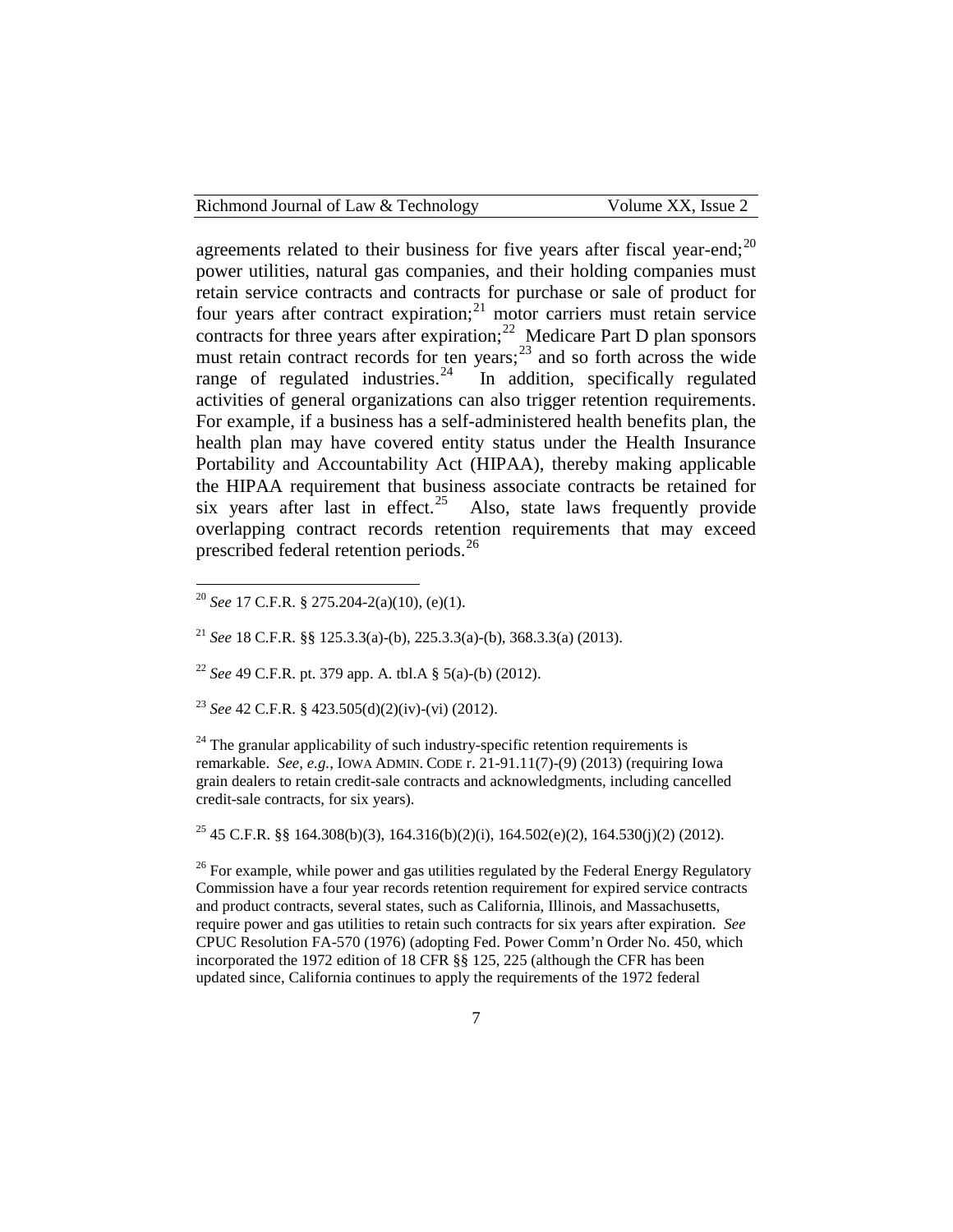[11] If the organization's industry and operations are such that no explicit legal requirement applies for contract records retention, the organization's contracts nevertheless are documentation of legal rights and obligations, and they should be retained after expiration for a legally prudent period of time to allow for the possibility of residual contract disputes. Statutes of limitations for contract claims are therefore a legal consideration for contract retention, and organizations may determine a legally prudent period of time to retain expired contracts, based upon applicable contract statutes of limitations and the practical likelihood of contract disputes after contract expiration.

# **B. Electronic Recordkeeping**

[12] Federal and state laws allow most required records to be retained in electronic form. For example, contracts, agreements, and other transaction records, despite statutes of frauds and other laws to the contrary, may generally be retained electronically, pursuant to the Federal Electronic Signatures in Global and National Commerce Act (E-Sign Act), $^{27}$  $^{27}$  $^{27}$  and under state laws that either contain equivalent provisions or that adopt the Uniform Electronic Transactions Act (UETA). $^{28}$  $^{28}$  $^{28}$ 

<span id="page-8-1"></span> $28$  Forty-seven states, the District of Columbia, Puerto Rico, and the Virgin Islands have adopted the U.E.T.A. Illinois, New York and Washington have not adopted the U.E.T.A., but instead have their own statutes pertaining to electronic transactions, records, and signatures. Under the U.E.T.A., the enforceability of contracts, signatures,

regulation)), ILL. ADMIN. CODE tit. 83, § 420 app. A.9(a)-(b), § 510 app. A.9(a)-(b); 220 MASS. CODE REGS. 75.05(7)(a)-(b) (2013).

<span id="page-8-0"></span> $27$  Transactions in or affecting interstate or foreign commerce are generally valid and enforceable under the E-Sign Act with signatures, contracts, and other related records in electronic form, despite laws to the contrary. *See* 15 U.S.C. § 7001(a) (2012). Laws that require retention of contracts, cancelled checks, or other records of such transactions are satisfied by retaining an electronic record that accurately reflects the information set forth in the contract, check, or other transaction record, and that remains accessible to all persons legally entitled to access, for the required period, in a form capable of accurate reproduction. *See* § 7001(d).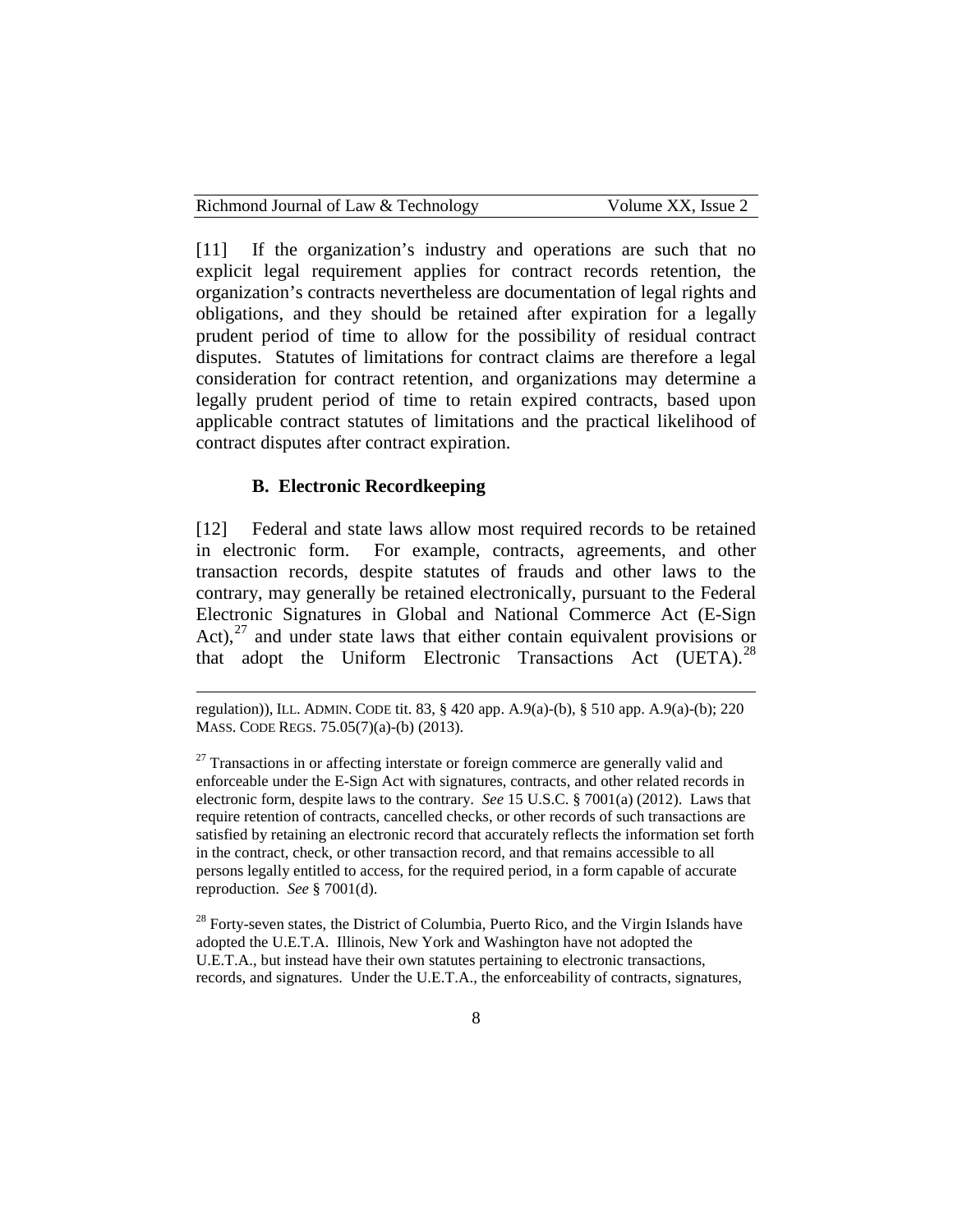| Richmond Journal of Law & Technology | Volume XX, Issue 2 |
|--------------------------------------|--------------------|
|--------------------------------------|--------------------|

Exceptions to the reach of the E-Sign Act and the UETA include laws governing the creation and execution of wills, codicils, or testamentary trusts; state laws governing adoption, divorce, or other matters of family law; Uniform Commercial Code requirements other than Sections 1-107 (waiver of claims after breach), Section 1-206 (statute of frauds for sale of certain personal property), Article 2 (sales), and Article 2A (leases); court orders, notices, or official documents required to be executed in connection with court proceedings; certain required notices, such as for cancellation of utility services, repossession or foreclosure under credit agreements secured by an individual's primary residence, cancellation of health or life insurance benefits, and certain product recalls; and documents required for transportation or handling of hazardous or toxic materials.<sup>[29](#page-9-0)</sup>

[13] Though electronic recordkeeping is generally permissible under federal and state laws, a wide variety of legal requirements apply to the manner in which required electronic data is stored, indexed, and maintained, including how required records are converted from original paper form to official recordkeeping in digital media. Thus, Internal

[i]f a law requires that a record be retained, the requirement is satisfied by retaining an electronic record of the information in the record which: (1) accurately reflects the information set forth in the record after it was first generated in its final form as an electronic record or otherwise; and (2) remains accessible for later reference.

§ 12(a). The U.E.T.A. also allows record holders to convert original records of covered transactions to an electronic form meeting the above conditions and thereafter to destroy the original (paper) record. *See* § 12(d), cmts. 3, 5.

<span id="page-9-0"></span><sup>29</sup> *See* 15 U.S.C. § 7003(a)-(b); U.E.T.A. § 3 (1999).

and records of covered transactions cannot be denied solely because they are in electronic form, and electronic signatures and electronic records related to such transactions will satisfy laws requiring signatures and writings. U.E.T.A. § 7 (1999). The U.E.T.A. provides that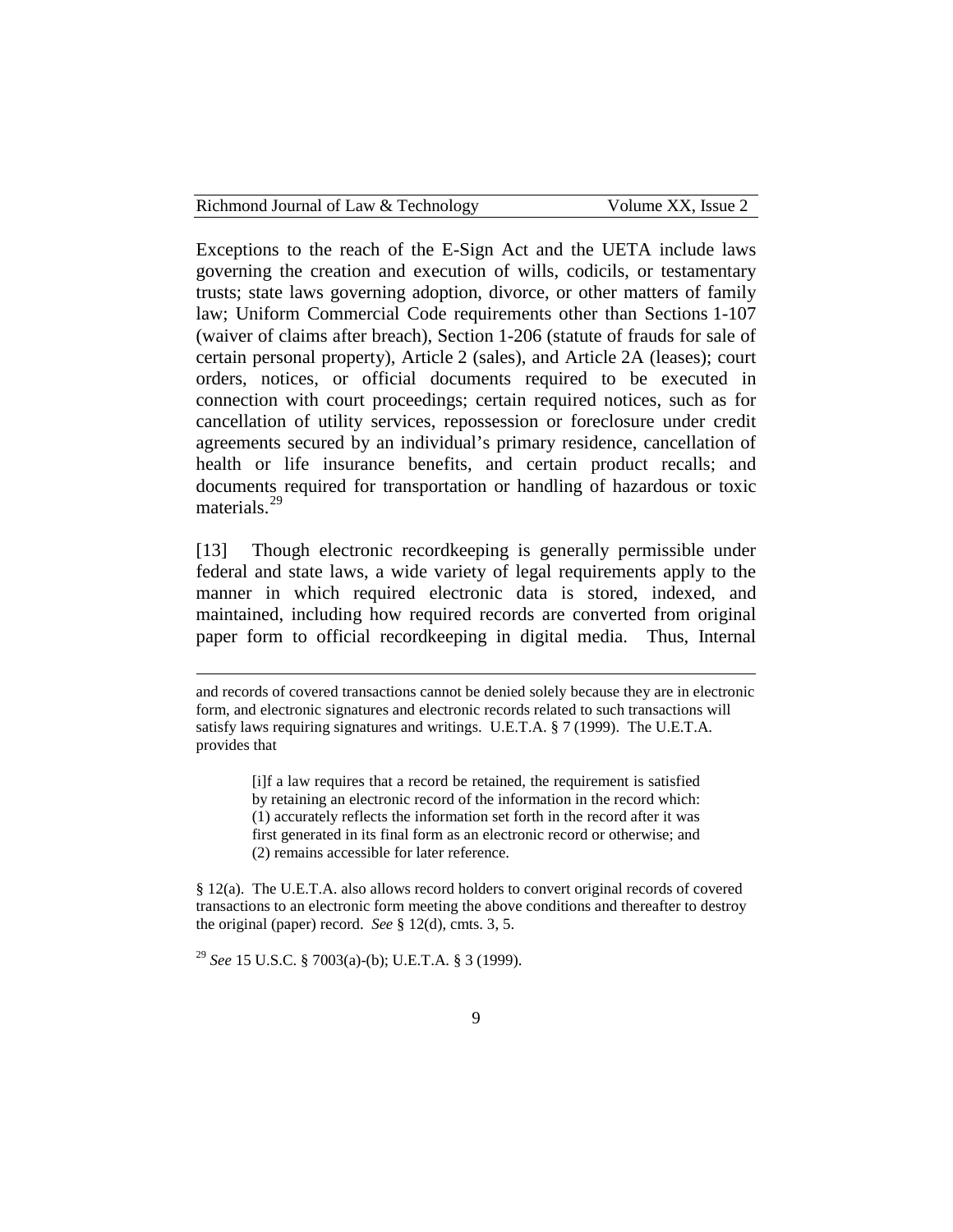Revenue Service records retention requirements may be satisfied by electronic recordkeeping in compliance with IRS Revenue Procedure 97-22 (electronic storage systems) and IRS Revenue Procedure 98-25 (automatic data processing systems) if various electronic recordkeeping requirements are met.<sup>[30](#page-10-0)</sup> If required conditions are satisfied, completed I-9 forms and supporting employment eligibility documentation

<span id="page-10-0"></span><sup>&</sup>lt;sup>30</sup> Under IRS Revenue Procedure 97-22, taxpayers may maintain required records in an electronic storage system that either images their hard copy records, or the transfer of original electronic data to an electronic storage media, such as optical disc. DEP'T OF THE TREASURY, INTERNAL REVENUE SERV., REV. PROC. 97-22 §§ 1, 3.01(1997). The electronic storage system must ensure an accurate and complete transfer of the original records to the electronic storage media and "must also index, store, preserve, retrieve and reproduce the electronically stored [records]." § 4.01(1). Revenue Procedure 97-22 imposes various requirements for such systems, including "reasonable controls to ensure integrity, accuracy, [] reliability," and prevention and detection of unauthorized activities or events; a compliant inspection and quality assurance program; a compliant indexing and retrieval system; the ability to reproduce legible and readable hard copy reproductions and video display; and an audit trail between the general ledger and the source documents. § 4.01(2)-(4). Taxpayers also must retain complete descriptions of the electronic storage system, system procedures for use, and the indexing system. § 4.01(5). Under IRS Revenue Procedure 98-25, covered taxpayers must retain machine-sensible records (data in electronic format intended for use by a computer, such an automated data processing system) they create in the ordinary course of business or to establish return entries. DEP'T OF THE TREASURY, INTERNAL REVENUE SERV., REV. PROC. 98-25 §§4.06, 5.01 (1998). "The taxpayer's machine-sensible records must provide sufficient information to support and verify" the taxpayer's return entries and determine the correct tax liability, by reconciling with the taxpayer's books and return through an audit trail, and must include sufficient transaction detail.  $\S 5.01(2)-(3)$ . Such taxpayers must maintain and make available to the Internal Revenue Service documentation of the business processes that create, modify, and maintain the machine-sensible records, that provide an audit trail to support and verify return entries and determine the correct tax liability, and that evidence the records' authenticity and integrity. § 6.01. Taxpayers must also retain documentation of formatting, field, and file descriptions for each retained file, evidence of periodic checks for data loss, evidence of reconciliation with the taxpayer's books and returns, and change management documentation. § 6.03-6.04. State tax regulations contain similar requirements for electronic storage of supporting tax records. *See, e.g.*, N.Y. COMP. CODES R. & REGS. tit. 20, § 2402.2 (2013).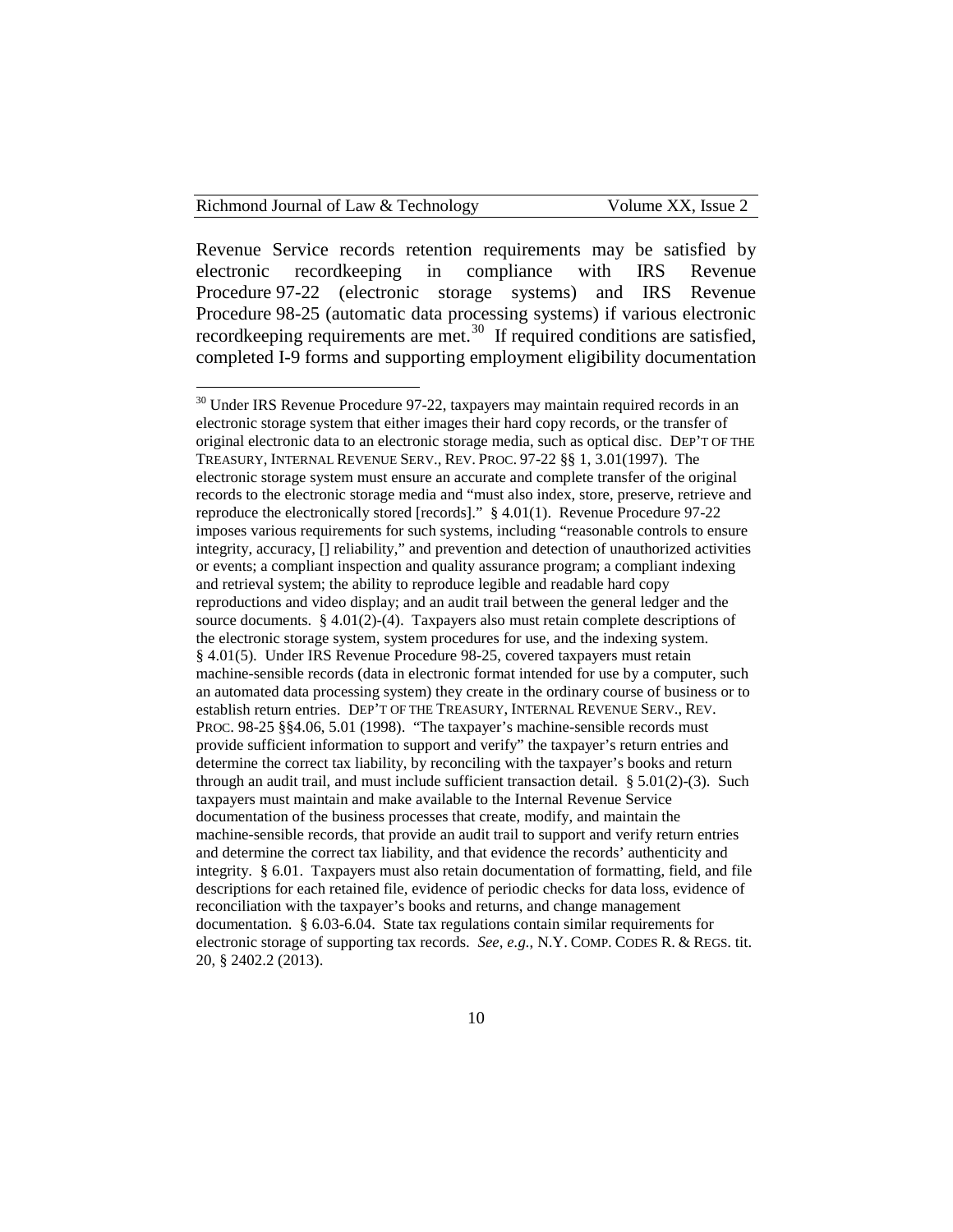may be retained in electronic media by original electronic creation or by conversion of original paper documents to electronic format.<sup>[31](#page-11-0)</sup> Regulations under the Employee Retirement Income Security Act (ERISA) allow retention of pension and welfare benefits records in electronic media if the electronic recordkeeping system has adequate controls and if adequate records management practices are established and implemented, such as labeling procedures, secure storage environments, backup processes, and a quality assurance program. $32$ 

[14] Various regulated industries are subject to their own, specific requirements for electronic recordkeeping systems. Thus, securities brokers and dealers, investment companies, and investment advisers that use electronic storage media for required records must comply with mandated systems requirements and must have an audit system for accountability regarding records input and changes.<sup>33</sup> Power and gas utilities and their holding companies must have documented internal control procedures to assure reliability of and ready access to required data

<span id="page-11-0"></span><sup>&</sup>lt;sup>31</sup> The federal I-9 regulations require that I-9 forms and supporting documentation created in or converted to electronic media must have an electronic generation or storage system that includes "[r]easonable controls to ensure the integrity, accuracy[,] reliability" of required records and prevention and detection of unauthorized activities or events; a compliant inspection and quality assurance program; a compliant indexing and retrieval system; and the ability to reproduce legible and readable hard copies and video display. 8 C.F.R. § 274a.2(e)(1)-(2) (2012). Such employers must retain documentation of the business processes that create, modify, and maintain the retained I-9 forms, and that establish authenticity and integrity, such as audit trails. § 274a.2(f). There must also be an effective security program that ensures only authorized persons have access to electronic records; provides backup and recovery; provides employee security training; and creates secure and permanent documentation (date, identity, and action taken) whenever the electronic record is created, completed, updated, modified, altered, or corrected.  $§$  274a.2(g).

<span id="page-11-1"></span> $32$  29 C.F.R. §§ 2520.107-1(b), 4000.53 (2013).

<span id="page-11-2"></span> $33$  17 C.F.R. §§ 240.17a-4(f), 270.31a-2(f), 275.204-2(g) (2013).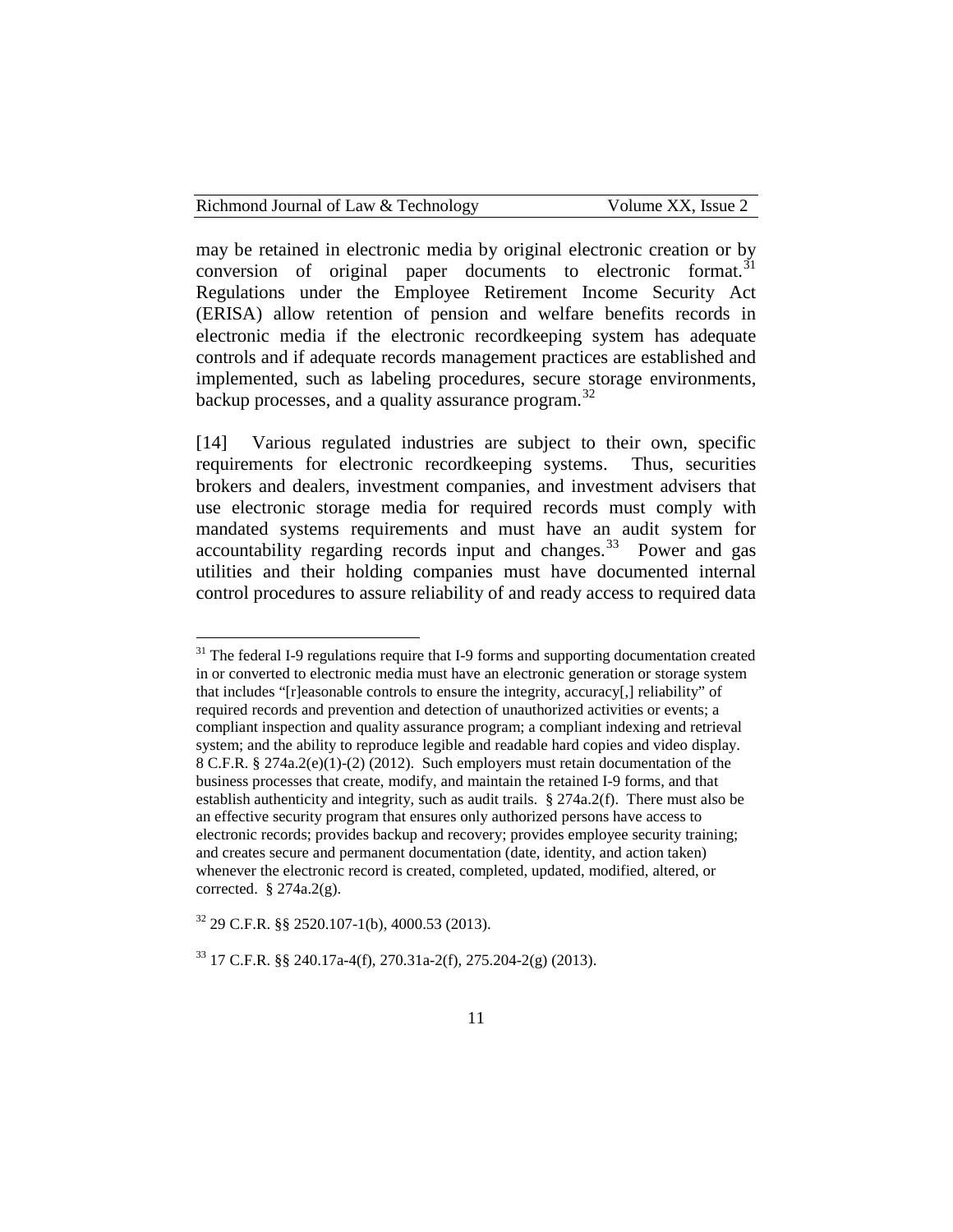| Richmond Journal of Law & Technology | Volume XX, Issue 2 |
|--------------------------------------|--------------------|
|                                      |                    |

stored on machine-readable media, and they must document and verify for  $accuracy$  media transfers of required data.<sup>[34](#page-12-0)</sup> Federal contractors maintaining required information as computer data must have procedures in place to "maintain the integrity, reliability, and security" of the computer data; must establish procedures to ensure that any imaging process for required records preserves accurate images and that the imaging process is reliable, secure, and maintains the record's integrity; and also must maintain an effective indexing system.<sup>[35](#page-12-1)</sup>

#### **C. Privacy and Data Security**

[15] United States federal and state privacy and data security laws include requirements for data security safeguards, breach notification, and privacy notifications and consents.

[16] First, organizations must provide data security for the information protected under the particular legal scheme, with adequate administrative, physical, technical, and organizational safeguards. Thus, HIPAA covered entities and their business associates must ensure the confidentiality, integrity, and availability of all electronic protected health information (ePHI) they create, receive, maintain, or transmit, in compliance with the HIPAA Security Standards.<sup>36</sup> Financial institutions under the Gramm-Leach-Bliley Act must protect nonpublic personal information about their customers by developing and implementing a written, comprehensive information security program containing appropriate administrative,

<span id="page-12-0"></span> <sup>34</sup> <sup>18</sup> C.F.R. §§ 125.2(d), 225.2(d), 368.2(e) (2013).

<span id="page-12-1"></span> $35$  48 C.F.R. §§ 4.703(c)-(d) (2012). The Federal Acquisition Regulations also, and anomalously, require that original paper records compliantly converted to official electronic recordkeeping through scanning to electronic media must nevertheless be retained for one year after such scanning is performed.  $§$  4.703(c)(3).

<span id="page-12-2"></span><sup>36</sup> *See* 45 C.F.R. pt. 164, subpt. C (2012).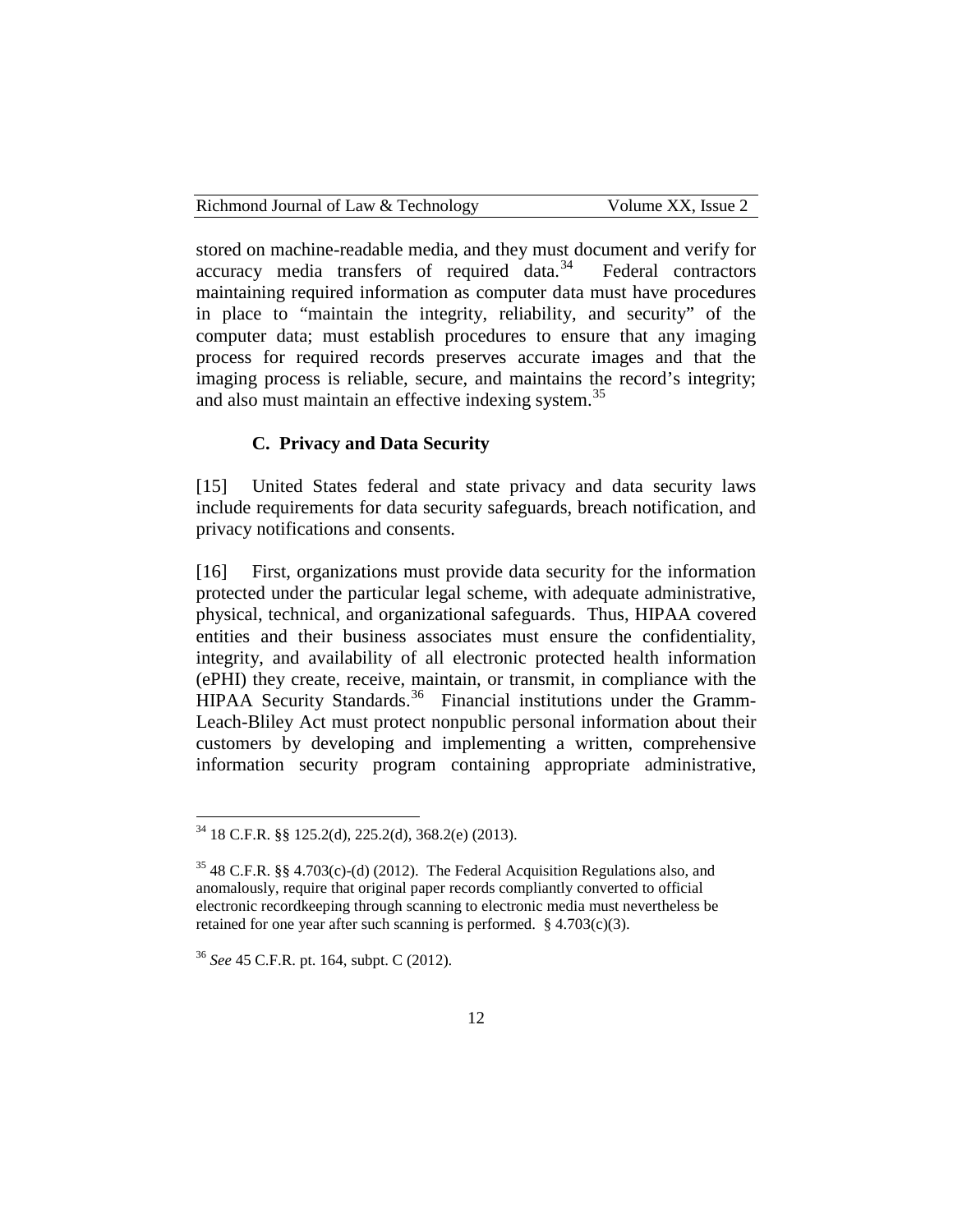| Richmond Journal of Law & Technology | Volume XX, Issue 2 |
|--------------------------------------|--------------------|
|--------------------------------------|--------------------|

technical, and physical safeguards.<sup>[37](#page-13-0)</sup> Confidentiality requirements are also embedded in federal laws applicable to employers generally, such as regulations under the Family Medical Leave Act,<sup>[38](#page-13-1)</sup> the Americans With Disabilities Act, $39$  and the Genetic Information Nondiscrimination Act, $40$ as well as Occupations Safety and Health Administration regulations.<sup>[41](#page-13-4)</sup>

[17] Several states require organizations with protected personal information ("PII") of state residents to implement and maintain reasonable security procedures and practices to protect such PII from unauthorized access, destruction, use, modification, or disclosure. The Massachusetts regulatory scheme is the most detailed—compelling such entities to implement both a comprehensive information security program with "administrative, technical, and physical safeguards," and also an information security program with specified data security protections.<sup>[42](#page-13-5)</sup> A majority of states have laws requiring organizations with PII to take reasonable measures to protect such information when it is disposed of or discarded.<sup>43</sup> While some such states require organizations to have a destruction policy, others specify the means of disposal for PII, such as

<span id="page-13-3"></span> $40 \text{ } 8 \text{ } 1635.9(a)(1)$ .

<span id="page-13-5"></span><sup>42</sup> *See* 201 MASS. CODE REGS. 17.03–17.04 (2013).

<span id="page-13-0"></span> <sup>37</sup> *See, e.g.*, <sup>16</sup> C.F.R. §§ 314.3(a)-(b) (2012).

<span id="page-13-1"></span> $38$  29 C.F.R. § 825.500(g) (2013).

<span id="page-13-2"></span> $39 \& 1630.14(b) - (d)$ .

<span id="page-13-4"></span> $41 \& 1904.29(b)(10)$ .

<span id="page-13-6"></span><sup>43</sup> *See, e.g.*, ALASKA STAT. § 45.48.530 (2012); COLO. REV. STAT. § 6-1-713(1) (2013); HAW. REV. STAT. § 487R-2(a) (LexisNexis Supp. 2012); N.C. GEN. STAT. § 75-64(b) (2013); OR. REV. STAT. § 646A.622(1) (West 2011).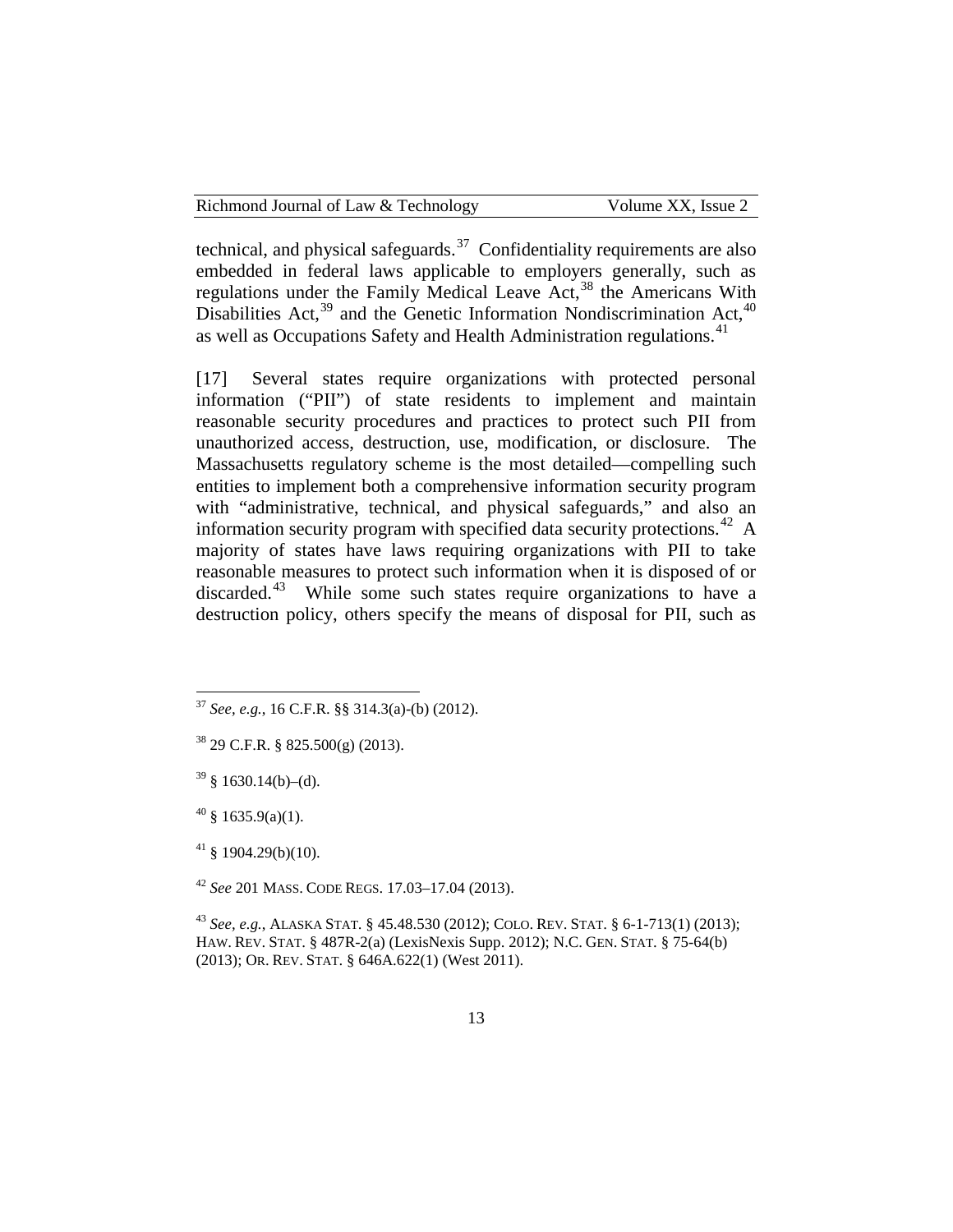| Richmond Journal of Law & Technology | Volume XX, Issue 2 |
|--------------------------------------|--------------------|
|--------------------------------------|--------------------|

shredding of hardcopy documents, effective erasure of electronic media, or other actions to render the PII unreadable or indecipherable.<sup>[44](#page-14-0)</sup>

[18] Second, various federal and state laws mandate security breach notification. Under the Health Information Technology for Economic and Clinical Health Act ("HITECH"), covered entities and their business associates must make required notifications if the security or privacy of protected health information ("PHI") is compromised through acquisition, access, use, or disclosure in a manner not permitted under the HIPAA Privacy Rules.<sup>[45](#page-14-1)</sup> State law commonly requires organizations possessing PII of states' residents to notify such residents if there is a breach of security regarding their PII.<sup>[46](#page-14-2)</sup> Virtually every state (except Alabama, Kentucky, New Mexico, and South Dakota) has such a law, and the Texas law implicitly requires that persons conducting business in Texas must also provide breach notification for residents of states that do not have their own breach notification laws. $47$ 

[19] Third, privacy laws commonly require organizations possessing protected information to provide notification to the affected individuals of the organization's privacy policies for protection of such information, often with related requirements for opt-out or consent regarding information-related practices and transactions. For example, HIPAA covered entities and business associates must comply with privacy standards covering, among other matters, privacy policies and disclosure

<span id="page-14-0"></span> <sup>44</sup> *See, e.g.*, CAL. CIV. CODE § 1798.81 (West Supp. 2014); KY. REV. STATE. ANN. § 365.725 (LexisNexis 2008).

<span id="page-14-1"></span><sup>45</sup> *See* 45 C.F.R. § 164.400-164.404 (2012).

<span id="page-14-2"></span><sup>46</sup> *See, e.g.*, GINA STEVENS, CONG. RESEARCH SERV., R42475, DATA SECURITY BREACH NOTIFICATION LAWS 4 (2012) (citations omitted).

<span id="page-14-3"></span><sup>47</sup> *See* TEX. BUS. & COM. CODE ANN. § 521.053 (West Supp. 2013).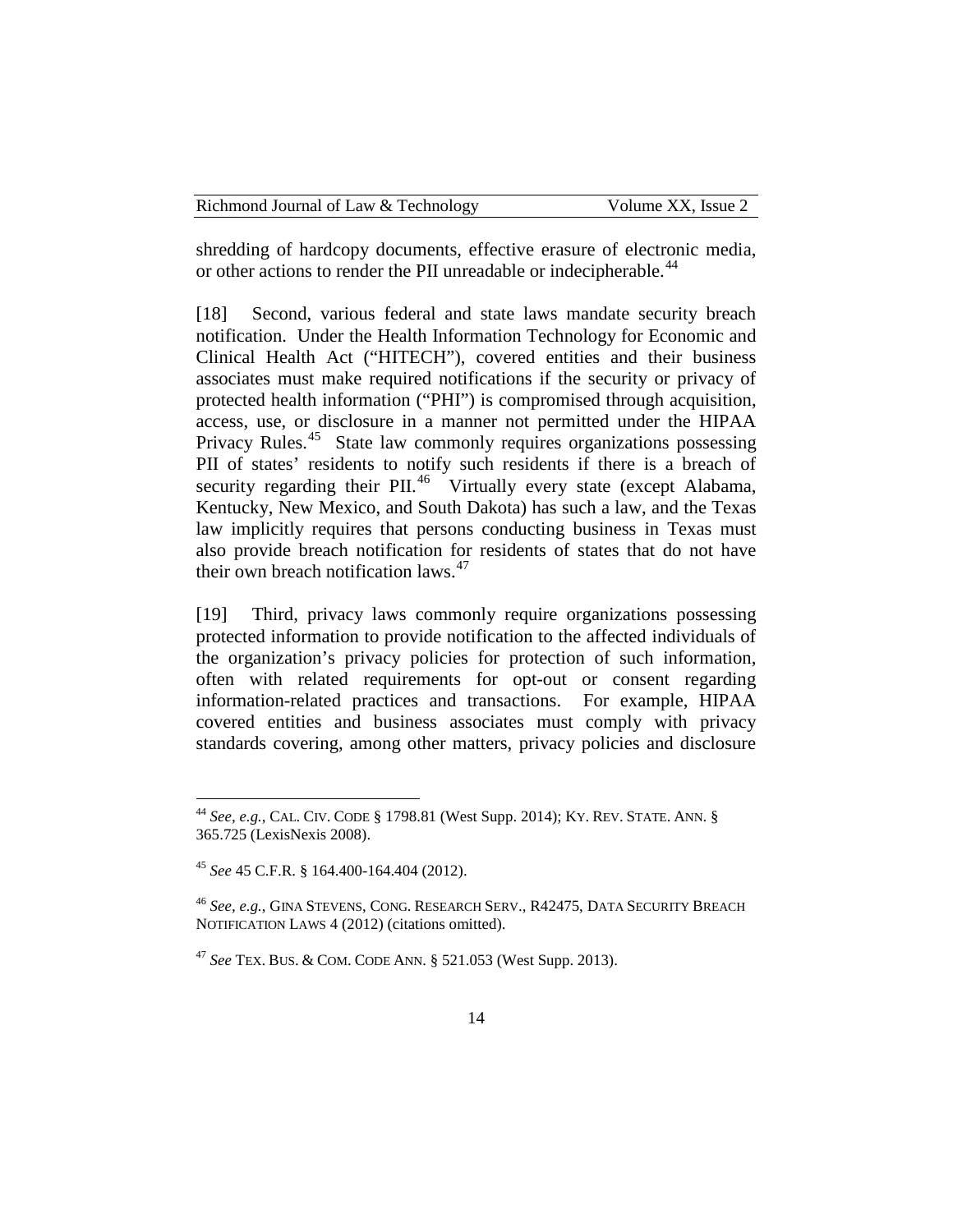| Richmond Journal of Law & Technology | Volume XX, Issue 2 |
|--------------------------------------|--------------------|
|--------------------------------------|--------------------|

consent.[48](#page-15-0) Regulations under the Gramm-Leach-Bliley Act mandate that financial institutions provide customers notice of their privacy policies regarding the protection of customer information, and also include requirements for opt-out notifications and mechanisms.<sup>[49](#page-15-1)</sup>

[20] Privacy and data security obligations can also be imposed by contract. For example, an organization may be contractually required to comply with the Payment Card Industry (PCI) Data Security Standard.<sup>[50](#page-15-2)</sup> The PCI Data Security Standard provides technical and operational requirements to protect cardholder data, and it "applies to all entities involved in payment card processing—including merchants, processors, acquirers, issuers, and service providers, as well as all other entities that store, process or transmit cardholder data."<sup>51</sup>

#### **D. Intellectual Property**

[21] The law of intellectual property encompasses protection of information in the form of trade secrets, patented inventions, trademarks,

<span id="page-15-3"></span><sup>51</sup> *Id.* at 5. While Version 2.0 of PCI DSS remains active until December 31, 2014, Version 3.0 was issued in November 2013 by the PCI Security Standards Council to allow organizations time to adjust their practices for compliance with the revised requirements. *See* PCI SEC. STANDARDS COUNCIL, PAYMENT CARD INDUSTRY (PCI) DATA SECURITY STANDARD AND PAYMENT APPLICATION DATA SECURITY STANDARD: VERSION 3.0 CHANGE HIGHLIGHTS, at 1-2 (2013) *available at*  https://www.pcisecuritystandards.org/documents/DSS\_and\_PA-DSS Change Highlights.pdf.

<span id="page-15-0"></span> <sup>48</sup> *See* <sup>45</sup> C.F.R. pt. 164, subpt. E.

<span id="page-15-1"></span><sup>49</sup> *See, e.g.*, 16 C.F.R. § 313.4, .7, .9 (2012).

<span id="page-15-2"></span><sup>50</sup> PCI SEC. STANDARDS COUNCIL, PAYMENT CARD INDUSTRY (PCI) DATA SECURITY STANDARD: REQUIREMENTS AND SECURITY ASSESSMENT PROCEDURES 7 (Version 2.0 ed. 2010) [hereinafter PCI 2.0], *available at* https://www.pcisecuritystandards.org/documents/pci\_dss\_v2.pdf.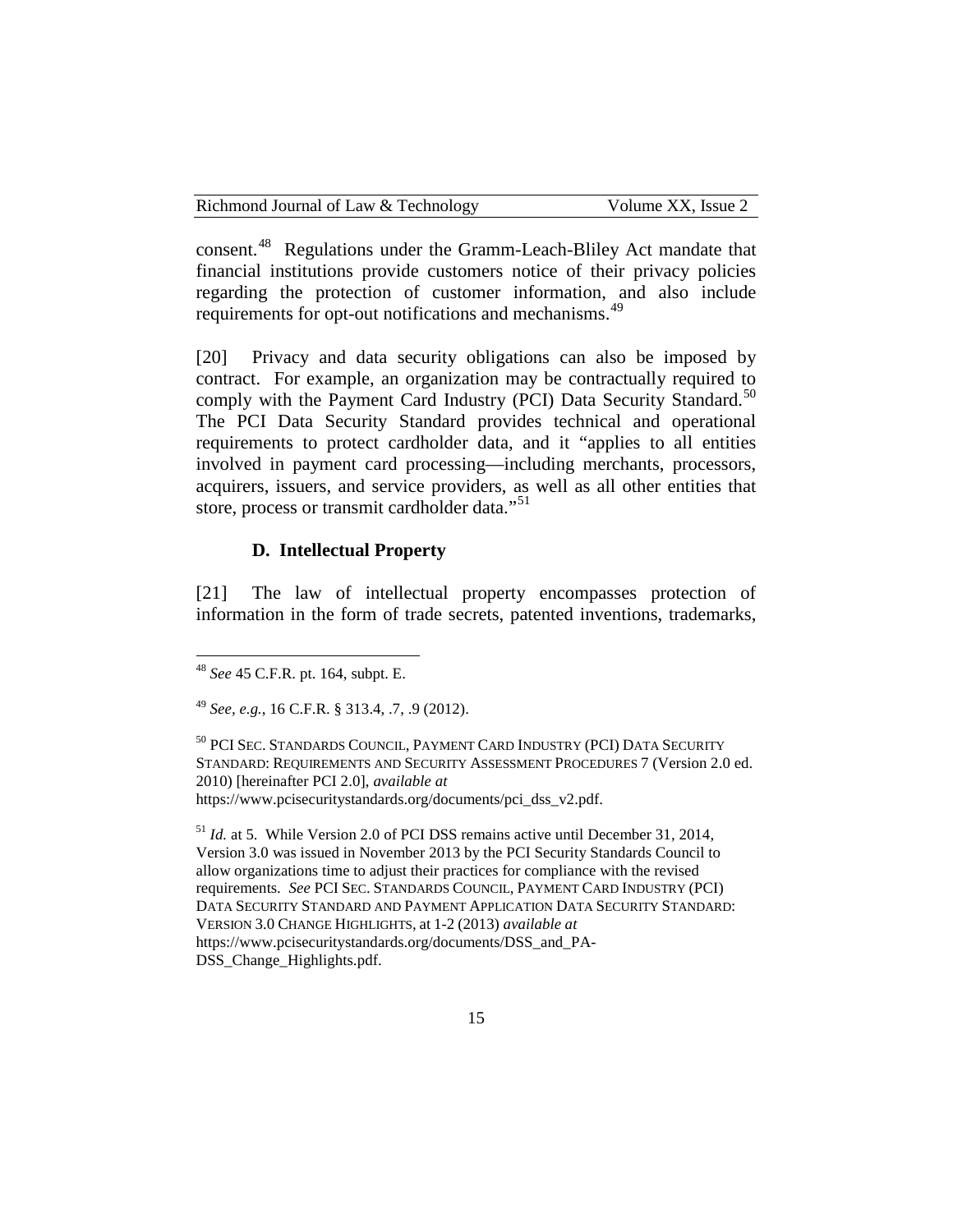| Richmond Journal of Law & Technology | Volume XX, Issue 2 |
|--------------------------------------|--------------------|
|--------------------------------------|--------------------|

and copyrighted works. Trade secret status can exist for "all forms and types of financial, business, scientific, technical, economic, or engineering information" if such information has actual or potential economic value by being neither generally known to, nor readily accessible through proper means, by the public, provided that the information owner has taken reasonable measures to keep such information secret.<sup>52</sup> For example, the court in *Optos, Inc. v. Topcon Medical Systems, Inc.* concluded that the plaintiff could likely establish that its customer information had trade secret status, because the plaintiff required all employees to sign confidentiality agreements, and it also password-protected its computers and limited internal access to information on the customer list. $53$ 

[22] Organizations seeking patent protection for an invention must be cautious about public disclosures of the invention prior to the filing of the patent application. Organizations can obtain patent protection in the United States if they file a patent application within one year from the date of the invention's first public disclosure.<sup>54</sup> In many foreign patent jurisdictions, however, a public disclosure immediately becomes part of the applicable prior art, thereby precluding patent protection.<sup>[55](#page-16-3)</sup> Disclosures made to contractors, investors, customers, testing labs, or other third parties under a nondisclosure or confidentiality agreement are often not treated as public disclosures that would preclude subsequent

<span id="page-16-0"></span> 52 18 U.S.C. § 1839(3) (2012); *see* RESTATEMENT (FIRST) OF TORTS § 757 cmt. b (1939) (listing factors to be considered in determining whether information is a trade secret, including the extent to which the information is known outside of the business, the extent to which it is known by employees and others involved in the business, and the extent of measures taken to guard the secrecy of the information).

<span id="page-16-1"></span><sup>53</sup> Optos, Inc. v. Topcon Med. Sys., 777 F. Supp. 2d 217, 240 (D. Mass. 2011).

<span id="page-16-2"></span><sup>54</sup> *See* 35 U.S.C. § 102(b) (Supp. 2012).

<span id="page-16-3"></span><sup>55</sup> *See, e.g.*, European Patent Convention, art. 54, Nov. 29, 2000, *available at*  http://www.epo.org/law-practice/legal-texts/html/epc/2010/e/ar54.html.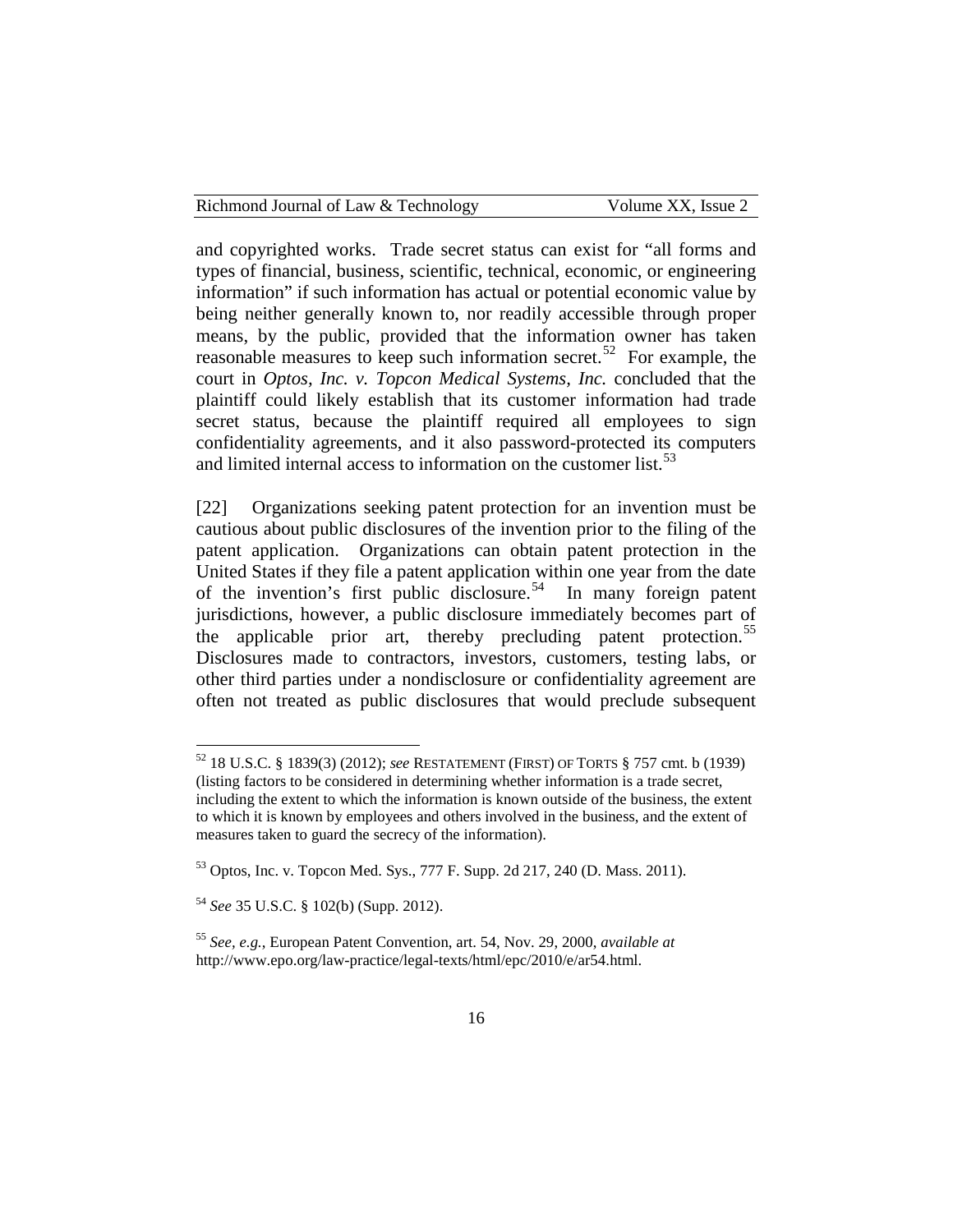| Richmond Journal of Law & Technology |  |  |
|--------------------------------------|--|--|
|--------------------------------------|--|--|

patent protection, as long as there is no commercial exploitation of the invention.<sup>[56](#page-17-0)</sup>

[23] While establishing and maintaining trademark rights simply requires use of the distinctive trademark on goods or services in commerce,  $57$  the trademark owner must enforce its rights against uses likely to cause customer confusion, and failure to do so risks erosion or loss of enforceable trademark rights.<sup>58</sup> Trademark rights can be lost if the use of the mark becomes generic to describe a type of product.<sup>[59](#page-17-3)</sup> Organizations can also lose trademark protection by allowing third parties to use the trademark with either inadequate quality control provisions or naked licensing, in which there are no limitations or restrictions on the use of the trademark or the quality of goods or services offered under the mark. $60$ 

[24] Copyrights generally vest in the author of the work,<sup>[61](#page-17-5)</sup> but works produced by the organization's employees are considered works made for hire and, absent an express agreement otherwise, the copyright in such work is owned by the employer.<sup>62</sup> Works of independent contractors,

<span id="page-17-3"></span><sup>59</sup> *See* AmCan Enters., Inc. v. Renzi, 32 F. 3d 233, 234 (7th Cir. 1994) (noting that "'yellow pages' has become a generic term for a local business telephone directory alphabetized by product or service").

<span id="page-17-4"></span><sup>60</sup> *See* Dawn Donut Co. v. Hart's Food Stores, Inc*.*, 267 F. 2d 358, 366-67 (2d Cir. 1959).

<span id="page-17-0"></span> <sup>56</sup> *See, e.g.*, Invitrogen Corp. v. Biocrest Mfg*.*, 424 F.3d 1374, 1382 (Fed. Cir. 2005) (citations omitted).

<span id="page-17-1"></span><sup>57</sup> *See, e.g.*, Bluebell, Inc. v. Farah Mfg. Co*.*, 508 F.2d 1260, 1265 (5th Cir. 1975).

<span id="page-17-2"></span><sup>58</sup> *See, e.g.*, Herman Miller, Inc. v. Palazzetti Imps. & Exps., Inc*.*, 270 F.3d 298, 317 (6th Cir. 2001).

<span id="page-17-5"></span><sup>61</sup> *See* 17 U.S.C. § 201(a) (2012).

<span id="page-17-6"></span> $62$  §§ 101, 201(b).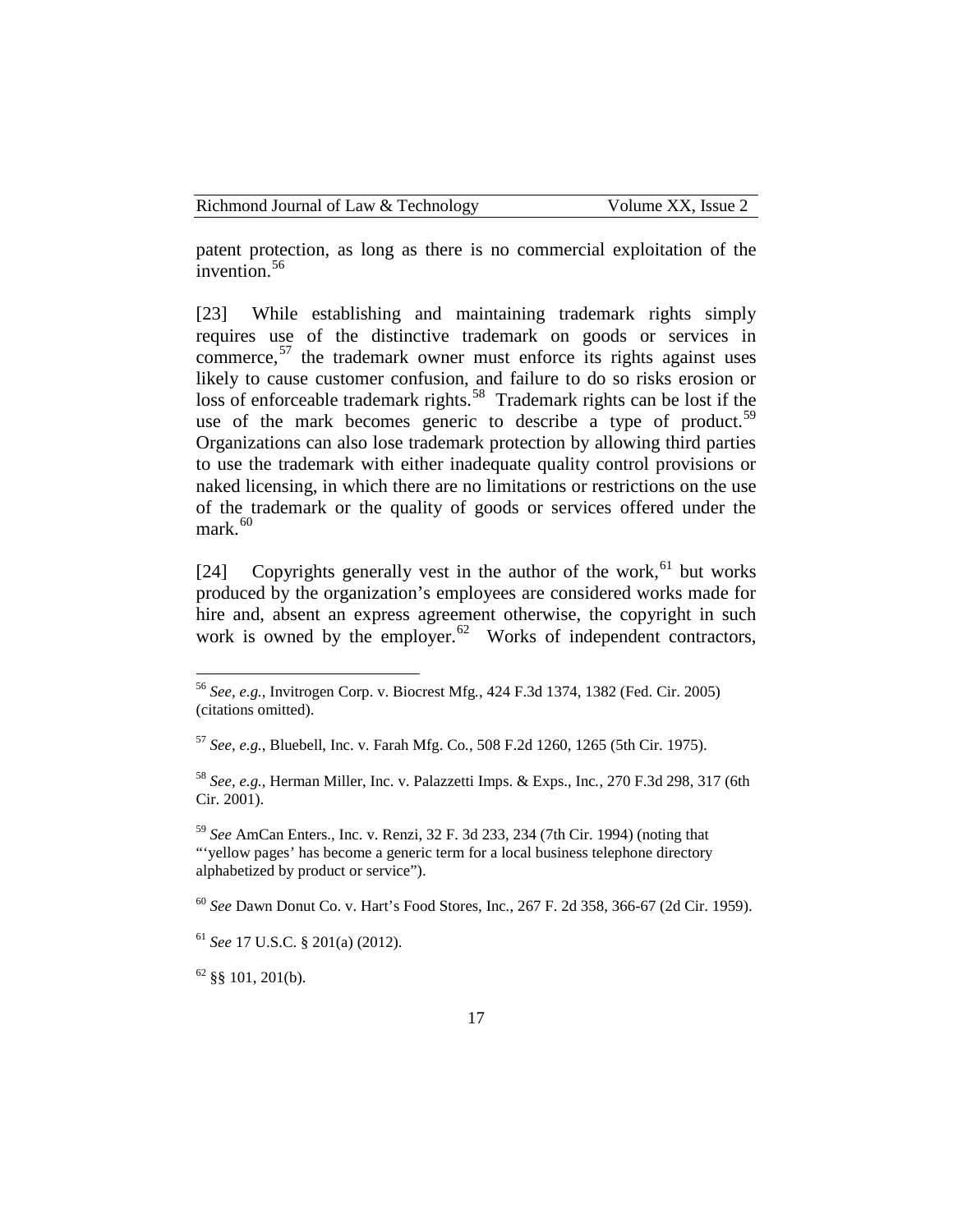| Richmond Journal of Law & Technology | Volume XX, Issue 2 |
|--------------------------------------|--------------------|
|--------------------------------------|--------------------|

however, are generally not works made for hire. $63$  Thus, organizations must be diligent in contracting for copyrighted works to ensure proper designation as a work made for hire, or, alternatively, to obtain an assignment of copyrights. Organizations must also avoid infringing on third parties' exclusive rights by copying, preparing derivative works, distributing, or publicly displaying or performing the protected works of others without the express permission of the copyright owner.<sup>[64](#page-18-1)</sup>

# **E. Litigation Preservation**

[25] Organizations have a duty to preserve documents and other information that they know or reasonably should know may be relevant to imminent or pending litigation.<sup>[65](#page-18-2)</sup> As stated in *Zubulake v. UBS Warburg*, *LLC*, "[o]nce a party reasonably anticipates litigation, it must suspend its routine document retention/destruction policy and put in place a 'litigation hold' to ensure the preservation of relevant documents."<sup>[66](#page-18-3)</sup>

[26] The litigation preservation duty is not found solely in case law. It is also the corollary to statutes and regulations imposing sanctions for destruction of evidence. $67$  In addition, numerous statutes and regulations

<span id="page-18-3"></span><sup>66</sup> Zubulake v. UBS Warburg, LLC, 220 F.R.D. 212, 218 (S.D.N.Y. 2003).

<span id="page-18-4"></span> $67$  For example, Section 802 of the Sarbanes Oxley Act provides:

Whoever knowingly alters, destroys, mutilates, conceals, covers up, falsifies, or makes a false entry in any record, document, or tangible object with the intent to impede, obstruct, or influence the investigation

<span id="page-18-0"></span> $63$  The definition of "work made for hire" in § 101 includes specific categories of works of independent contractors that are specially ordered or commissioned for use, and that by written agreement may be considered a work made for hire. *See* § 101.

<span id="page-18-1"></span><sup>64</sup> *See* § 106 (listing exclusive rights in copyrighted works).

<span id="page-18-2"></span><sup>65</sup> *See* United States *ex rel.* Koch v. Koch Indus. Inc., 197 F.R.D. 463, 482 (N.D. Okla. 1998).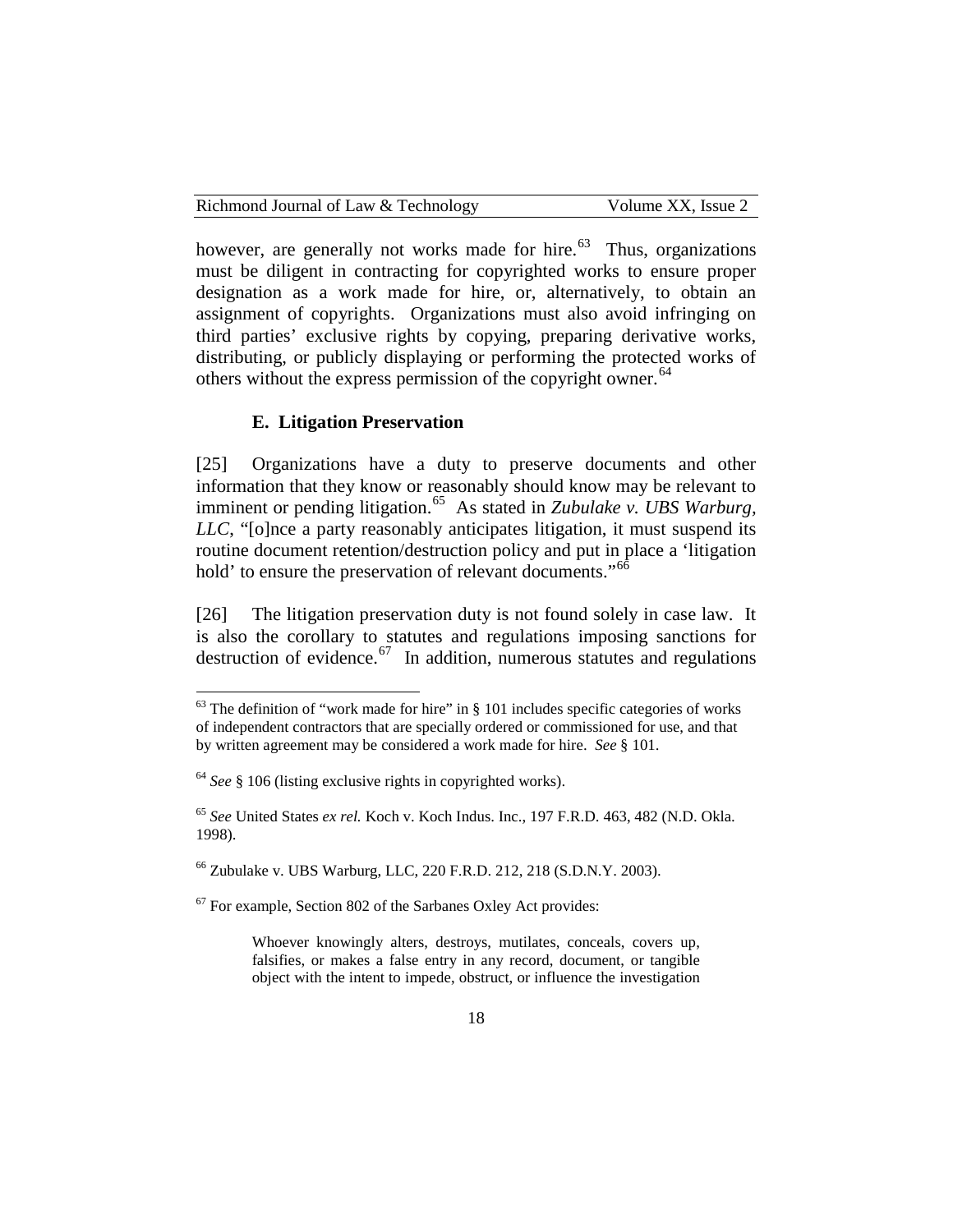explicitly require the preservation of specified information pertinent to governmental proceedings or other litigation.<sup>[68](#page-19-0)</sup>

or proper administration of any matter within the jurisdiction of any department or agency of the United States or any case filed under title 11, or in relation to or in contemplation of any such matter or case, shall be fined under this title, imprisoned not more than 20 years, or both.

18 U.S.C. § 1519 (2012).

 $\overline{a}$ 

<span id="page-19-0"></span><sup>68</sup> As an example, Equal Employment Opportunity Commission regulations provide that

[w]here a charge of discrimination has been filed, or an action brought by the Commission or the Attorney General, against an employer under title VII . . . the respondent employer shall preserve all personnel records relevant to the charge or action until final disposition of the charge or action.

29 C.F.R. § 1602.14 (2013). A similar preservation requirement applies to federal contractors. Obligations of Contractors and Subcontractors, 65 Fed. Reg. 68042 (Nov. 13, 2000) (codified at 41 C.F.R. pt. 60) (with text omitted from 41 C.F.R. § 60-1.12(a)); 41 C.F.R. §§ 60-250.80(a), 60-741.80(a) (2013). Many states have a similar preservation requirement for such personnel records. *See, e.g.*, CAL. CODE REGS. tit. 2, § 11013(c)(4) (2014). Organizations in various regulated industries have explicit statutory or regulatory preservation requirements in the context of governmental proceedings or civil litigation. For example, power and gas utilities and their holding companies are required by Federal Energy Regulatory Commission regulations to retain all records relevant to pending litigation, complaint procedures, or government proceedings. 18 C.F.R. §§ 125.2(l), 225.2(l) 368.2(l) (2013). Various regulated activities or operations of general organizations can trigger statutory or regulatory preservation requirements. For example, required records under Equal Credit Opportunity Act regulations must be retained by creditors who have notice of an investigation or enforcement action until final disposition of the matter. 12 C.F.R. §§ 1002.12(b)(4), (6) (2012). Yet violation of a records retention statute or regulation does not necessarily establish sanctionable spoliation:

> [U]nder some circumstances, [a records retention] regulation can create the requisite obligation to retain records, even if litigation involving the records is not reasonably foreseeable. For such a duty to attach, however, the party seeking the inference must be a member of the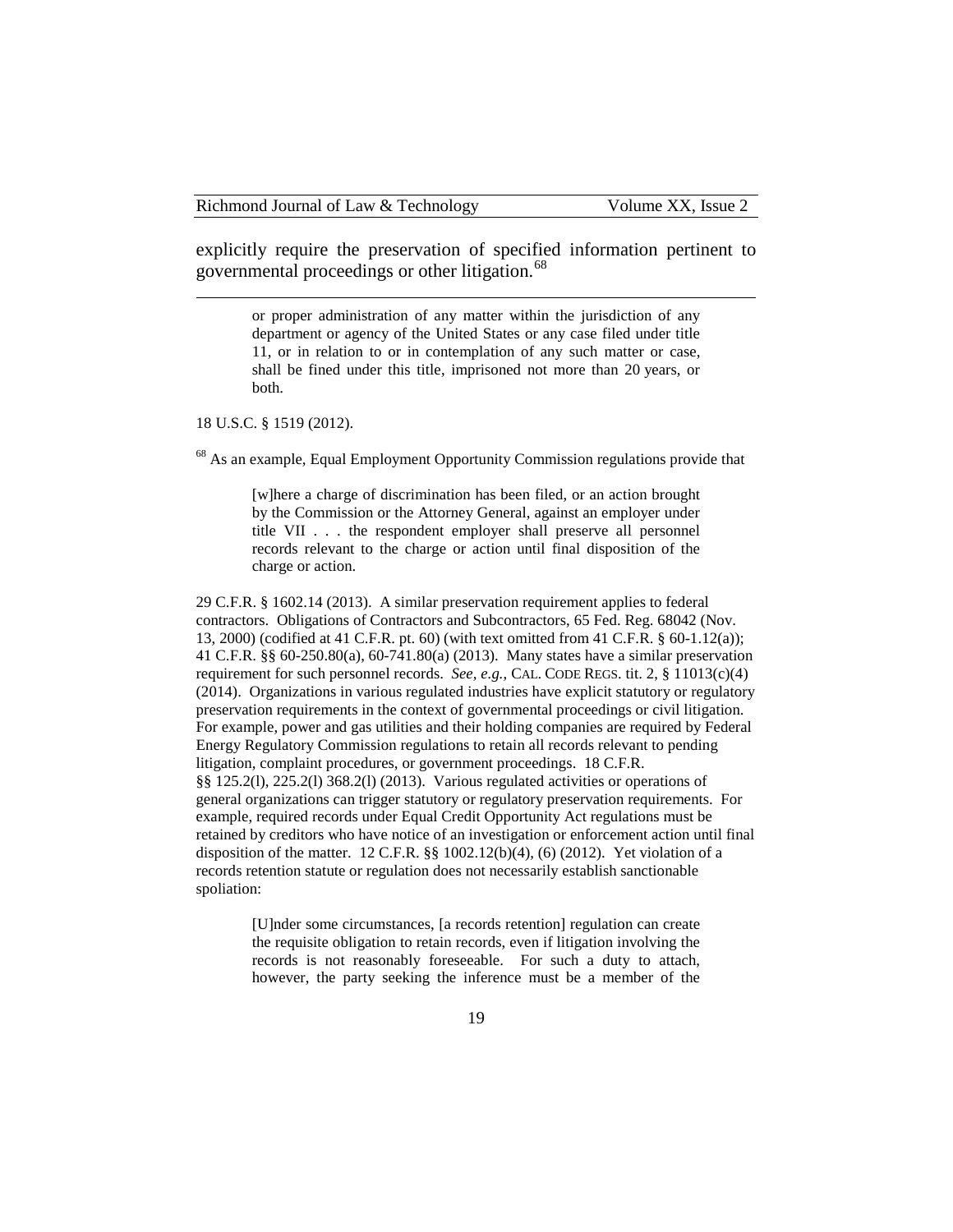[27] The scope of the preservation duty continues to evolve, shaped by case law<sup>[69](#page-20-0)</sup> and rulemaking,<sup>[70](#page-20-1)</sup> and influenced by commentators.<sup>[71](#page-20-2)</sup> Regardless, satisfying the preservation duty is not a passive undertaking.

 general class of persons that the regulatory agency sought to protect in promulgating the rule.

Byrnie v. Town of Cromwell Bd. of Educ., 243 F.3d 93, 109 (2d Cir. 2001).

<span id="page-20-0"></span><sup>69</sup> An early, broad statement of the preservation duty can be found in *William T. Thompson Co. v. General Nutrition Corp.*:

> Sanctions may be imposed against a litigant who is on notice that documents and information in its possession are relevant to litigation, or potential litigation, or are reasonably calculated to lead to the discovery of admissible evidence, and destroys such documents and information. While a litigant is under no duty to keep or retain every document in its possession once a complaint is filed, it is under a duty to preserve what it knows, or reasonably should know, is relevant in the action, is reasonably calculated to lead to the discovery of admissible evidence, is reasonably likely to be requested during discovery, and/or is the subject of a pending discovery request.

593 F. Supp. 1443, 1455 (C.D. Cal. 1984) (citations omitted). Subsequent case law has established limitations upon this broad scope. *See, e.g.*, Zubulake v. UBS Warburg, LLC, 220 F.R.D. 212, 217 (S.D.N.Y. 2003) ("As a general rule, then, a party need not preserve all backup tapes even when it reasonably anticipates litigation.").

<span id="page-20-1"></span> $70$  Pending amendments to the Federal Rules of Civil Procedure would redefine the scope of permissible discovery in terms of proportionality. If adopted, such a revision of Rule 26 regarding the scope of discovery may well have a symmetrical impact upon the scope of the preservation duty. *See* Zubulake, 220 F.R.D. 212, 218 (S.D.N.Y. 2003) (tying scope of preservation duty to the scope of discovery permissible under FED. R. CIV. P.  $26(b)(1)$ ).

<span id="page-20-2"></span><sup>71</sup> *See, e.g.*, The Sedona Conference, *The Sedona Conference Commentary on Preservation, Management and Identification of Sources of Information that Are Not Reasonably Accessible*, 10 SEDONA CONF. J. 281, 291-92 (2009) (offering an early proposal for directly applying proportionality to the scope of the preservation duty).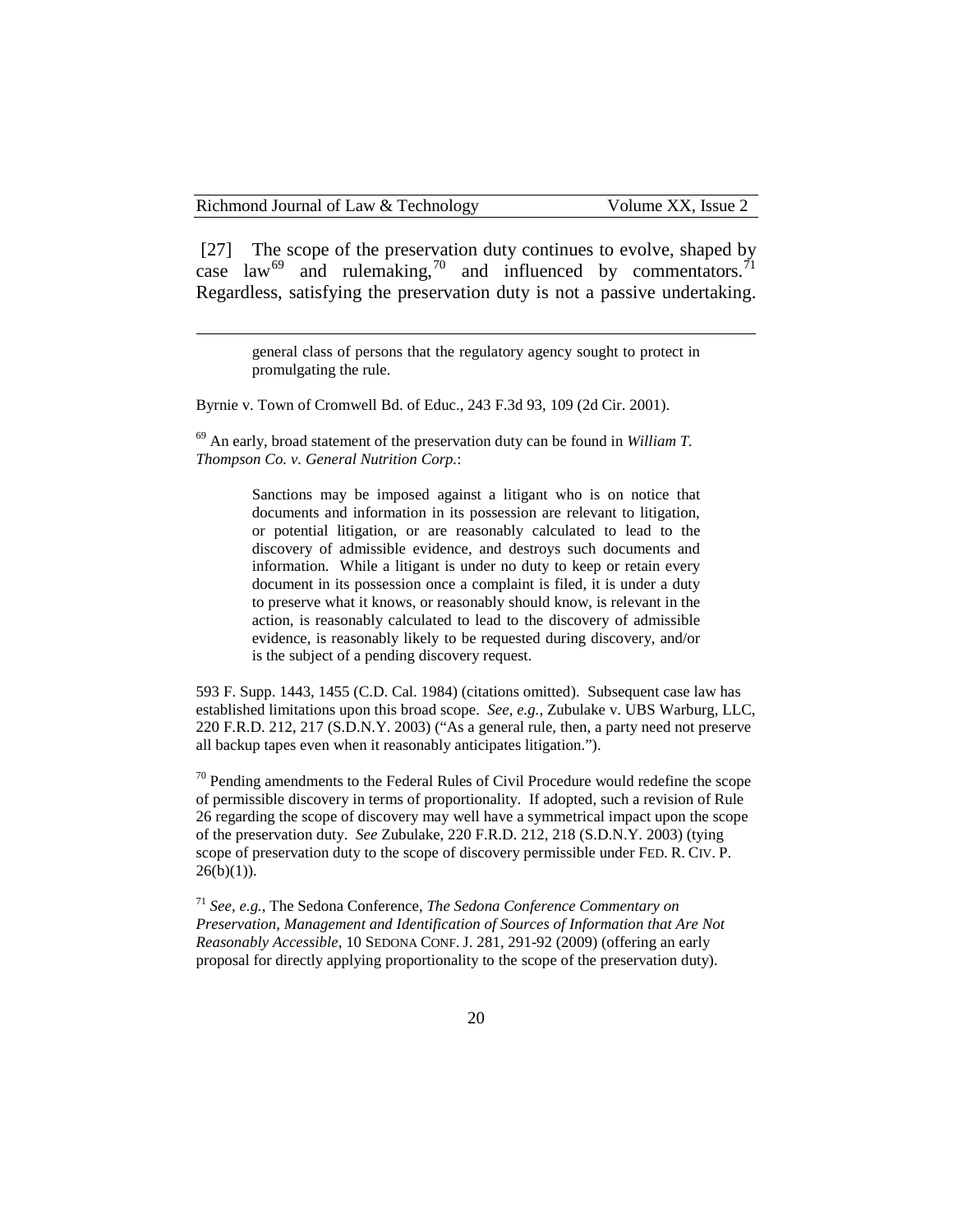| Richmond Journal of Law & Technology | Volume XX, Issue 2 |
|--------------------------------------|--------------------|
|--------------------------------------|--------------------|

Rather, "[t]he obligation to preserve documents that are potentially discoverable materials is an affirmative one that rests squarely on the shoulders of senior corporate officers."<sup>72</sup> As a result, the preservation duty is a crucially significant compliance requirement for organizations with pending or impending litigation.<sup>[73](#page-21-1)</sup>

# **III. LEGAL REQUIREMENTS FOR CORE INFORMATION GOVERNANCE ELEMENTS**

[28] It is of course sensible, when designing an information governance program, for an organization to assess its information-related practices, requirements, risks, and opportunities, thereby determining its objectives for information governance.<sup>74</sup> Similarly, it is not surprising that Similarly, it is not surprising that organizations should then implement an information governance program to meet such objectives by developing frameworks and controls for information (Structure), by establishing appropriate policies, procedures, and contractual arrangements, and by providing guidance and training (collectively, Direction), by dedicating roles and responsibilities and providing technology tools and systems (Resources), and by measuring outcomes and providing appropriate consequences for success or failure in

<span id="page-21-0"></span> <sup>72</sup> *In re* Prudential Ins. Co. Sales Practices Litig., 169 F.R.D. 598, 615 (D.N.J. 1997).

<span id="page-21-1"></span> $73$  This article distinguishes between information legal requirements and event-based risks and exposures. Certainly, the preservation duty can be viewed as an obligation triggered by an event or circumstance, namely, a pending or impending lawsuit or governmental proceeding. However, litigation is ubiquitous in the real-world environment of most organizations, and therefore, in this article the fundamental obligation to preserve documents, electronically stored information, and tangible things is treated as a legal requirement.

<span id="page-21-2"></span><sup>74</sup> *See* THE SEDONA CONFERENCE, *supra* note 1, at ii ("The strategic objectives of an organization's Information Governance program should be based upon a comprehensive assessment of information-related practices, requirements, risks, and opportunities.").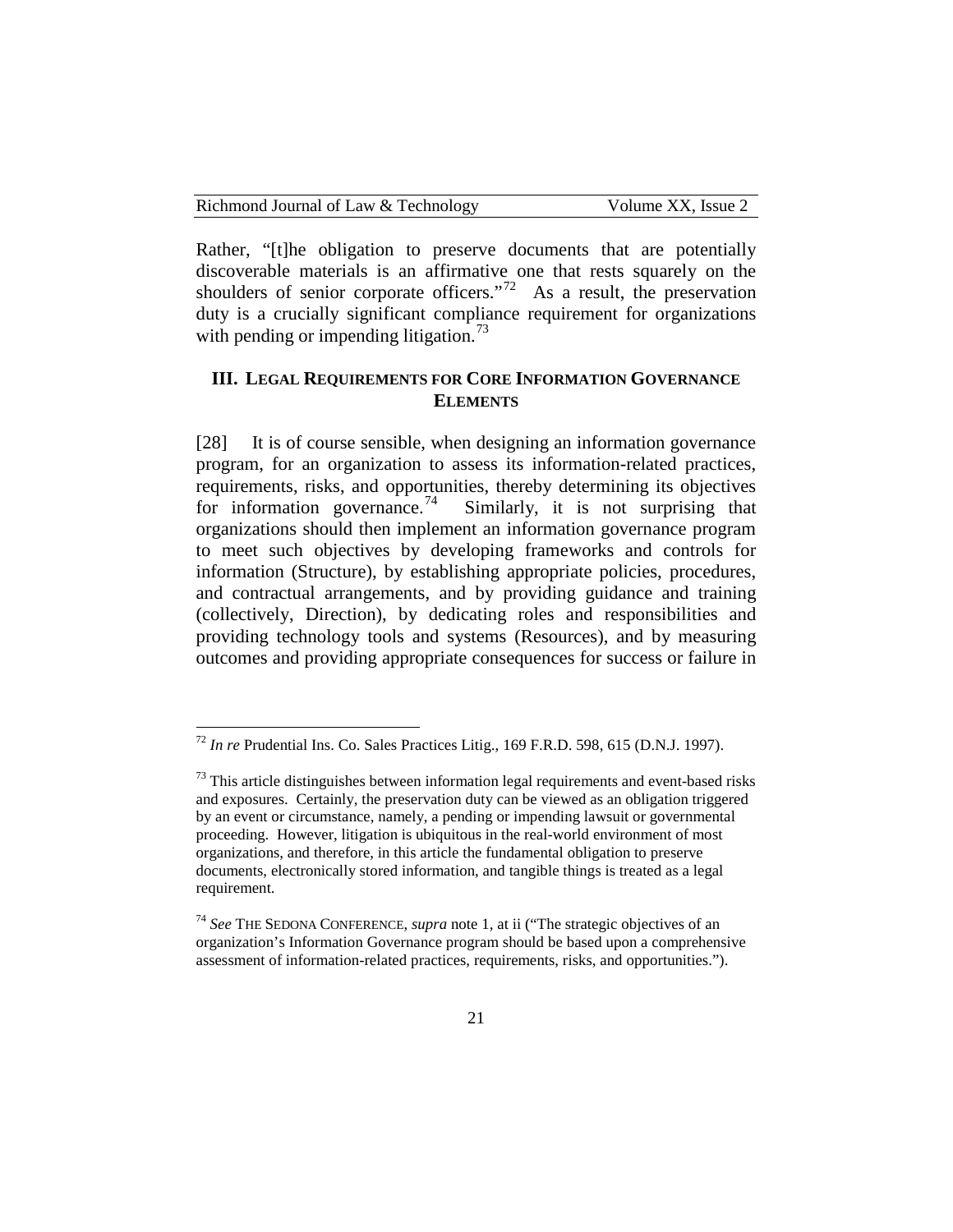meeting expectations and objectives (Accountability).<sup>[75](#page-22-0)</sup> But these key building blocks of Assessment, Structure, Direction, Resources, and Accountability, crucial for defining and establishing an information governance program, are not merely good practice.<sup>[76](#page-22-1)</sup> A variety of laws expressly require organizations to take these steps.<sup>[77](#page-22-2)</sup>

International Standard ISO 30301, *Management Systems for Records*, requires that organizations establishing records management systems take into account all relevant external and internal factors, business and legal requirements, and related risks and opportunities. INT'L ORG. FOR STANDARDIZATION , 30301, MANAGEMENT SYSTEM FOR RECORDS §§ 4, 6 (2011). The Standard also addresses the importance of the form and structure in which records are created and captured, *see id.* at § 8.2(c)(1)(iii); a records policy and training, *see id.* at §§ 5.2, 7.3; top management's responsibility to provide necessary resources, *see id*. at § 7.1; and accountability through performance evaluation, *see id.* at § 9.

<span id="page-22-2"></span>International Standard ISO/IEC 27001, *Information Security Management Systems*, requires organizations establishing an information security management system to identify and assess information security risks. INT'L ORG. FOR STANDARDIZATION & INT'L ELECTROTECHNICAL COMM'N, ISO/IEC 27001, INFORMATION SECURITY MANAGEMENT SYSTEMS § 4.2.1 (2005). The Standard also addresses the importance of asset management, including inventory and classification, *see id.* at app. A.7; risk treatment plans, procedures, and training programs, *see id.* at §§ 4.2.2, 5.2.2; the provision of necessary resources, *id.* at 5.2.1; and accountability through periodic audits and reviews, *see id.* at § 4.2.3(d), (e).

<span id="page-22-0"></span><sup>&</sup>lt;sup>75</sup> See id. ("An Information Governance program should be established with the structure, direction, resources, and accountability to provide reasonable assurance that the program's objectives will be achieved.").

<span id="page-22-1"></span> $76$  Various standards provide organizations guidance on assessing information practices and providing structure, direction, resources, and accountability for information governance. International Standard ISO 15489-1, *Records Management*, provides a design and implementation methodology for records systems that includes preliminary investigation, analysis of business activity, identification of records requirements, and assessment of existing systems. INT'L ORG. FOR STANDARDIZATION, ISO 15489-1, INFORMATION AND DOCUMENTATION—RECORDS MANAGEMENT § 8.4 (2001). It also addresses the need for records classification and indexing, *see id*. at §§ 9.5.2, 9.5.4, a records management policy and training, *see id.* at §§ 6.2,11, and responsibility and accountability for records management, *id.* at § 6.3.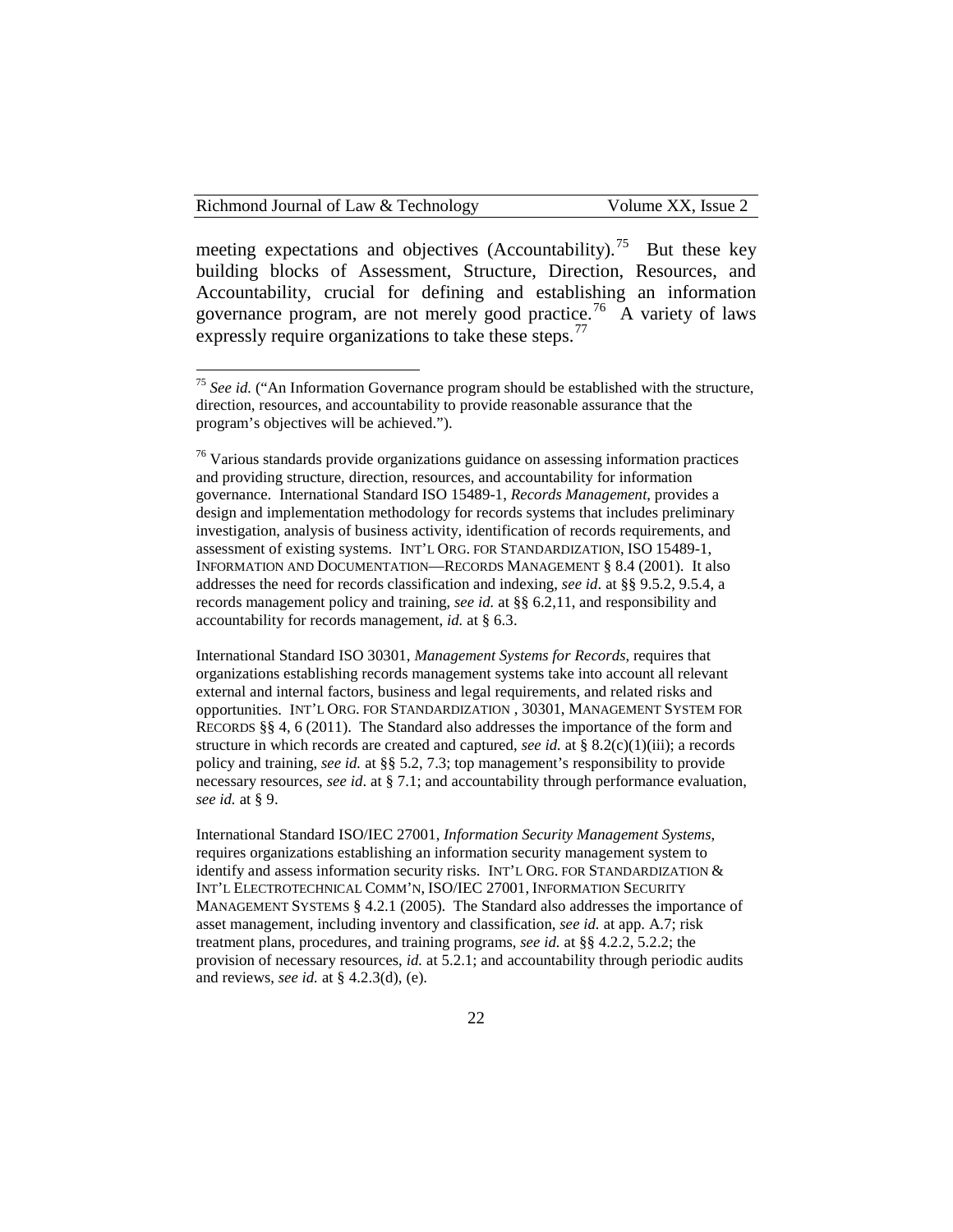#### **A. Legal Requirements for Information Governance Assessments**

[29] The majority of legal requirements mandating information-related assessments appear in privacy and data security laws requiring safeguards for protected information.

[30] HIPAA covered entities and business associates must "[c]onduct an accurate and thorough assessment of the potential risks and vulnerabilities to the confidentiality, integrity, and availability of electronic protected health information held by the covered entity or business associate."[78](#page-23-0) Covered entities and business associates are also required to periodically perform a technical and nontechnical evaluation that establishes the extent to which their security policies and procedures meet the requirements of the HIPAA Security Standards.<sup>[79](#page-23-1)</sup>

[31] Entities governed by the Gramm-Leach-Bliley Act and subject to the FTC Safeguard's Rule must "develop, implement, and maintain a comprehensive information security program" to protect the security and confidentiality of customer information. $80$  In developing the mandated

<sup>77</sup> *See infra* Part III.A-E.

 $\overline{a}$ 

<span id="page-23-0"></span> $^{78}$  45 C.F.R. § 164.308(a)(1)(ii)(A) (2013).

<span id="page-23-1"></span><sup>79</sup> *See* § 164.308(a)(8).

<span id="page-23-2"></span> $80$  16 C.F.R. § 314.3(a)-b (2012). Safeguards requirements under the Gramm-Leach-Bliley Act are also found in rules of the federal functional regulators for various specific types of financial institutions. *See, e.g.*, 12 C.F.R. pt. 30 app. B (pertaining to national banks); 12 C.F.R. pt. 170 app. B. (pertaining to federal savings associations); 12 C.F.R.

For a discussion by ARMA International enumerating generally accepted recordkeeping principles, see *The Generally Accepted Recordkeeping Principles*, ARMA INT'L, http://www.arma.org/r2/generally-accepted-br-recordkeeping-principles (last visited Jan. 15, 2014).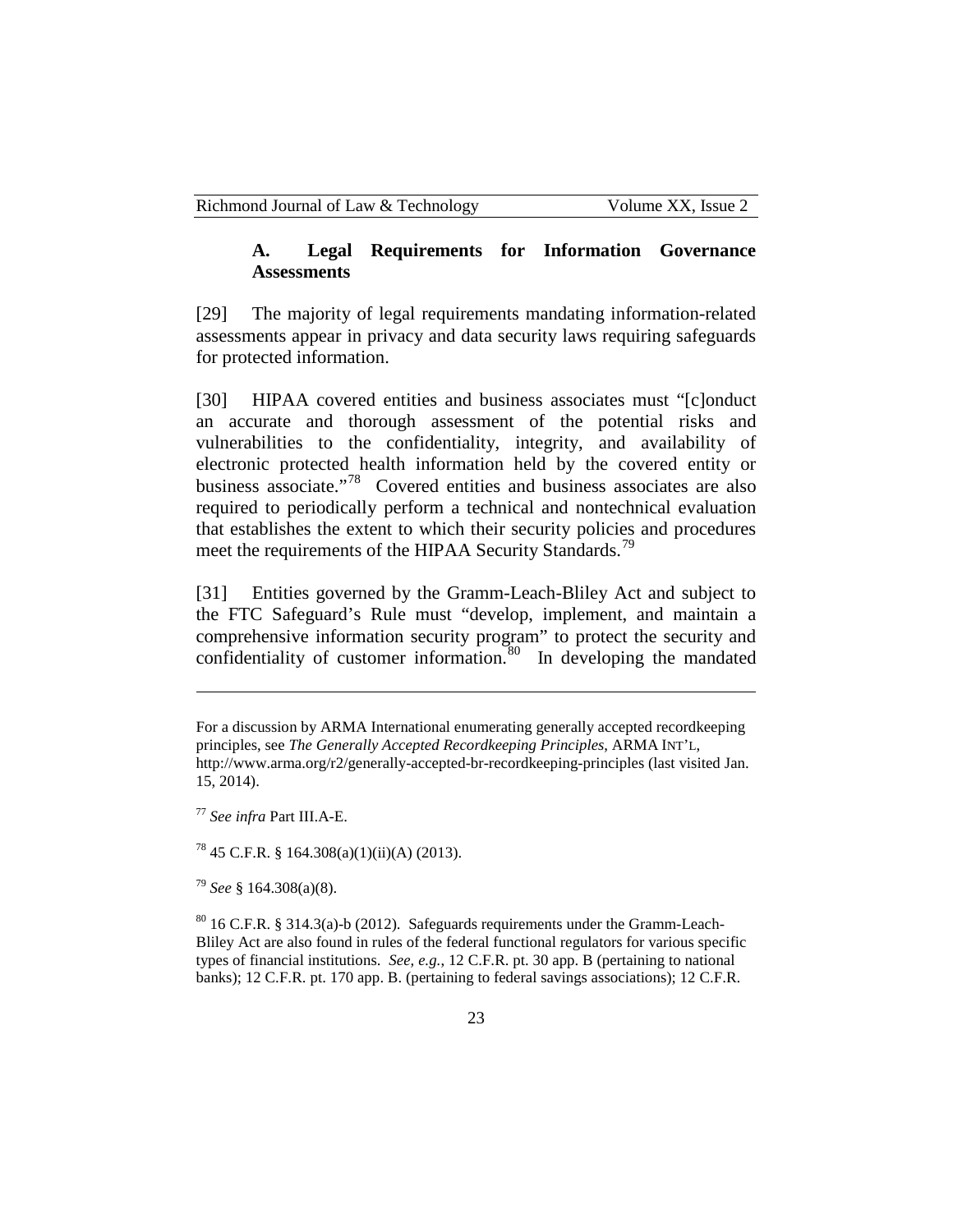| Richmond Journal of Law & Technology | Volume XX, Issue 2 |
|--------------------------------------|--------------------|
|--------------------------------------|--------------------|

information security program, such entities must conduct a risk assessment to "[i]dentify reasonably foreseeable internal and external risks to the security, confidentiality, and integrity of consumer information . . . and assess the sufficiency of any safeguards in place to control these risks."<sup>[81](#page-24-0)</sup> They must also periodically evaluate and adjust the program in light of testing results, material changes to operations or business arrangements, or other circumstances with a material impact upon the security program.  $82$ 

[32] Financial institutions and creditors subject to the Fair Credit Reporting Act and the FTC's Red Flags Rule that offer or maintain covered accounts "must develop and implement a written Identity Theft Prevention Program . . . designed to detect, prevent, and mitigate identity theft . . . ."[83](#page-24-2) Such entities must periodically conduct a risk assessment[84](#page-24-3) and must ensure that the resulting program is periodically updated to reflect changes in risks of identity theft.<sup>[85](#page-24-4)</sup>

<span id="page-24-0"></span> $81$  16 C.F.R. § 314.4(b).

<span id="page-24-1"></span><sup>82</sup> *See* § 314.4(e).

 $\overline{a}$ 

<span id="page-24-2"></span> $83$  § 681.1(d)(1). Red Flags Rule requirements under the Fair Credit Reporting Act are also found in rules of the federal functional regulators for various specific types of financial institutions. *See, e.g.*, 12 C.F.R. § 41.90 (regulating national banks); 12 C.F.R. § 171.90 (regulating federal savings associations); 12 C.F.R. § 222.90 (regulating statechartered Federal Reserve member banks); 12 C.F.R. § 334.90 (regulating federally insured state nonmember banks); 17 C.F.R. § 162.30 (regulating commodities dealers); 17 C.F.R. § 248.201 (regulating brokers, dealers, investment companies, and investment advisers).

<span id="page-24-3"></span><sup>84</sup> *See* 16 C.F.R. § 681.1(c).

pt. 208 app. D-2 (pertaining to state-chartered Federal Reserve member banks); 12 C.F.R. pt.225 app. F. (pertaining to bank holding companies); 12 C.F.R. pt. 364 app. B (pertaining to federally insured state nonmember banks); 17 C.F.R. § 160.30 (pertaining to commodities dealers); 17 C.F.R. § 248.30 (pertaining to brokers, dealers, investment companies, and investment advisers).

<span id="page-24-4"></span><sup>85</sup> *See* § 681.1(d)(2)(iv).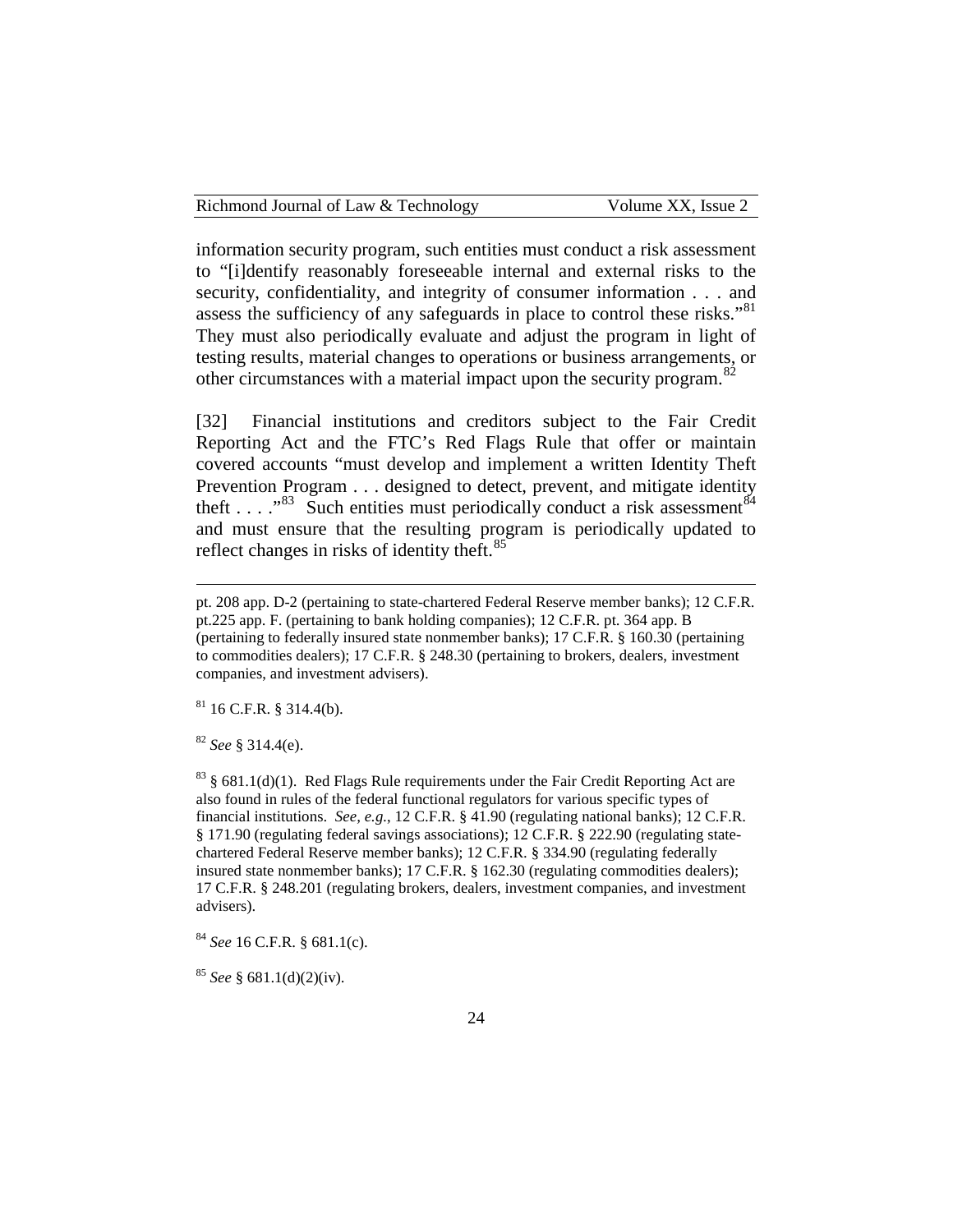| Richmond Journal of Law & Technology | Volume XX, Issue 2 |
|--------------------------------------|--------------------|
|--------------------------------------|--------------------|

[33] Various states require persons or businesses possessing protected personal information of state residents ("PII") to maintain reasonable security procedures and practices to protect such PII from unauthorized use or disclosure. Massachusetts requires such persons and businesses to maintain a written comprehensive information security program, which must include the identification and assessment of reasonably foreseeable internal and external risks to the security, confidentiality, and integrity of PII, as well as periodically evaluating and improving the current safeguards' effectiveness.<sup>86</sup> Under Oregon law, mandated information security programs are deemed compliant if they include the identification of reasonably foreseeable internal and external risks to the security of PII and assessment of safeguards sufficiency.<sup>[87](#page-25-1)</sup>

[34] Entities subject by contract to the PCI Data Security Standard must have an annual process to identify threats and vulnerabilities to the security of protected cardholder data, resulting in a formal risk assessment.<sup>[88](#page-25-2)</sup>

# **B. Legal Requirements for Information Governance Structure**

<span id="page-25-3"></span>[35] Organizations pursuing information governance need a classification structure or other framework for their information types. Such a framework accurately reflects the different categories of the organization's information, and within the framework the information categories are connected with applicable information governance rules and controls.<sup>[89](#page-25-3)</sup> A familiar example of such a framework is a records retention

<span id="page-25-0"></span> <sup>86</sup> *See* 201 MASS. CODE REGS. 17.03(2)(b) (2013).

<span id="page-25-1"></span> $87$  OR. REV. STAT. ANN. § 646A.622(2)(d)(A)(ii)-(iii) (West 2011).

<span id="page-25-2"></span><sup>88</sup> *See* PCI 2.0, *supra* note 50, at 64; *accord* PCI SEC. STANDARDS COUNCIL, PAYMENT CARD INDUSTRY (PCI) DATA SECURITY STANDARD: REQUIREMENTS AND SECURITY ASSESSMENT PROCEDURES 97 (Version 3.0 ed. 2013) [hereinafter PCI 3.0], *available at* https://www.pcisecuritystandards.org/documents/PCI\_DSS\_v3.pdf.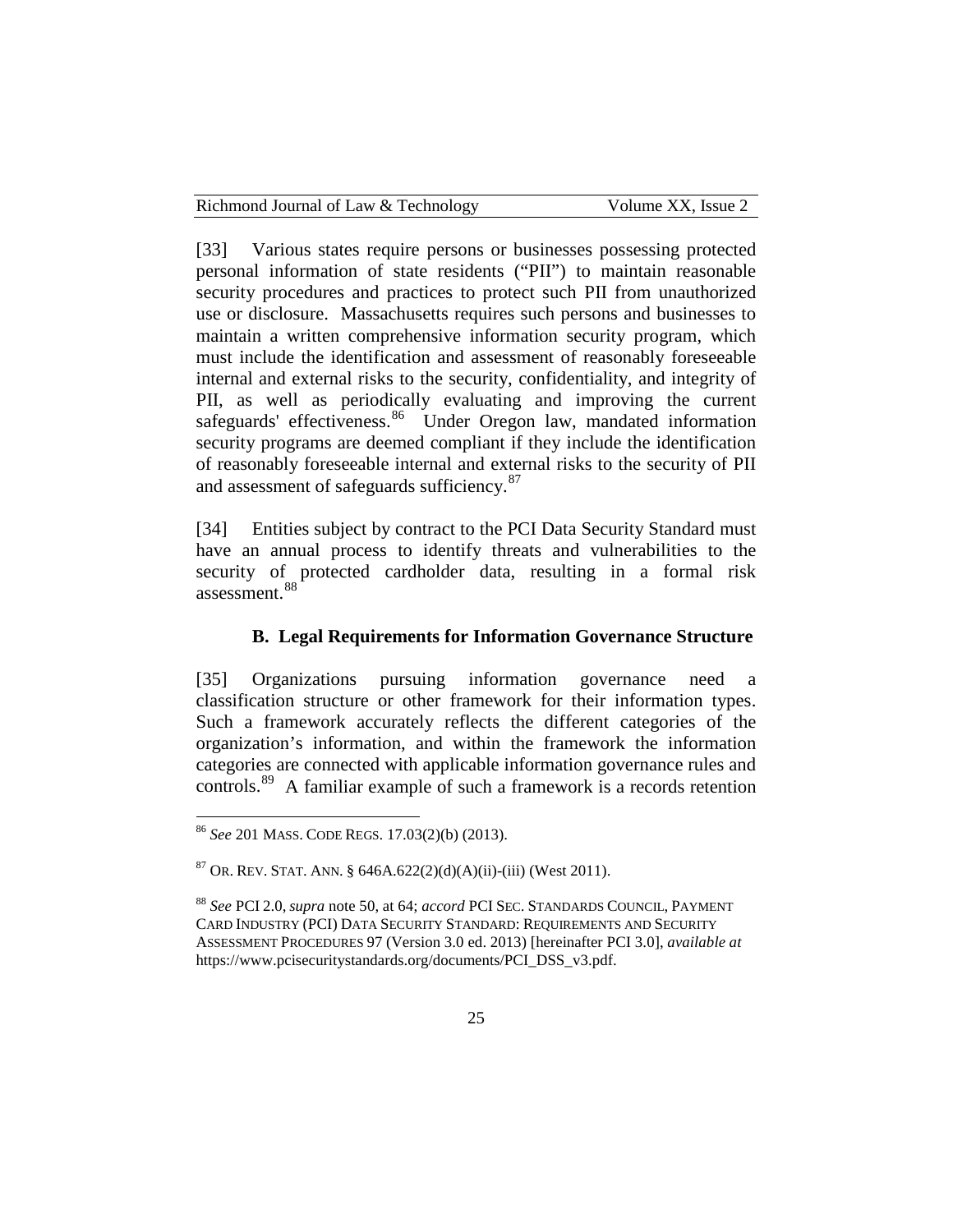| Richmond Journal of Law & Technology | Volume XX, Issue 2 |
|--------------------------------------|--------------------|
|--------------------------------------|--------------------|

schedule, which lists record series (information categories) and, for each record series, a retention period (associated rules). Another example is a data security grid, which lists categories of information organized by security sensitivity, such as confidential, private, and public (information categories), and for each security category, applicable safeguards for security and data protection (associated rules). Intellectual property inventories also can be viewed as information frameworks. Yet another example is mapping of the organization's existing legal holds, showing the footprint or scope of all pending legal holds, with information on the scope and status of each hold.<sup>[91](#page-26-1)</sup> In an information governance program, these frameworks are elements of the overall structure for governing the organization's information.<sup>[92](#page-26-2)</sup>

[36] Various legal requirements compel organizations to establish structures and frameworks for their information. In some regulated industries, organizations are explicitly required to maintain records management classification structures. For example, power and gas utilities and their holding companies must arrange, file, and index their required records to ensure ready identification and access for regulatory

<span id="page-26-1"></span><sup>91</sup> *See generally* THE SEDONA CONFERENCE, *supra* note 1, at 15.

<span id="page-26-2"></span> $92$  It has been suggested that organizations can combine these frameworks, particularly records retention schedules and data security grids, into a unified Information Governance Matrix in which all of the organization's information can be classified, allowing all applicable information governance controls and rules to be easily identified. *See* THE SEDONA CONFERENCE, *supra* note 1, at 12.

 $89$  *Cf.* 18 C.F.R. § 125.2(j) (2013) (requiring public utilities regulated by the Federal Energy Regulatory Commission to categorize and arrange information).

<span id="page-26-0"></span><sup>90</sup> *See generally* Reagan Moore, *Back to Basics: What Is a Data Grid?*, INT'L SCI. GRID THIS WK. (June 6, 2012), http://www.isgtw.org/feature/back-basics-what-data-grid; *Record Retention Schedule*, BUS. DICTIONARY,

www.businessdictionary.com/definition/record-retention-schedule.html (last visited Jan. 15, 2014).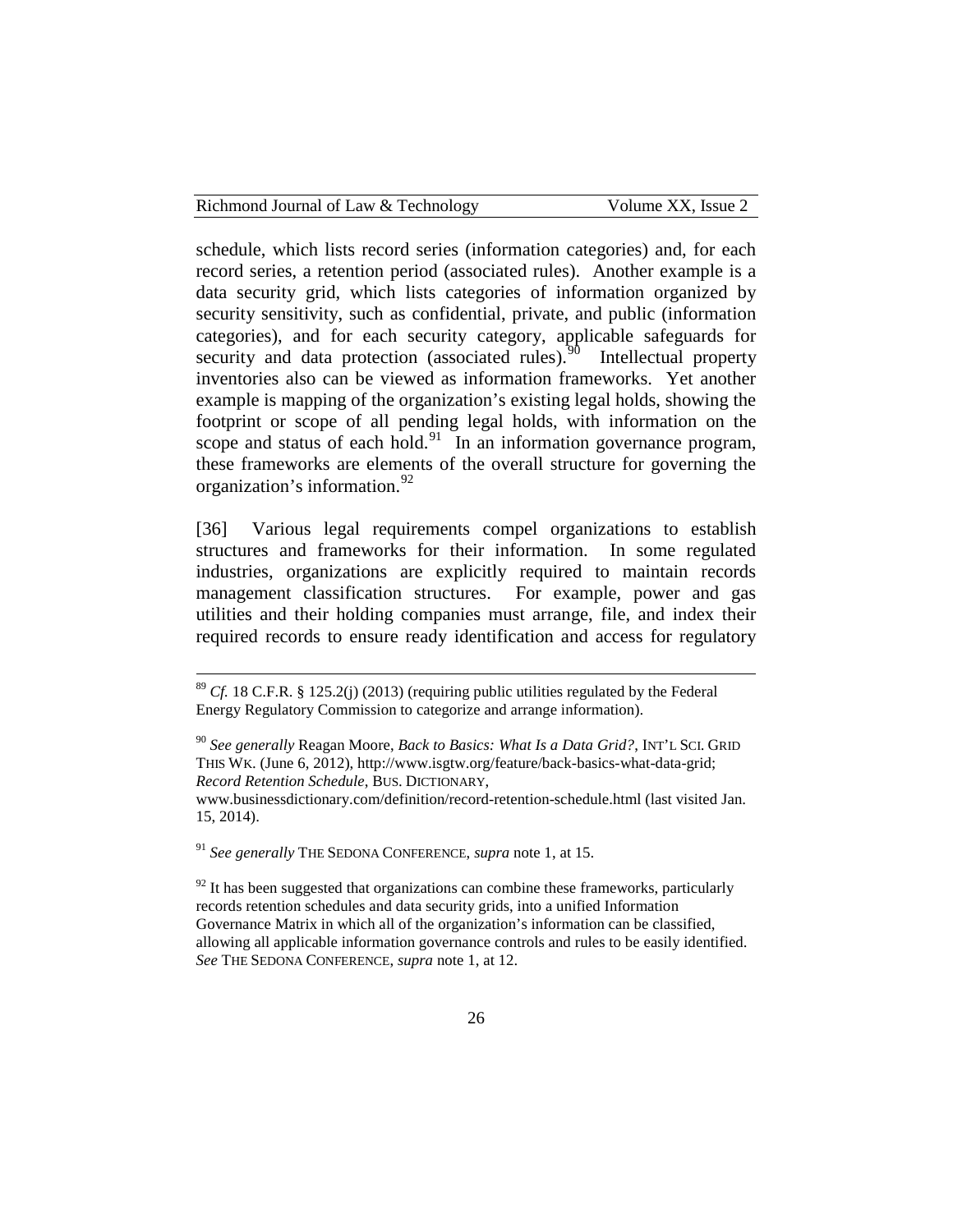| Richmond Journal of Law & Technology | Volume XX, Issue 2 |
|--------------------------------------|--------------------|
|--------------------------------------|--------------------|

inspection, $93$  and motor carriers must maintain records indexes.  $94$ Electronic recordkeeping laws commonly require effective systems for arranging and indexing electronic data so that required records can be reliably located, accessed, and retrieved. $95$  Also, entities subject to the PCI Data Security Standard must determine and document the scope of their cardholder data environment by identifying all locations and flows of protected cardholder data.<sup>96</sup>

# **C. Legal Requirements for Information Governance Direction**

[37] To accomplish information governance, organizations need to tell people what to do, and also what not to do, regarding the organization's information. Traditional vehicles for such direction include an organization's policies and procedures, its contracts with third parties, and training delivered to employees and other involved personnel.

<span id="page-27-0"></span> $93$  18 C.F.R.  $88$  125.2(j), 225.2(j), 368.2(d) (2013).

<span id="page-27-1"></span><sup>94</sup> 49 C.F.R. pt. 379, app. A, at M.1 (2012).

<span id="page-27-2"></span><sup>95</sup> *See, e.g.*, DEP'T OF THE TREASURY, INTERNAL REVENUE SERV., REV. PROC. 97-22 § 4.01(5) (1997) (requiring that taxpayers imaging required hardcopy tax records maintain complete descriptions of the related indexing system); 8 C.F.R. § 274a.2(e)(5) (2012) (requiring that employers retaining I-9 documentation in electronic format maintain complete descriptions of the indexing system utilized); 17 C.F.R.  $\S$  240.17a-4(f)(3)(vi) (2013) (requiring that securities brokers and dealers maintain indexes for required information maintained in electronic storage media); 29 C.F.R. §§ 2520.107-1(b)(2), 4000.53(b) (2013) (noting that indexing capability is required in electronic recordkeeping systems for benefits records);  $48$  C.F.R. §  $4.703(c)(2)(2012)$  (requiring that federal contractors imaging records to electronic form maintain effective indexing systems).

<span id="page-27-3"></span><sup>96</sup> PCI 2.0, *supra* note 50, at 10; *accord* PCI 3.0, *supra* note 88, at 10.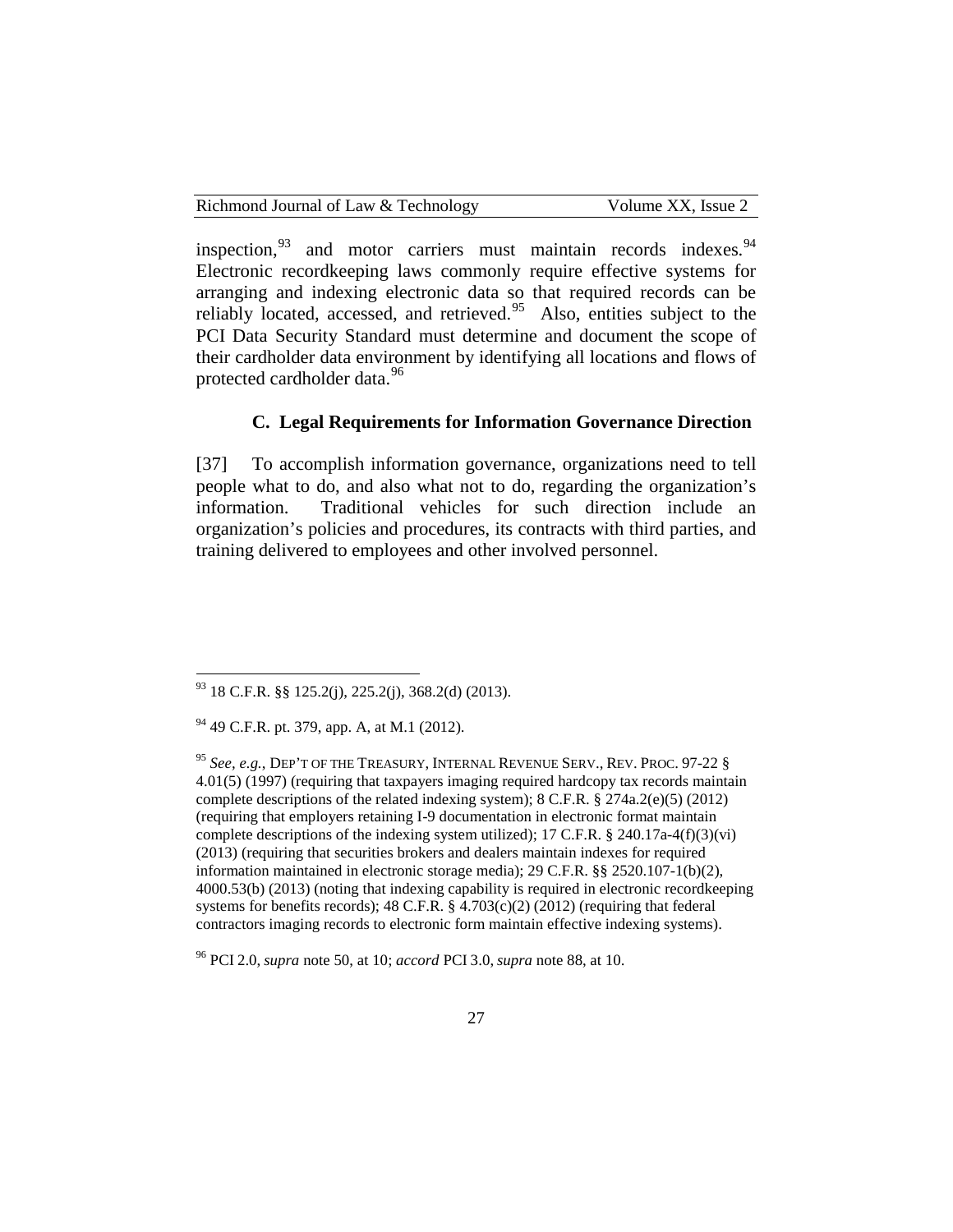| Richmond Journal of Law & Technology | Volume XX, Issue 2 |
|--------------------------------------|--------------------|
|--------------------------------------|--------------------|

#### **1. Policies**

[38] Numerous laws explicitly require organizations to have policies or protocols related to the proper handling of information. One such topic is electronic recordkeeping. Thus, employers that opt to complete or retain I-9 forms electronically must maintain documentation of their business processes for creating, modifying, and maintaining the electronic I-9 forms and for establishing their authenticity and integrity.<sup>97</sup> Electronic recordkeeping systems for records required under ERISA must have reasonable controls to "ensure the integrity, accuracy, authenticity and reliability" of such electronic records, including procedures for proper labeling of such records and a quality insurance program.<sup>[98](#page-28-1)</sup> Federal contractors that image required records must have established procedures to ensure the accuracy, reliability, and security of the electronic recordkeeping.<sup>[99](#page-28-2)</sup>

[39] Another such topic is privacy and security for protected information. Thus, HIPAA covered entities and business associates must implement written "policies and procedures to prevent, detect, contain, and correct [ePHI] security violations" in compliance with the HIPAA Security Standards, and also policies and procedures to ensure compliance with the HIPAA Privacy Standards and breach notification rules for PHI.<sup>[100](#page-28-3)</sup>

[40] Entities subject to the FTC's Standards for Safeguarding Customer Information under the Gramm-Leach-Bliley Act must establish a comprehensive information security program that contains appropriate

<span id="page-28-0"></span> $97$  8 C.F.R. § 274a.2(f)(1).

<span id="page-28-1"></span> $^{98}$  29 C.F.R. § 2520.107-1(b)(1), (5).

<span id="page-28-2"></span> $99$  48 C.F.R. § 4.703(c)(1) (2012).

<span id="page-28-3"></span><sup>100</sup> 45 C.F.R. § 164.308(a)(1)(i); *see* §§ 164.316(a), 164.530(i)-(j).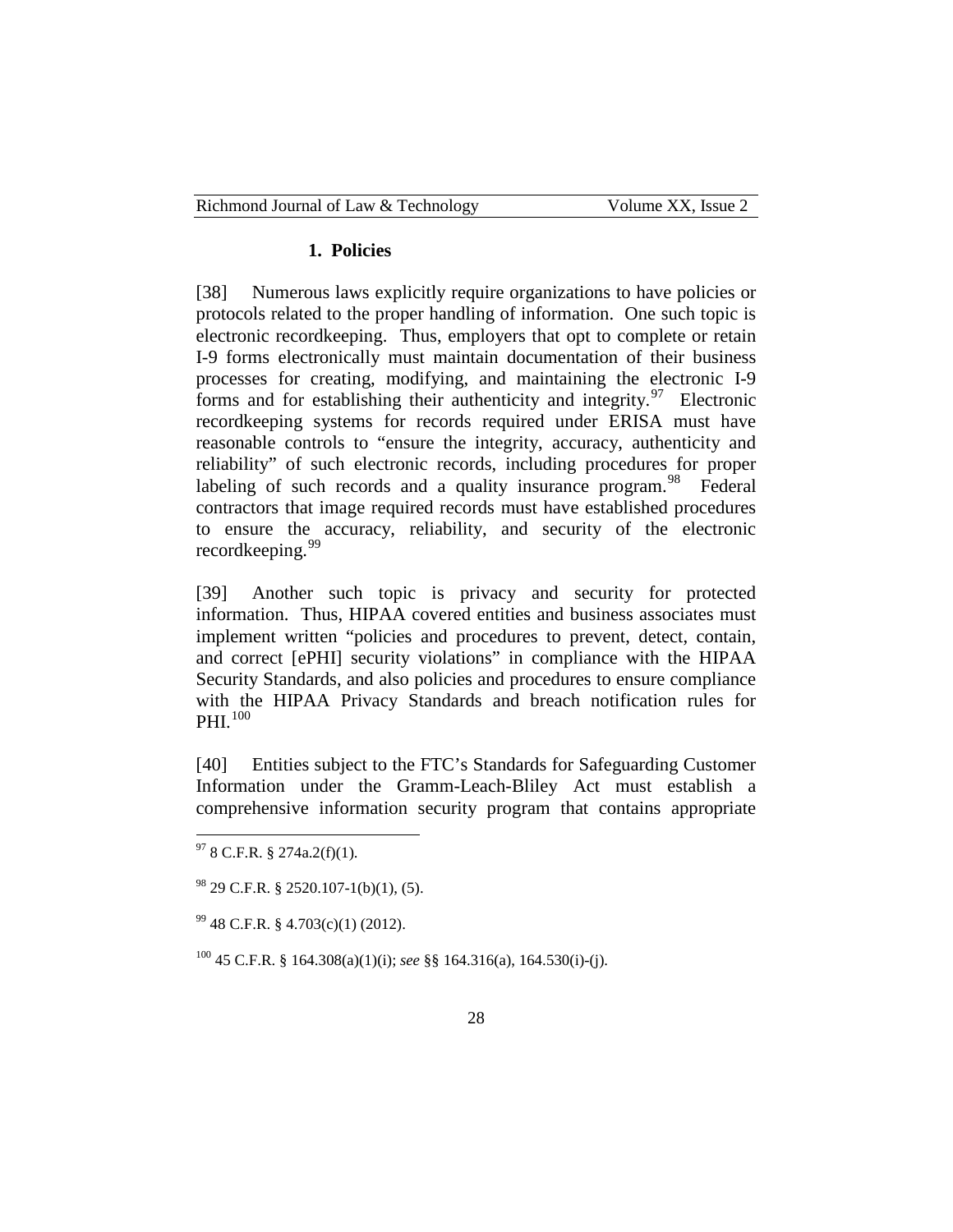administrative, technical, and physical safeguards for the protection of customer information. $101$ 

[41] Financial institutions and creditors subject to the FTC's Red Flags Rule under the Fair Credit Reporting Act must develop and implement an Identity Theft Prevention Program to detect, prevent, and mitigate identity theft in connection with opening or maintaining covered accounts.<sup>[102](#page-29-1)</sup>

[42] Several states require persons in businesses possessing PII of state residents to maintain reasonable security procedures to protect such information from unauthorized use or disclosure.<sup>[103](#page-29-2)</sup> Massachusetts requires such persons and businesses to have a written comprehensive information security program.<sup>[104](#page-29-3)</sup>

[43] A majority of states have laws requiring entities with PII of state residents to take reasonable measures to protect such information when it is disposed of or discarded. Alaska, Colorado, Hawaii, North Carolina, and Oregon specifically require such entities to have a disposal policy for  $PII.$ <sup>[105](#page-29-4)</sup>

<span id="page-29-3"></span><sup>104</sup> *See* 201 MASS. CODE REGS. 17.03(1) (2013).

<span id="page-29-4"></span><sup>105</sup> ALASKA STAT. § 45.48.530 (2012); COLO. REV. STAT. § 6-1-713(1) (2013); HAW. REV. STAT. ANN. § 487R-2(b), (d) (LexisNexis Supp. 2012); N.C. GEN. STAT. § 75-64(b) (2013); OR. REV. STAT. ANN. § 646A.622(1) (West 2011).

<span id="page-29-0"></span> $101$  16 C.F.R. § 314.3(a) (2012).

<span id="page-29-1"></span> $102 \text{ § } 681.1(d)(1)$ .

<span id="page-29-2"></span><sup>103</sup> *See, e.g.*, ARK. CODE ANN*.*. § 4-110-104(b) (Supp. 2011); CAL. CIV. CODE § 1798.81.5(b) (West 2009); MD. CODE ANN., COM. LAW § 14-3503(a) (LexisNexis Supp. 2013); NEV. REV. STAT. § 603A.210(1) (LexisNexis Supp. 2010); OR. REV. STAT. ANN. § 646A.622(1), (2) (West 2011); R.I. GEN. LAWS § 11-49.2-2(2) (Supp. 2013); UTAH CODE ANN. § 13-44-201(1) (Supp. 2013).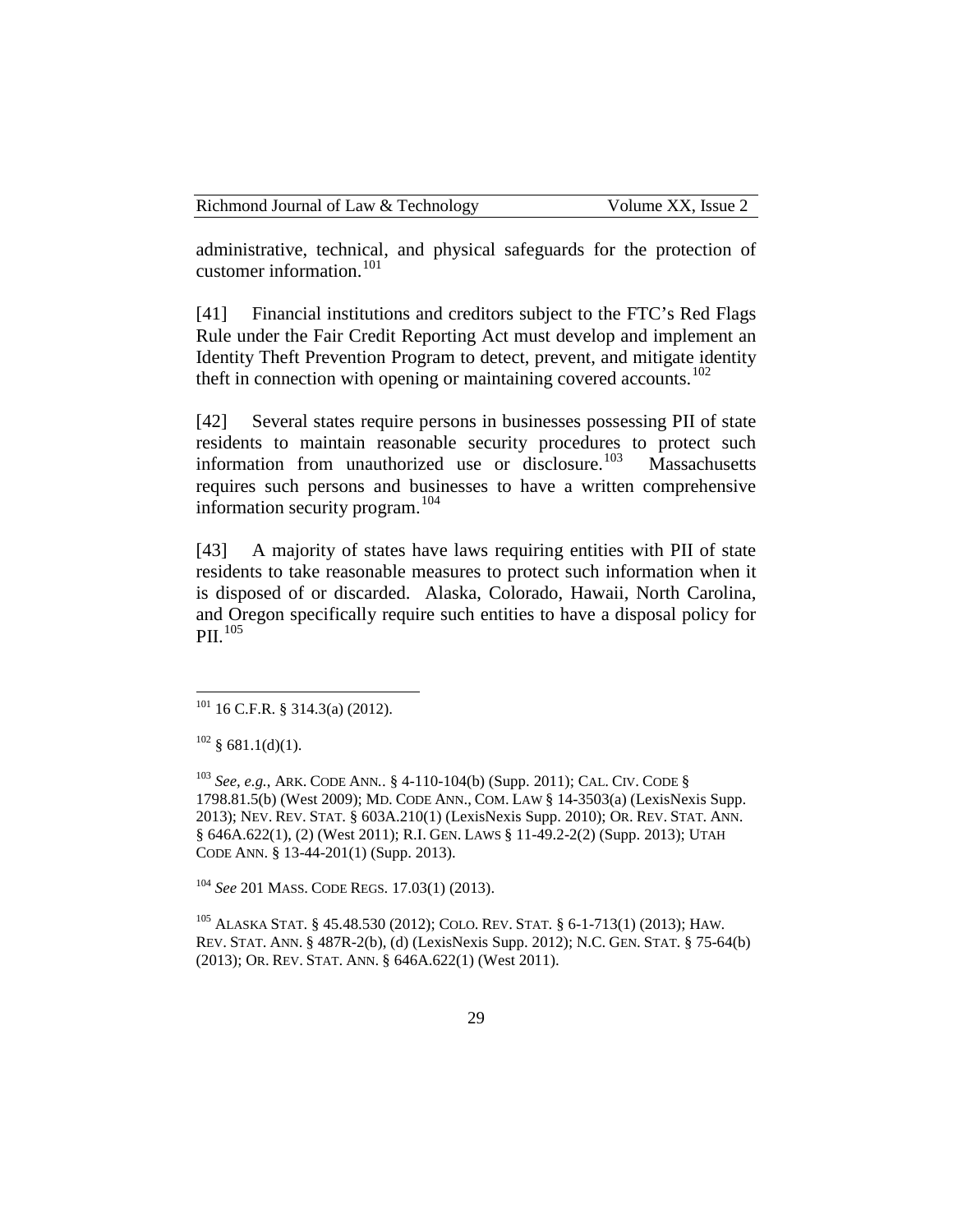| Richmond Journal of Law & Technology | Volume XX, Issue 2 |
|--------------------------------------|--------------------|
|--------------------------------------|--------------------|

[44] A majority of states have laws requiring the protection of social security numbers, subject to exceptions for permissible use. Michigan and Texas require persons who possess or obtain social security numbers from their residents to establish a privacy policy for such information.<sup>[106](#page-30-0)</sup>

[45] Entities subject to the PCI Data Security Standard are required to establish a security policy that addresses all PCI DSS requirements, supported by a variety of security procedures, and must review and update the policy whenever the cardholder data environment changes.<sup>[107](#page-30-1)</sup>

#### **2. Third-party Contracts**

[46] Federal and state laws contain many requirements for contracts between organizations and third parties that use, store, maintain, process, or dispose of the organization's information.

[47] Laws governing electronic recordkeeping require that contracts and licenses for such electronic generation or storage systems in no way limit or restrict access to and use of such systems by the regulating governmental agency.<sup>[108](#page-30-2)</sup>

[48] Intellectual property law requires third-party nondisclosure agreements to maintain trade secret protection<sup>[109](#page-30-3)</sup> and to avoid public

<span id="page-30-0"></span> <sup>106</sup> MICH. COMP. LAWS § 445.84(1) (2004); TEX. BUS. & COM. CODE ANN. § 501.052(a)(1) (West 2009).

<span id="page-30-1"></span><sup>107</sup> PCI 2.0, *supra* note 50, at 64-69; *accord* PCI 3.0, *supra* note 88, at 97-106.

<span id="page-30-2"></span><sup>108</sup> *See, e.g.*, 8 C.F.R. § 274a.2(e)(3) (2012) (discussing the requirements regarding I-9 electronic recordkeeping systems); 29 C.F.R. §§ 2520.107-1(b)(4), 4000.53(d) (2013) (discussing the requirements regarding electronic recordkeeping systems related to ERISA benefits).

<span id="page-30-3"></span><sup>&</sup>lt;sup>109</sup> See supra text accompanying notes 52-55.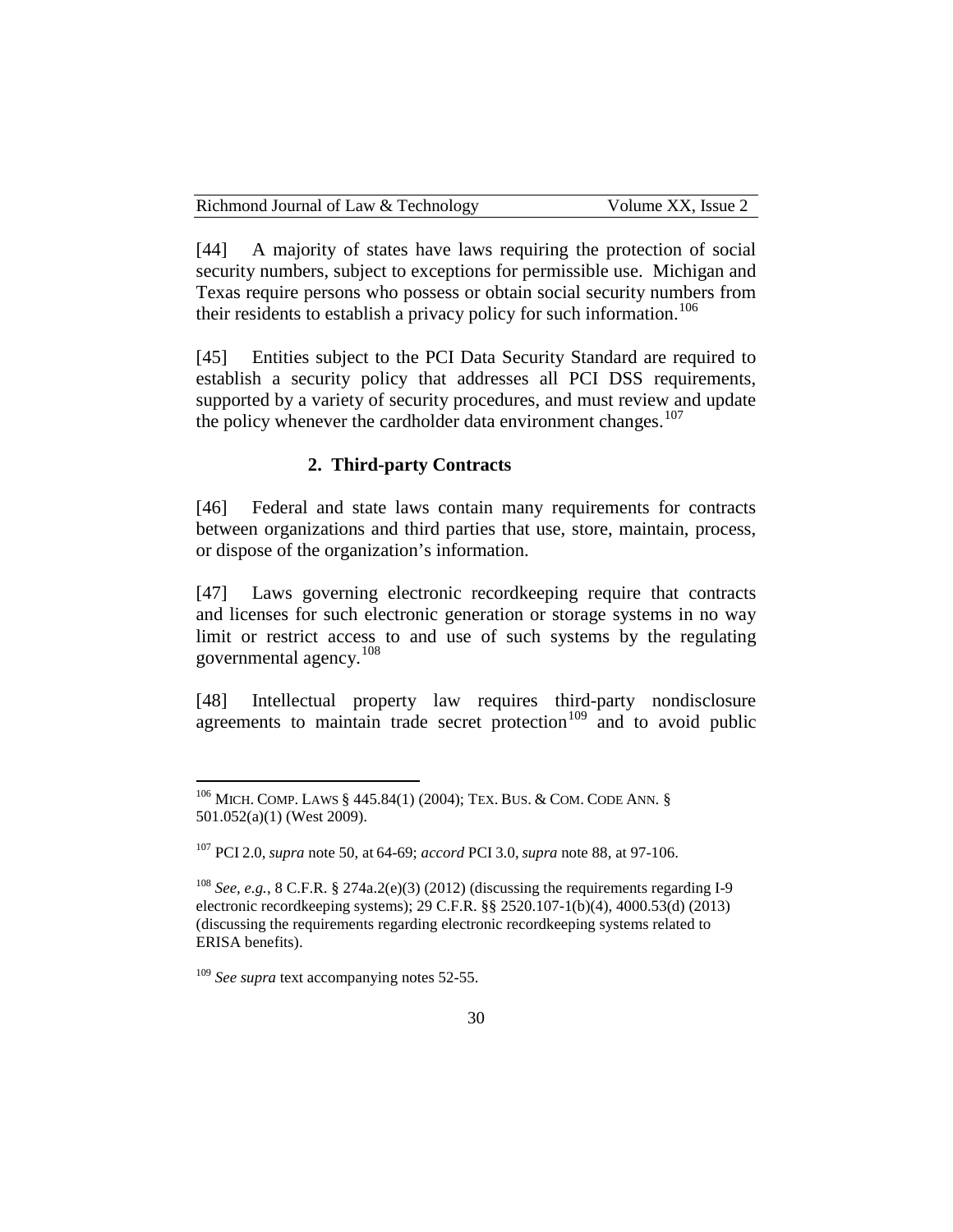disclosures of inventions precluding subsequent patent protection.<sup>[110](#page-31-0)</sup> Trademark law requires that third-party contracts and licenses contain adequate quality control provisions to avoid the loss of enforceable trademark rights. $^{111}$  $^{111}$  $^{111}$ 

[49] Under the HIPAA security standards, covered entities may permit business associates to create, receive, maintain, or transmit ePHI on their behalf so long as they obtain satisfactory assurances that such associates will appropriately safeguard the ePHI, with such assurances documented in a written contract.<sup>[112](#page-31-2)</sup> The HIPAA Privacy Standards require business associate agreements ("BAAs") for service provider arrangements involving all protected health information.<sup>[113](#page-31-3)</sup> These requirements extend outward to subcontractor relationships between business associates and their service providers, thereby expanding the applicability of the BAA requirement to any subcontractor that creates, receives, maintains, or transmits ePHI or PHI on behalf of a covered entity's business associate. $114$ 

[50] Entities subject to the FTC's Safeguards Rule under the Gramm-Leach-Bliley Act must oversee service providers that receive, maintain, process, or otherwise have access to consumer information by providing services to such entities.<sup>115</sup> Such entities are specifically required to take reasonable steps in selecting and retaining such service providers and must

<span id="page-31-0"></span> <sup>110</sup> *See supra* text accompanying notes 54-56.

<span id="page-31-1"></span><sup>111</sup> *See supra* text accompanying note 60.

<span id="page-31-2"></span><sup>112</sup> *See* 45 C.F.R. §§ 164.308(b), 164.314 (2012).

<span id="page-31-3"></span> $113$  §§ 164.502(e), 164.504(e).

<span id="page-31-4"></span><sup>114</sup> *See* §§ 164.308(b)(1), 164.502(e)(1).

<span id="page-31-5"></span><sup>115</sup> *See* 16 C.F.R. §§ 314.2(d), 314.4(d) (2012).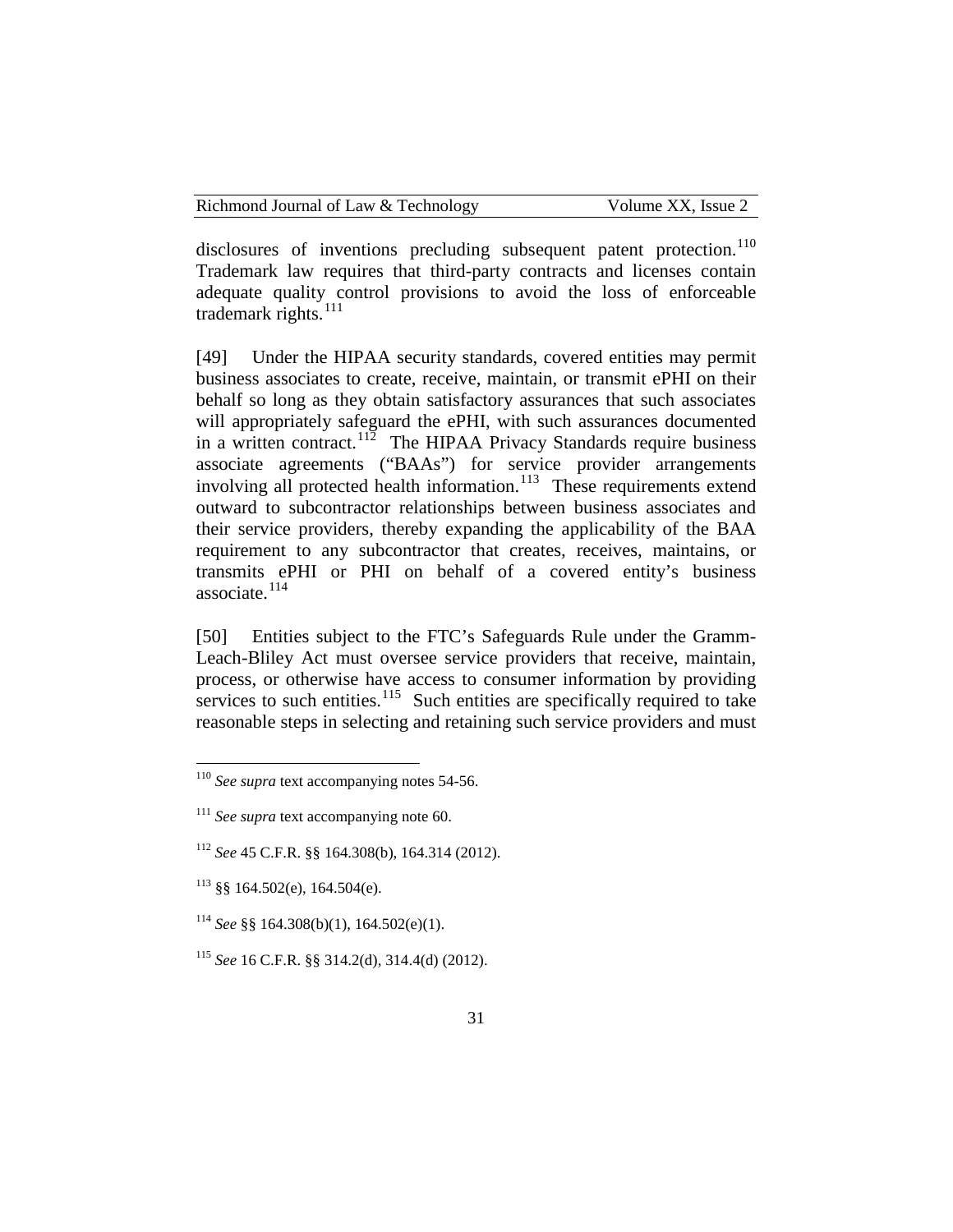also require, by contract, that the service providers implement and maintain appropriate safeguards.  $^{116}$  $^{116}$  $^{116}$ 

[51] Financial institutions and creditors subject to the FTC's Red Flags Rule must "[e]xercise appropriate and effective oversight of service provider arrangements," such as by contractually requiring data security safeguards.<sup>[117](#page-32-1)</sup>

[52] The FTC's Disposal Rule requires covered entities to properly dispose of consumer information in order to protect against unauthorized access to or use of such information in connection with its disposal.<sup>118</sup> If such entities use a service provider for records destruction, they must conduct due diligence and contract with, and monitor contract compliance of, the records destruction business to ensure compliant disposal of material containing customer information.<sup>[119](#page-32-3)</sup>

[53] Various states, including California, Maryland, Massachusetts, Nevada, and Rhode Island, require persons and businesses possessing PII of state residents to oversee service providers with access to such PII, including requiring by contract that the service provider establish reasonable security procedures and practices to protect the PII from unauthorized access, destruction, use, modification, or disclosure. $120$ 

<span id="page-32-0"></span> $116$  §§ 314.4(d)(1), 314.4(d)(2).

<span id="page-32-1"></span> $117 \text{ § } 681.1$ (e)(4).

<span id="page-32-2"></span><sup>118</sup> *See* § 682.3(a).

<span id="page-32-3"></span><sup>119</sup> *See* § 682.3(b)(3).

<span id="page-32-4"></span><sup>120</sup> *See, e.g.*, CAL. CIV. CODE § 1798.81.5(c) (West 2009); MD. CODE ANN., COM. LAW § 14-3503(b) (LexisNexis Supp. 2013); NEV. REV. STAT. ANN. § 603A.210(2) (LexisNexis Supp. 2010); R.I. GEN. LAWS § 11-49.2-2(3) (Supp. 2013); 201 MASS. CODE REGS. 17.03(2)(f) (2012).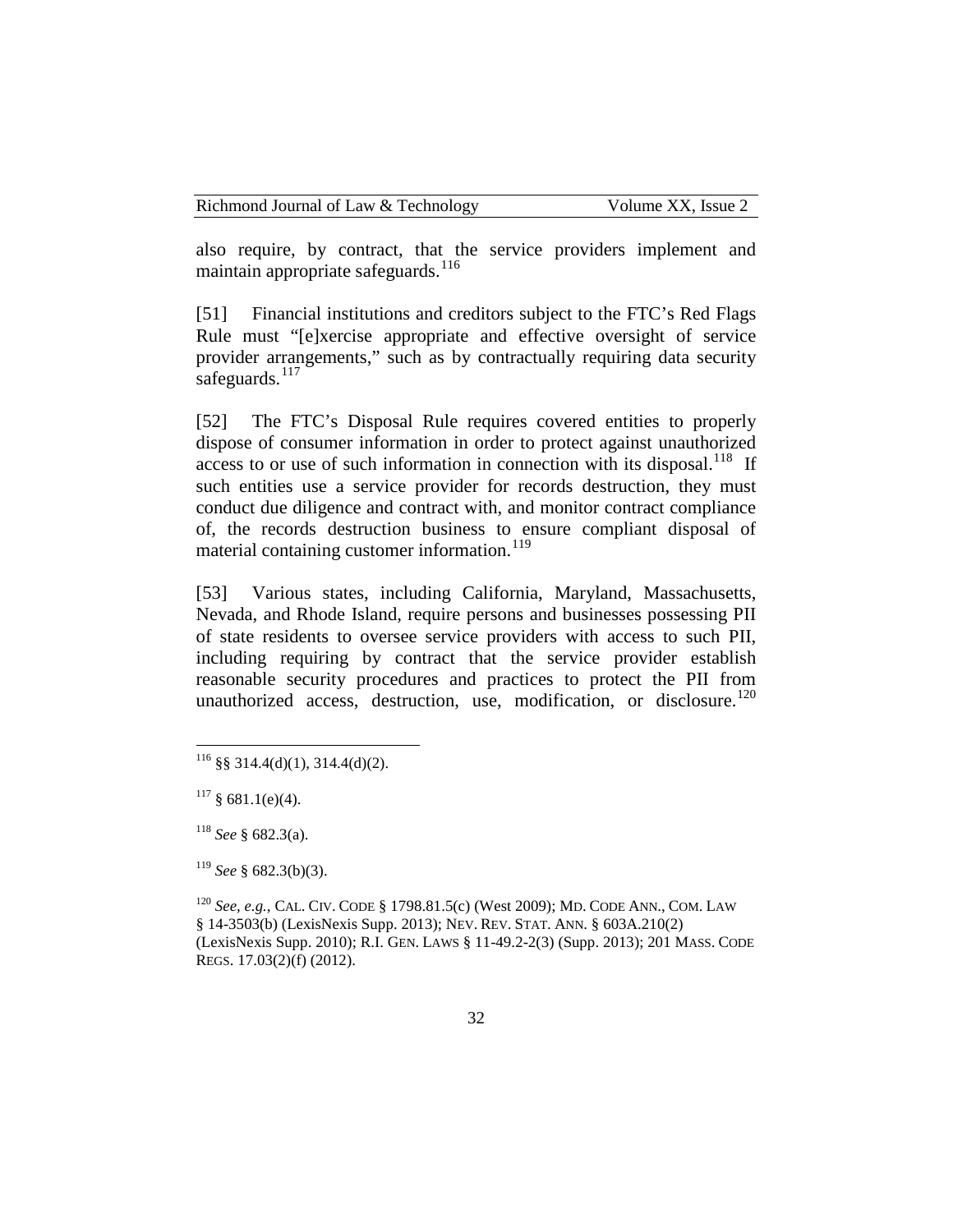| Richmond Journal of Law & Technology | Volume XX, Issue 2 |
|--------------------------------------|--------------------|
|--------------------------------------|--------------------|

Several states have similar service provider contract requirements specifically for organizations using a records disposal vendor.<sup>[121](#page-33-0)</sup>

[54] Entities subject to the PCI Data Security Standard must manage service providers with which they share cardholder data, including requiring such service providers by contract to acknowledge responsibility for the security of cardholder data they possess, and must also monitor their service providers' PCI DSS compliance status at least annually.<sup>[122](#page-33-1)</sup>

#### **3. Training**

[55] A similar variety of federal and state laws mandate effective training on applicable requirements for proper handling of information.

[56] Employers that complete or retain I-9 Forms electronically must implement an effective records security program, including employee training to minimize the risk of unauthorized or accidental alteration or erasure of such electronic records.<sup>[123](#page-33-2)</sup>

[57] HIPAA covered entities and business associates must implement a security awareness and training program for all members of their workforce, including management.<sup>124</sup> The HIPAA Privacy Standards

<span id="page-33-0"></span> <sup>121</sup> *See, e.g.*, ALASKA STAT. § 45.48.510(3) (2012); HAW. REV. STAT. ANN. § 487R-2(c) (LexisNexis Supp. 2012); 815 ILL. COMP. STAT. ANN. 530/40(c) (West Supp. 2013); N.C. GEN. STAT. ANN. § 75-64(c) (2013); OR. REV. STAT. ANN. § 646A.622(3) (West 2011); S.C. CODE ANN. § 37-20-190(B) (Supp. 2013).

<span id="page-33-1"></span><sup>122</sup> PCI 2.0, *supra* note 50, at 67-68; *accord* PCI 3.0, *supra* note 88, at 102-104.

<span id="page-33-2"></span><sup>123</sup> *See* 8 C.F.R. § 274a.2(g)(1)(iii) (2012).

<span id="page-33-3"></span><sup>124</sup> *See* 45 C.F.R. § 164.308(a)(5)(i) (2012).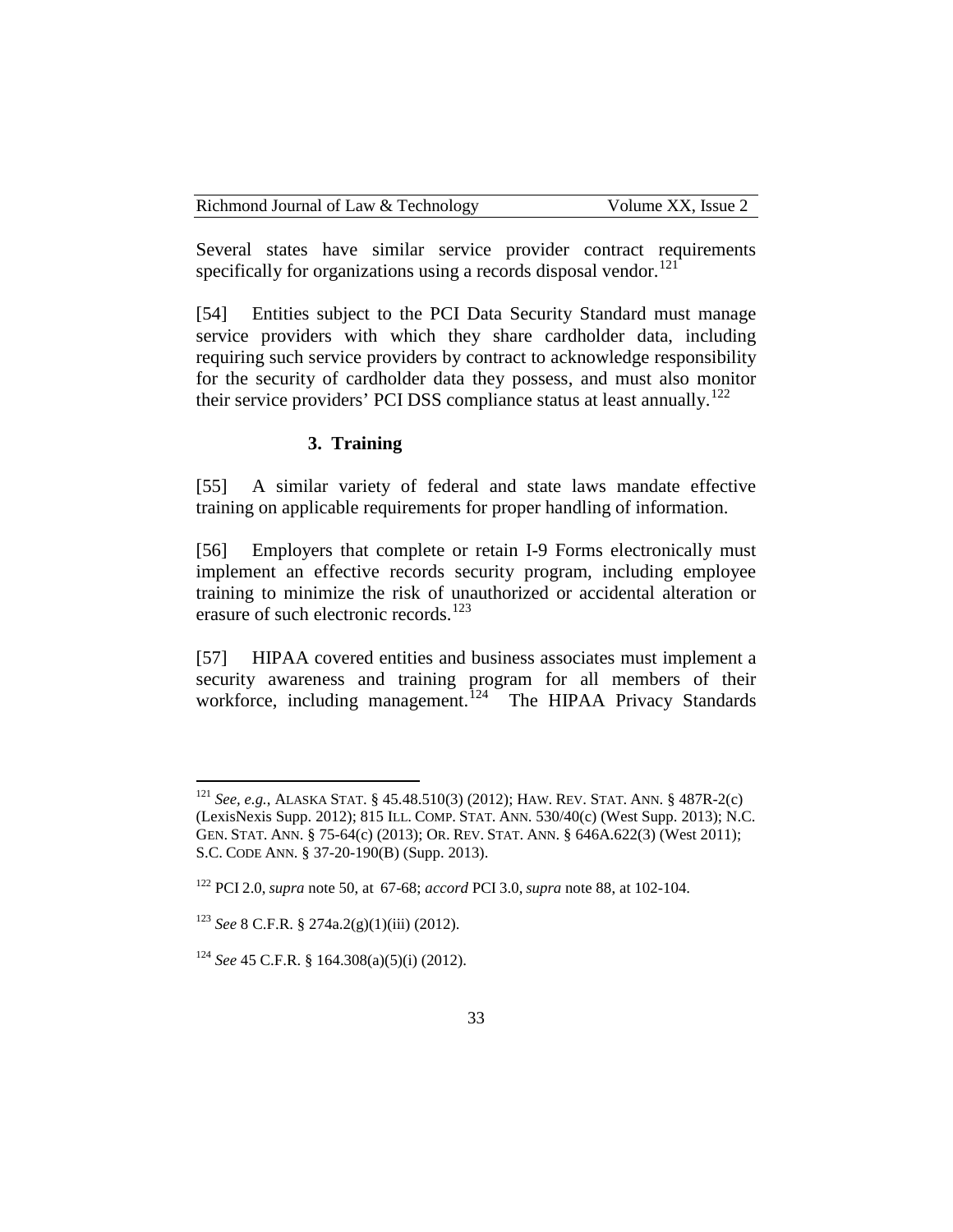| Richmond Journal of Law & Technology | Volume XX, Issue 2 |
|--------------------------------------|--------------------|
|--------------------------------------|--------------------|

extend this requirement to workforce training regarding privacy and also breach notification compliance requirements.<sup> $125$ </sup>

[58] Entities subject to the FTC Safeguards Rule under the Gramm-Leach-Bliley Act must, as part of their comprehensive information security program, address employee training and management regarding protection of customer information.<sup>[126](#page-34-1)</sup> Financial institutions and creditors subject to the FTC's Red Flags Rule must train staff as necessary to effectively implement their mandated identity theft prevention program.<sup>[127](#page-34-2)</sup>

[59] Several states explicitly require training as an element of required programs for protection of state residents' PII. Thus, Massachusetts requires employee training on the proper use of computer security systems and on the importance of personal information security,<sup>[128](#page-34-3)</sup> and Oregon requires training and management of employees regarding the organization's security program practices and procedures.[129](#page-34-4)

[60] Entities subject to the PCI Data Security Standard must implement a formal security awareness program for all personnel on the importance of cardholder data security, with education delivered upon hire and thereafter at least annually, and must also obtain annual acknowledgments that personnel have read and understood the security policy and procedures.[130](#page-34-5)

<span id="page-34-0"></span> <sup>125</sup> *See* § 164.530(b).

<span id="page-34-1"></span><sup>126</sup> *See* 16 C.F.R. § 314.4(b)(1) (2012).

<span id="page-34-2"></span><sup>127</sup> *See* § 681.1(a), (e)(3).

<span id="page-34-3"></span><sup>128</sup> *See* 201 MASS. CODE REGS. 17.04(8) (2013).

<span id="page-34-4"></span><sup>129</sup> *See* OR. REV. STAT. ANN. § 646A.622(2)(d)(A)(iv) (West 2011).

<span id="page-34-5"></span><sup>130</sup> PCI 2.0, *supra* note 50, at 67; *accord* PCI 3.0 *supra* note 88, at 101.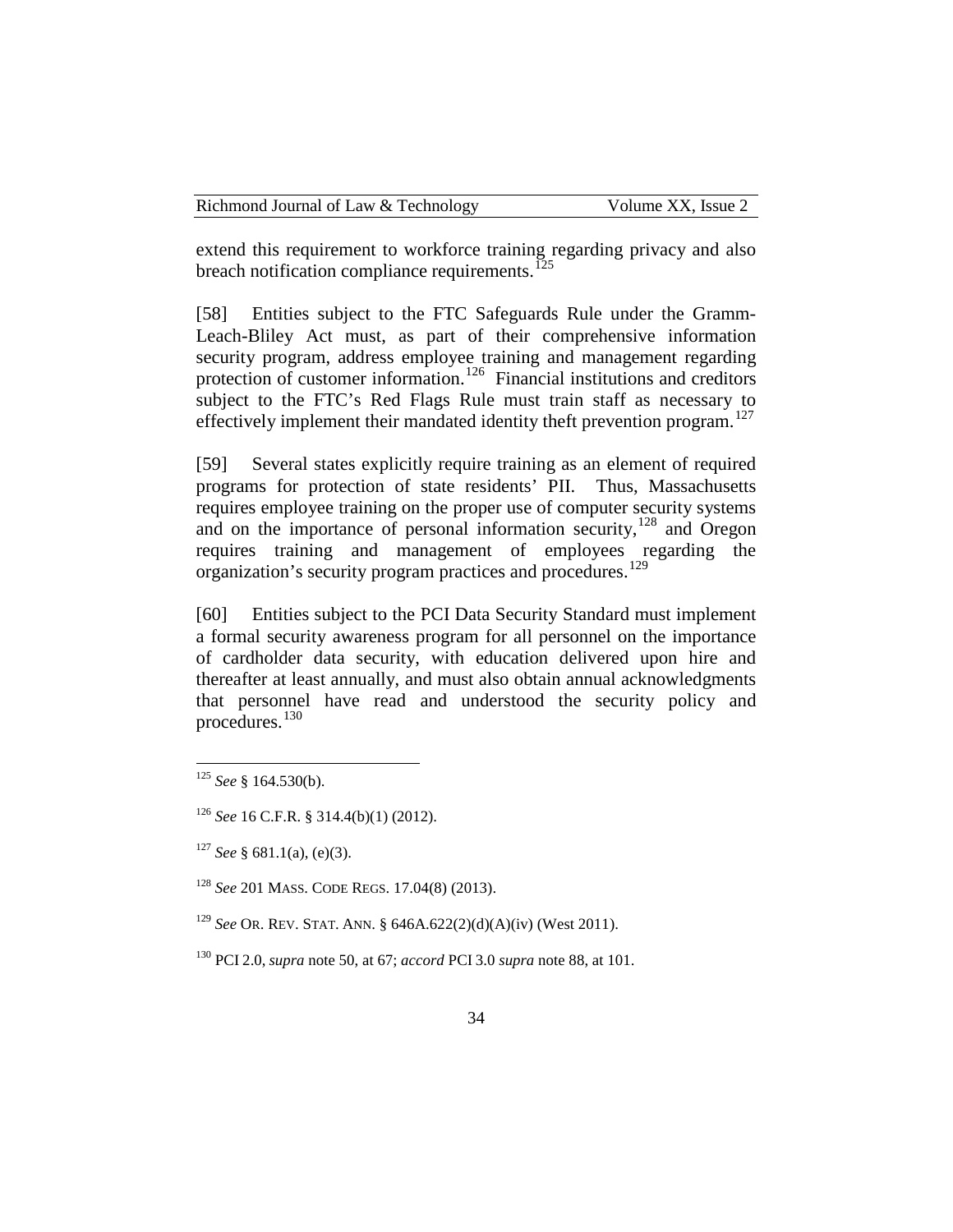# **D. Legal Requirements for Information Governance Resources**

[61] It is inescapable that organizations establishing an information governance program will need to invest in the initiative by providing resources. Personnel time and effort will be necessary to establish and administer the program, and technology tools and systems will be needed to provide information management and control capabilities. Organizations may also decide to procure outside expertise in the legal, consulting, and technology fields to assist in implementing and sustaining their information governance programs.

[62] Various laws explicitly or implicitly require organizations to provide necessary resources for information governance. First, a variety of laws require the appointment of one or more individuals with dedicated responsibilities regarding information compliance. For example, HIPAA covered entities and business associates must designate a security official who is responsible for developing and implementing the policies and procedures required by the HIPAA Security Standards,<sup>[131](#page-35-0)</sup> as well as a privacy official who is responsible for developing and implementing the policies and procedures required under the HIPAA Privacy Standards.<sup>[132](#page-35-1)</sup> Entities subject to the FTC Safeguards Rule under the Gramm-Leach-Bliley Act must designate one or more employees responsible to coordinate the mandated information security program.<sup>133</sup> Financial institutions and creditors subject to the FTC Red Flags Rule must obtain approval of their initial written identity theft prevention program from either their board of directors or an appropriate board committee, and must subsequently involve the board of directors, an appropriate board committee, or a designated senior management employee in overseeing,

<span id="page-35-0"></span> <sup>131</sup> *See* 45 C.F.R. § 164.308(a)(2) (2012).

<span id="page-35-1"></span><sup>132</sup> *See* § 164.530(a)(1)(i).

<span id="page-35-2"></span><sup>133</sup> *See* 16 C.F.R. § 314.4(a) (2012).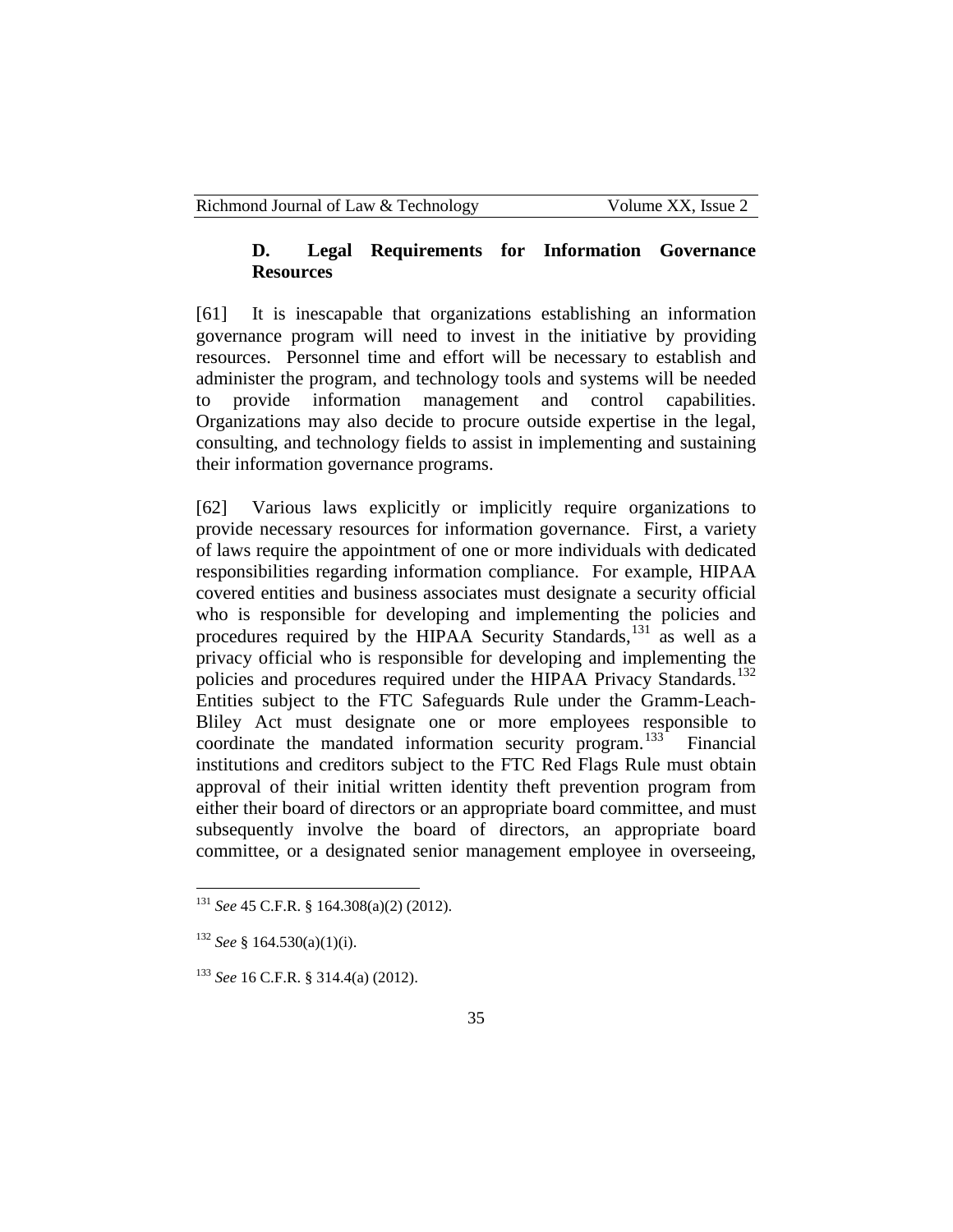developing, implementing, and administering the program.<sup>[134](#page-36-0)</sup> Massachusetts and Oregon require organizations that possess PII of their respective states' residents to designate one or more employees to coordinate and maintain the organization's information security program.<sup>[135](#page-36-1)</sup> In addition, entities subject to the PCI Data Security Standard must assign specified responsibilities for information security management to a designated individual or team.<sup>[136](#page-36-2)</sup>

[63] Second, laws requiring organizations to have certain information system capabilities implicitly require such organizations to provide the resources to have such capabilities. For example, electronic recordkeeping laws requiring such systems to arrange and index electronic data so that required records can be reliably located, accessed, and retrieved<sup>[137](#page-36-3)</sup> compel organizations to invest the resources necessary to comply with such requirements.

[64] Last, laws prescribing that certain information controls be in place<sup>[138](#page-36-4)</sup> or that certain testing or monitoring activities be performed<sup>[139](#page-36-5)</sup>

<span id="page-36-3"></span><sup>137</sup> *See, e.g.*, *supra* note 95 and accompanying text.

<span id="page-36-4"></span><sup>138</sup> *See, e.g.*, 45 C.F.R. § 164.312 (2012) (requiring HIPAA covered entities and business associates to establish technical safeguards for ePHI, including access control, audit controls, information integrity controls, person or entity authentication controls, and transmission security controls); 201 MASS. CODE REGS. 17.04 (2013) (requiring entities possessing PII of state residents to establish a security system covering their computers, including any wireless system, with secure user authentication protocols, secure access control measures, encryption safeguards, firewall protection, and system security agent software); PCI 3.0, *supra* note 88, at 100-01 (requiring broad range of controls for protected cardholder information).

<span id="page-36-0"></span> $134$  *See* § 681.1(e)(1)-(2).

<span id="page-36-5"></span><span id="page-36-1"></span><sup>135</sup> *See* OR. REV. STAT. ANN. § 646A.622(2)(d)(A)(i) (West 2011); 201 MASS. CODE REGS. 17.03(2)(a) (2013).

<span id="page-36-2"></span><sup>136</sup> *See* PCI 2.0, *supra* note 50, at 66; *accord* PCI 3.0, *supra* note 88, at 100-101.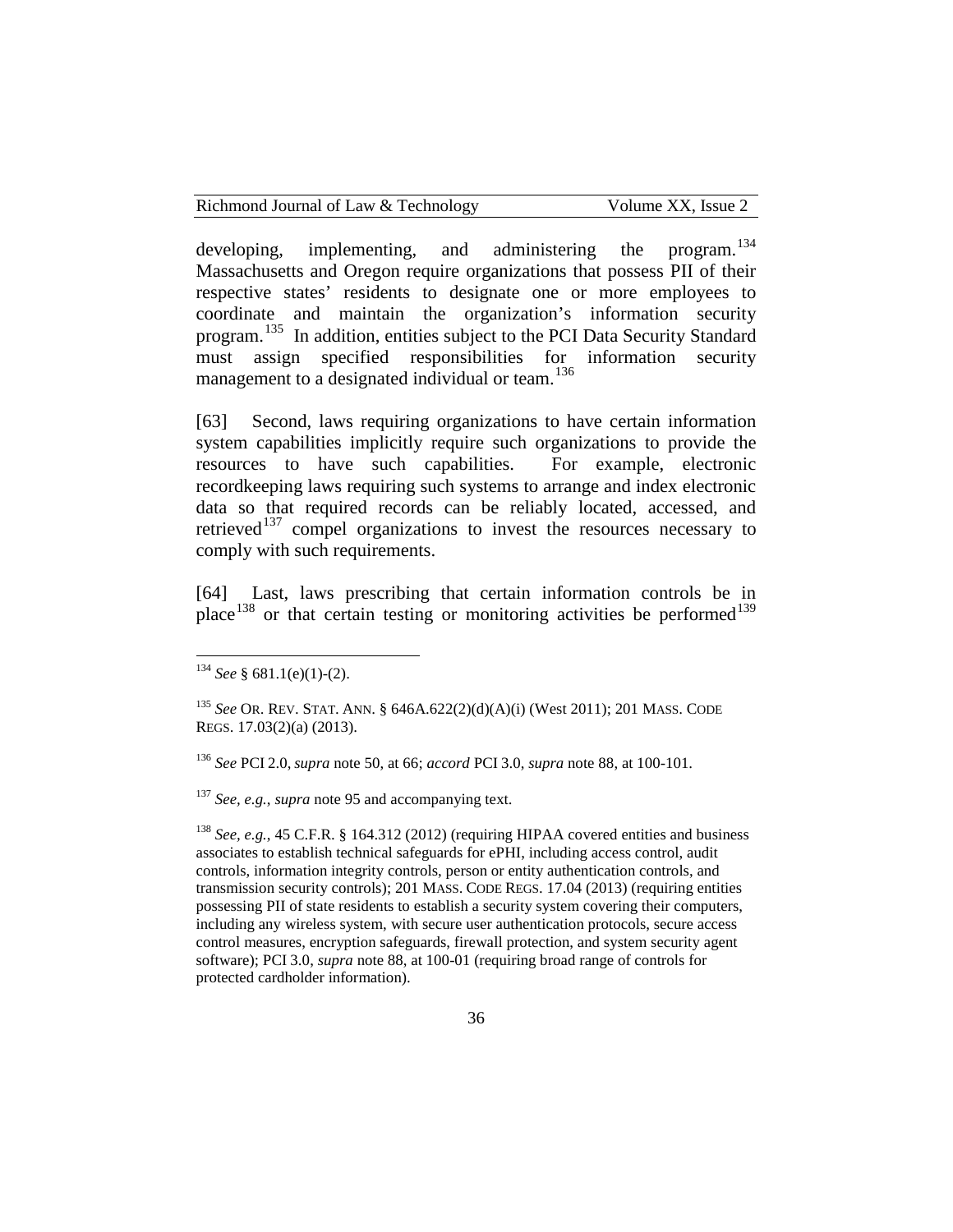implicitly require that such organizations devote the resources needed to satisfy such requirements.

# **E. Legal Requirements for Information Governance Accountability**

[65] As with any system of compliance policies and controls, an effective information governance program needs an element of accountability to help ensure that its controls are adhered to and its policies are followed. Information-related legal requirements compel such accountability mechanisms in at least two respects. First, various laws require that organizations designate individuals as responsible for establishing and administering the particular information compliance program, $140$  and such individuals are therefore responsible and implicitly accountable for their legally required role on behalf of the organization.<sup>[141](#page-37-1)</sup>

[66] Second, some laws expressly require organizations to take disciplinary action when individuals fail to comply with the particular law's information requirements. Thus, entities possessing PII of

<span id="page-37-0"></span><sup>140</sup> *See* 16 C.F.R. § 314.4(a) (2012); 45 C.F.R. §§ 164.308(a)(2), 164.530(a)(1); 201 MASS. CODE REGS. 17.03(2)(a); PCI 2.0, *supra* note 50, at 66; *accord* PCI 3.0, *supra* note 88, at 100-101.

<span id="page-37-1"></span><sup>141</sup> *See* 45 C.F.R. § 164.308(a)(2).

 <sup>139</sup> *See, e.g.*, OR. REV. STAT. ANN. § 646A.622(2)(d)(B)-(C) (West 2011) (requiring entities that possess PII of Oregon residents to regularly test and monitor the effectiveness of key technical controls, systems, and procedures); 45 C.F.R. § 164.308 (requiring HIPAA covered entities and business associates to implement procedures to regularly review records of information system activity, such as audit logs, access reports, and security incident tracking reports); 201 MASS. CODE REGS. 17.04(4) (requiring entities possessing PII of Massachusetts state residents to monitor their computer systems for unauthorized use of or access to personal information); PCI 2.0, *supra* note 50, at 60-62 (requiring vulnerability scans and penetration testing); *accord* PCI 3.0, *supra* note 88, at 91-95.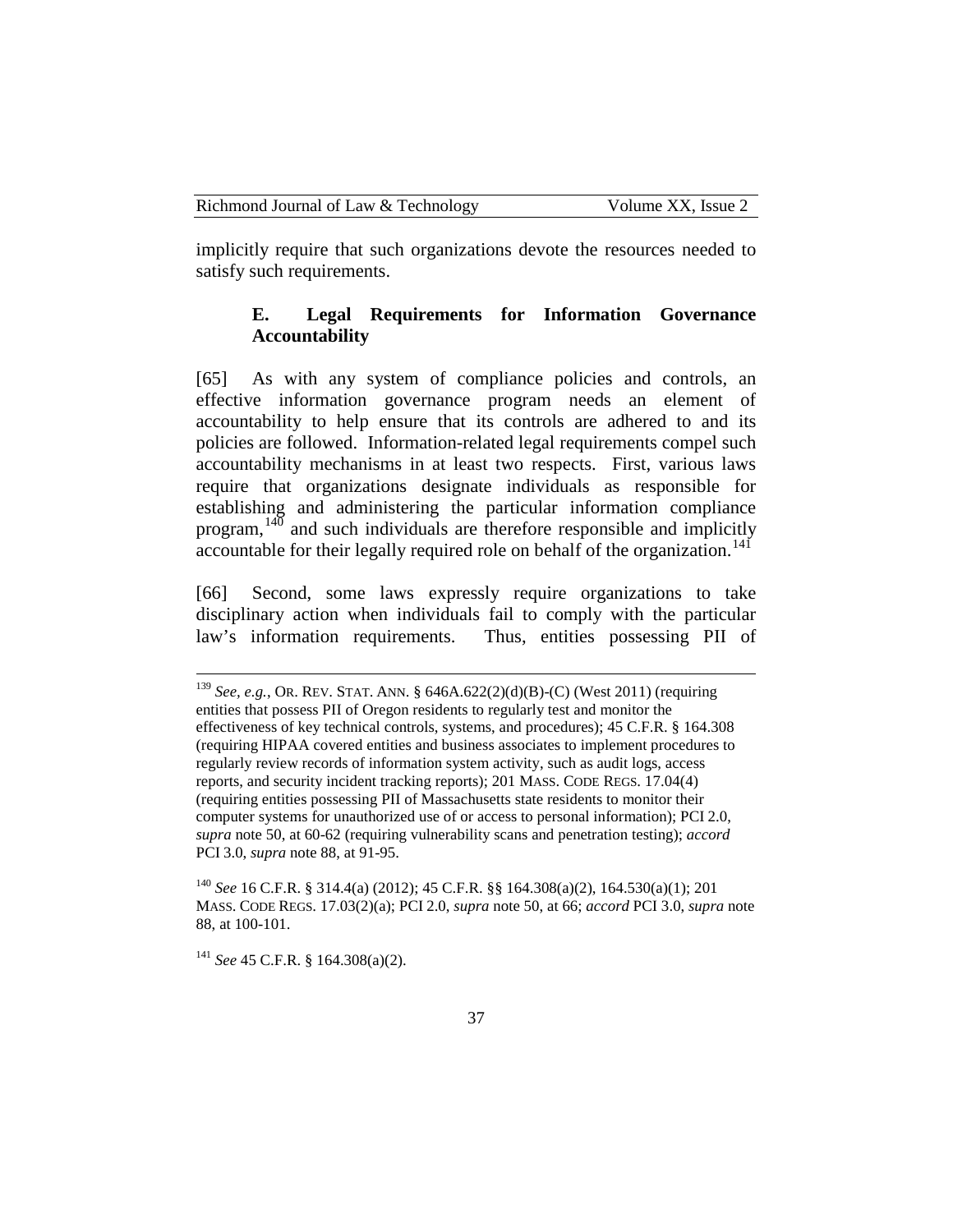| Richmond Journal of Law & Technology | Volume XX, Issue 2 |
|--------------------------------------|--------------------|
|--------------------------------------|--------------------|

Massachusetts residents are required to impose disciplinary measures for violations of the rules of their mandated information security program.<sup>[142](#page-38-0)</sup> HIPAA covered entities and business associates must apply appropriate sanctions against workforce members who fail to comply with the organizations policies and procedures for the security of ePHI and the privacy of PHI.<sup>[143](#page-38-1)</sup> Additionally, covered entities and business associates that know of a pattern of activity or practice of their respective business associates or subcontractors that constitutes a material breach or violation under the applicable business associate contract must terminate the business associate relationship if reasonable steps to cure the breach or end the violation are unsuccessful.<sup>[144](#page-38-2)</sup>

# **IV. LEGAL REQUIREMENTS WITH INFORMATION GOVERNANCE SYNERGY**

[67] As noted above, legal requirements for records retention, electronic recordkeeping, privacy and data security, intellectual property, and litigation preservation do not operate in isolation. Rather, they have interacting repercussions. Such overlaps create synergies for organizations adopting the information governance approach.

[68] Examples of such synergistic areas include gaining clarity on the existence, location, and status of the organization's information; $145$ applying information governance controls to information crossing the organization's perimeter;[146](#page-38-4) and defensibly disposing of information no

<span id="page-38-0"></span> <sup>142</sup> *See* 201 MASS. CODE REGS. 17.03(2)(d).

<span id="page-38-1"></span><sup>143</sup> *See* 45 C.F.R. §§ 164.308(a)(1)(ii)(C),164.530(e)(1).

<span id="page-38-2"></span><sup>144</sup> *See* 45 C.F.R. § 164.504(e)(1)(ii), (2)(iii).

<span id="page-38-3"></span><sup>145</sup> *See infra* Part IV.A.

<span id="page-38-4"></span><sup>146</sup> *See infra* Part IV.B.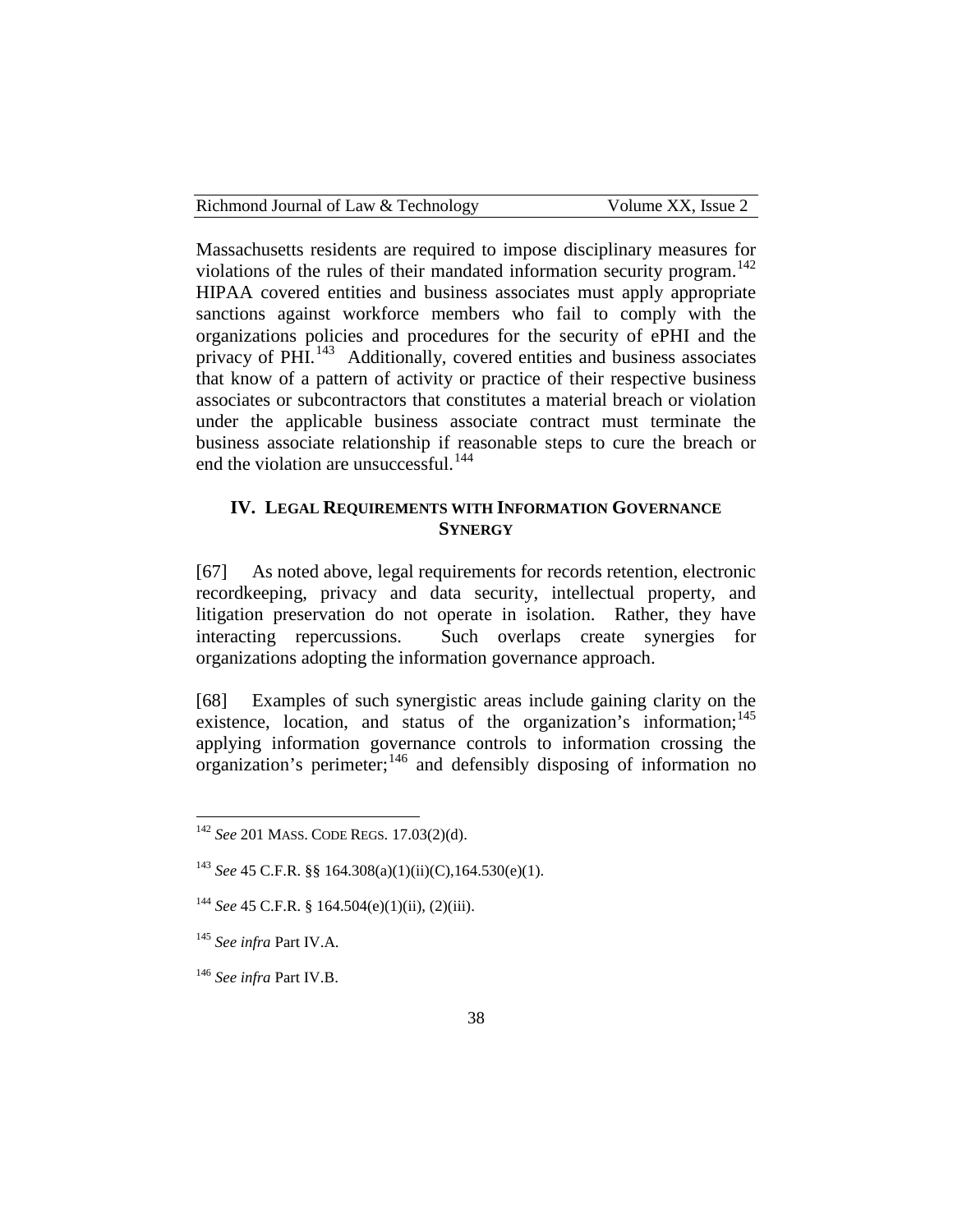| Richmond Journal of Law & Technology | Volume XX, Issue 2 |
|--------------------------------------|--------------------|
|--------------------------------------|--------------------|

longer required for legal compliance or business need.<sup>[147](#page-39-0)</sup> These three examples illustrate the different kinds of synergies useful for reinforcing information governance.

#### **A. Information Clarity**

[69] To succeed in governing its information, an organization needs clarity about what information is in its possession or control, the protected or confidential status of the information, the physical location of such information, the format and storage media used for such information throughout its lifecycle, and the identity of the function or role in the organization with stewardship responsibility for the information.<sup>[148](#page-39-1)</sup> Such information clarity is a necessary prerequisite to information governance, for it is not feasible to apply compliance rules, risk controls, and value maximization to information that is off the organization's radar.

[70] This example, information clarity, illustrates synergy by *accumulation*. Legal requirements in each of the various information disciplines work together to compel organizations to obtain such clarity regarding the identity, status, format, location, and stewardship of their information, amplifying the imperative of information clarity.<sup>149</sup> Thus, compliance with records retention legal requirements necessitates clarity about what required records are retained, where they are retained, and who retains them. Similarly, electronic recordkeeping laws require organizations to accurately understand what content is maintained in what permissible media, in what location, and in what systems with prescribed capabilities and controls.<sup>150</sup> A prerequisite to privacy and data security

<span id="page-39-0"></span> <sup>147</sup> *See infra* Part IV.C.

<span id="page-39-1"></span><sup>148</sup> *See, e.g.*, 45 C.F.R. §§ 164.306(a), 164.308(a)(2), 164.310(a)(1), 164.312(a)(1).

<span id="page-39-2"></span><sup>149</sup> *See, e.g.*, 45 C.F.R. § 164.306(c).

<span id="page-39-3"></span><sup>&</sup>lt;sup>150</sup> See supra text accompanying note 95. As discussed above, various laws explicitly require index systems for compliant recordkeeping.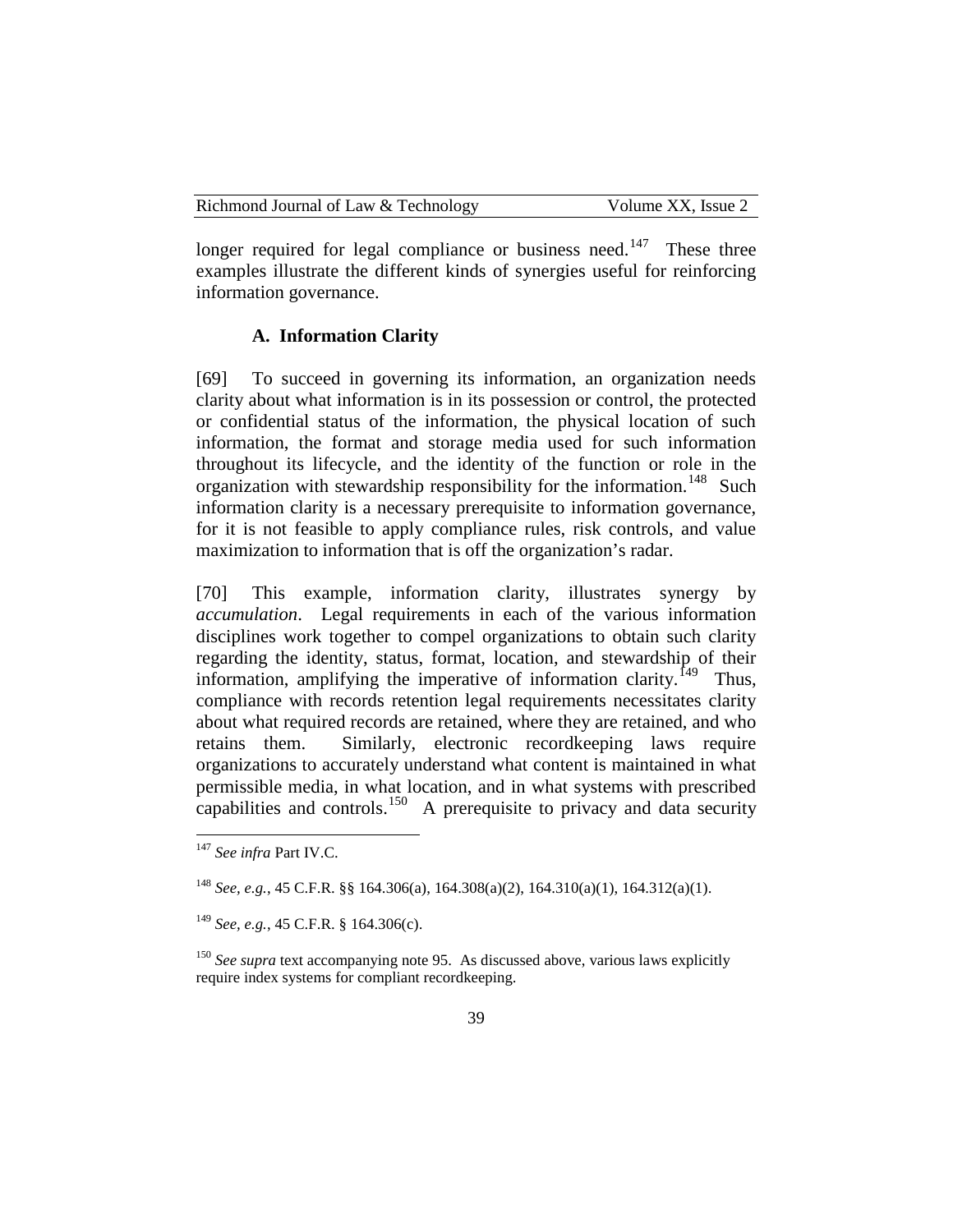Volume XX, Issue 2

compliance is organizational clarity on what information, with what protected status, is located where, and who has access to it.<sup>151</sup> Intellectual property law requires trade secret, invention, trademark, and copyright owners to clearly understand what information, located where, has what protected status, so that such protections for specific information will not be compromised or lost. In addition, the litigation preservation duty compels parties and their attorneys to understand specifically what information is subject to the preservation duty, as well as the location, format, and accessibility of such information.<sup>[152](#page-40-1)</sup>

[71] An organization that has adopted information governance will consider the accumulated impact of these various legal requirements, as well as the related risks and exposures, and as a result will be more motivated to establish efficient and effective information structures and policies yielding greater clarity about its information.

<span id="page-40-0"></span> <sup>151</sup> *See, e.g.*, 45 C.F.R. § 164.306(a). This need for clarity regarding information location, status, and format is particularly acute in the circumstance of a security breach of protected information. For example, if an organization suffers the theft of a laptop containing unencrypted personnel data, such as employee names in combination with Social Security numbers, the affected employees will likely need to be notified of the PII security breach pursuant to the law of their residency states. *See, e.g.*, MASS. GEN. LAWS ch. 93H, § 3 (2012); OR. REV. STAT. ANN. § 646A.604(1)-(3) (West 2011). In most such states, if the number of affected individuals exceeds a certain threshold, the organization will also need to notify the state's Attorney General. *See, e.g.*, MASS. GEN. LAWS ch. 93H, §§ 3, 4, 6. If the organization has no reasonable clarity regarding what information, regarding what individuals, was contained in the stolen laptop, it will dramatically magnify the resulting effort, costs, and reputational damage in its breach notifications and remediation for the incident.

<span id="page-40-1"></span><sup>152</sup> *See, e.g.*, Zubulake v. UBS Warburg, LLC*,* 229 F.R.D. 422, 432 (S.D. N.Y. 2004) ("[C]ounsel must become fully familiar with her client's document retention policies, as well as the client's data retention architecture.").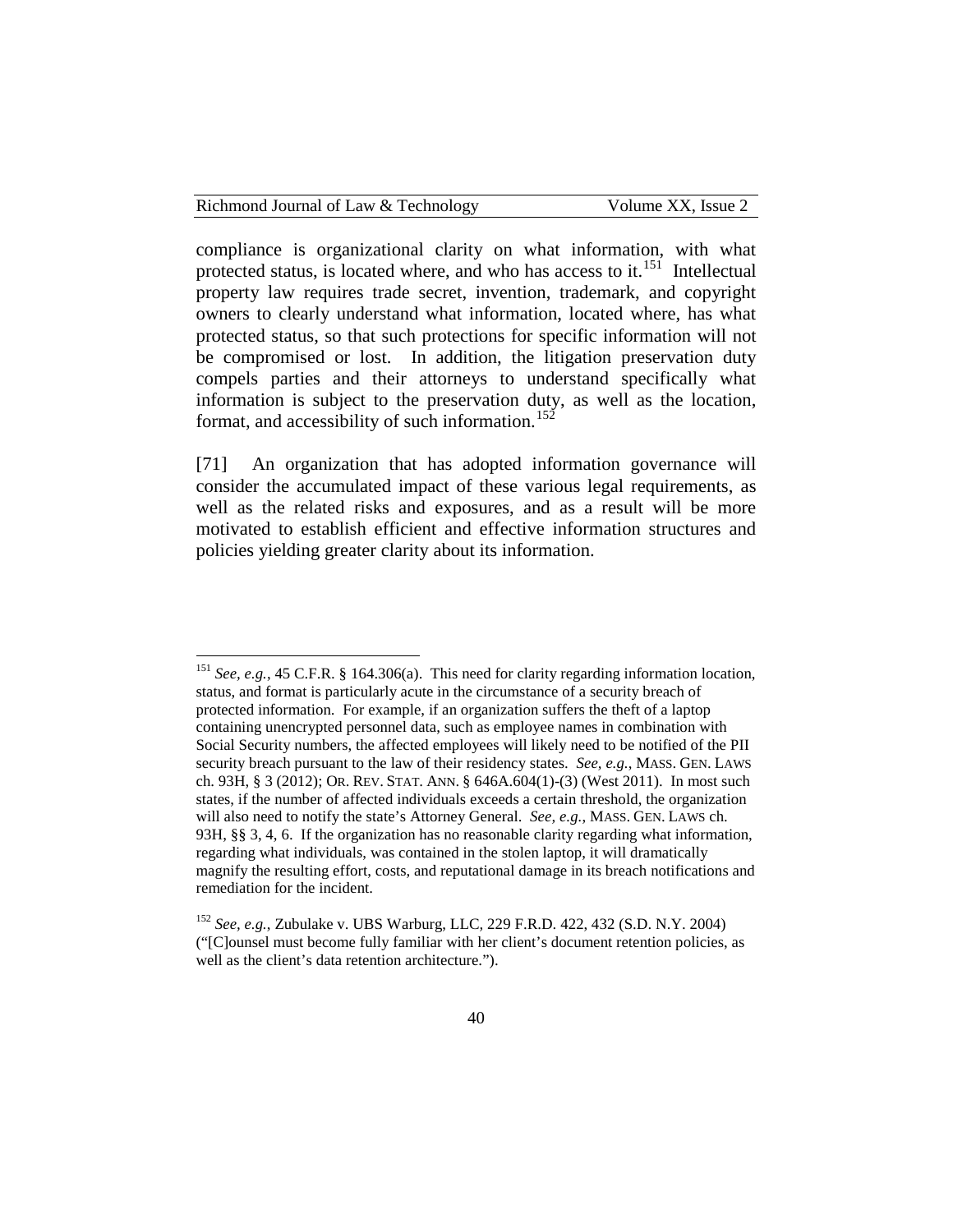#### **B. Cross-perimeter Controls**

[72] In the past, many organizations relied upon their perimeter walls, both physical and virtual, to control their information. While network firewalls and physical boundaries remain useful for certain purposes, the reality is that information flows into and out of organizations more freely now than ever before through such arrangements as service provider relationships and cloud computing.<sup>[153](#page-41-0)</sup> Yet the organization remains subject to applicable records retention, electronic recordkeeping, privacy and data security, intellectual property, and litigation preservation requirements; it is therefore crucial for the organization to understand what of its information is in the custody of others on its behalf and how to properly manage its relationships with such third parties through effective selection, contracting, and oversight.<sup>[154](#page-41-1)</sup>

[73] This example—the need for control of information in third-party arrangements and relationships—demonstrates synergy through *extension*, meaning the use of the more detailed requirements found in one discipline (*i.e.,* privacy and data security) to lead the way for establishing policies, controls, and practices that help with information issues and risks arising under the other disciplines.

[74] Third-party relationships, and the resulting movement of the organization's information beyond its perimeter walls, create risks and exposures regarding records retention, electronic recordkeeping, intellectual property, and litigation preservation. Legal requirements imposing records retention responsibilities are not rendered inapplicable simply because the organization has made arrangements with a third party

<span id="page-41-0"></span> <sup>153</sup> *See generally* George B. Delta & Jeffrey H. Matsuura, *§10.02 Controlling Network Access*, *in* CCH LAW OF THE INTERNET, 2013WL3924193 (3d ed. 2013).

<span id="page-41-1"></span><sup>154</sup> *See supra* text accompanying note 95; *see also* 45 C.F.R. §§ 164.306(a), (c), 164.308(b)(1), 164.314(a)(1)-(2).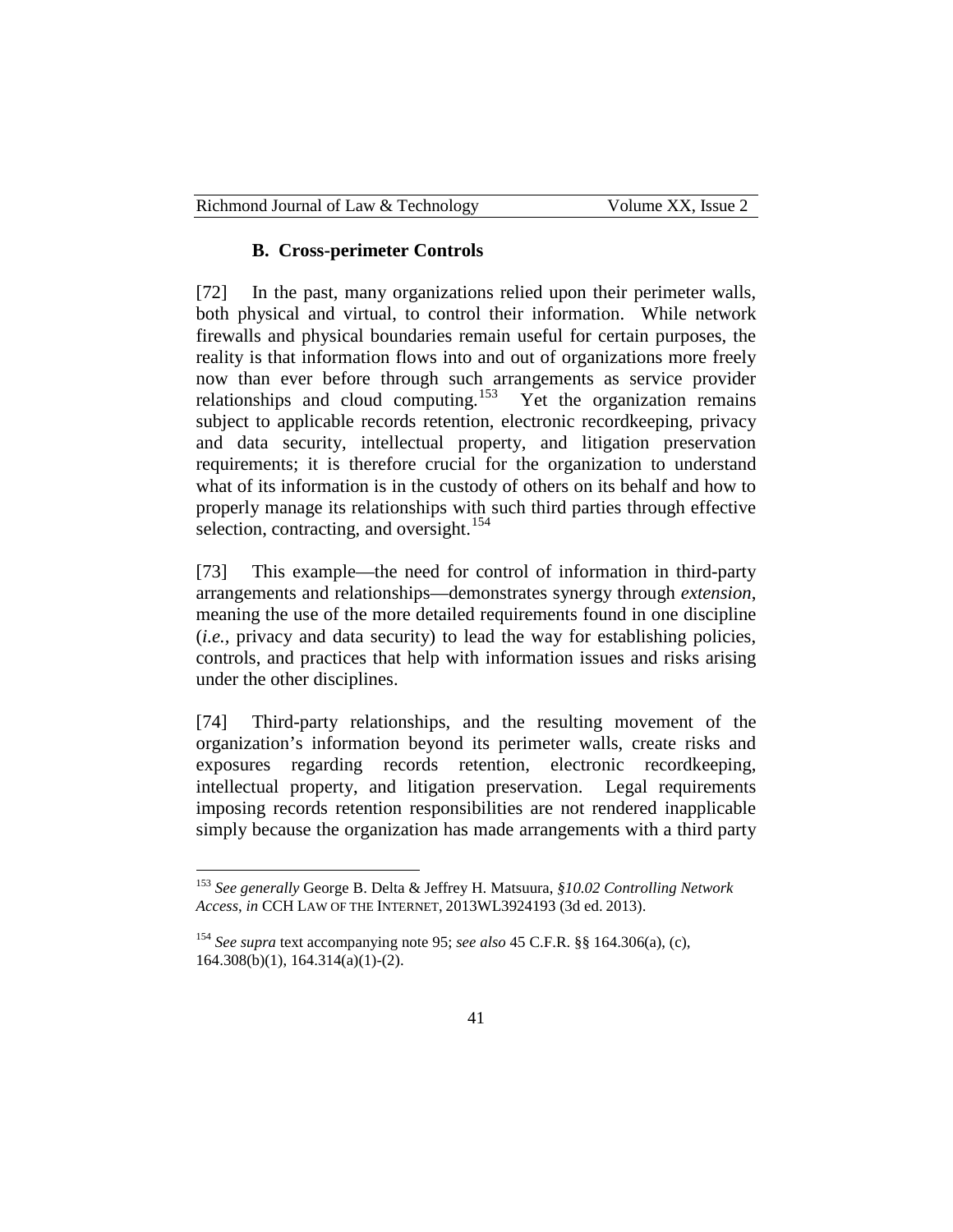| Richmond Journal of Law & Technology | Volume XX, Issue 2 |
|--------------------------------------|--------------------|
|                                      |                    |

to perform functions on the organization's behalf.<sup>[155](#page-42-0)</sup> Legal requirements for electronic recordkeeping may explicitly prohibit contracts or licensing that interfere with the organization's obligation to provide information access to the applicable regulatory agency.<sup>156</sup> Intellectual property rights may be diluted or lost if third party relationships do not have sufficient contractual controls.<sup>157</sup> Litigation production duties extend to Litigation production duties extend to discoverable information in the responding party's control, despite a lack of possession or custody by such party, $158$  and as a result the litigation preservation duty can extend to discoverable documents and data that are solely in the possession of an organization's service provider, nevertheless considered in the organization's control.<sup>[159](#page-42-4)</sup>

[75] Unlike these other information-focused disciplines, privacy and data security laws contain explicit compliance requirements for the management and oversight of third party information relationships. Thus, to satisfy explicit privacy and data security legal requirements, organizations must oversee third parties by conducting due diligence prior

<span id="page-42-0"></span><sup>&</sup>lt;sup>155</sup> Upon rare occasions, a regulation may explicitly provide for allocation of recordkeeping responsibility between an organization and a service provider for records the organization is otherwise required to be keep. For example, certain records must be kept pursuant to the Federal Trade Commission's Telemarketing Sales rule by the seller or telemarketer, but the regulations allow the seller and its telemarketer to allocate responsibility between themselves for the required recordkeeping by written agreement. *See* 16 C.F.R. § 310.5(c) (2012).

<span id="page-42-1"></span><sup>&</sup>lt;sup>156</sup> See supra text accompanying note 108.

<span id="page-42-2"></span><sup>157</sup> *See supra* Part II.D.

<span id="page-42-3"></span><sup>158</sup> *See* FED. R. CIV. P. 34(a)(1).

<span id="page-42-4"></span><sup>159</sup> *See, e.g.*, Carrillo v. Schneider Logistics, Inc., No. CV 11-8557-CAS (DTBx), 2012 U.S. Dist. LEXIS 146903, at \*39 (C.D. Cal. Oct. 5, 2012) (holding that the defendant had ownership over surveillance video tapes with the ability to request them from its thirdparty security vendor and ordering defendant to produce the tapes after defendant failed to produce surveillance video tapes held by the vendor).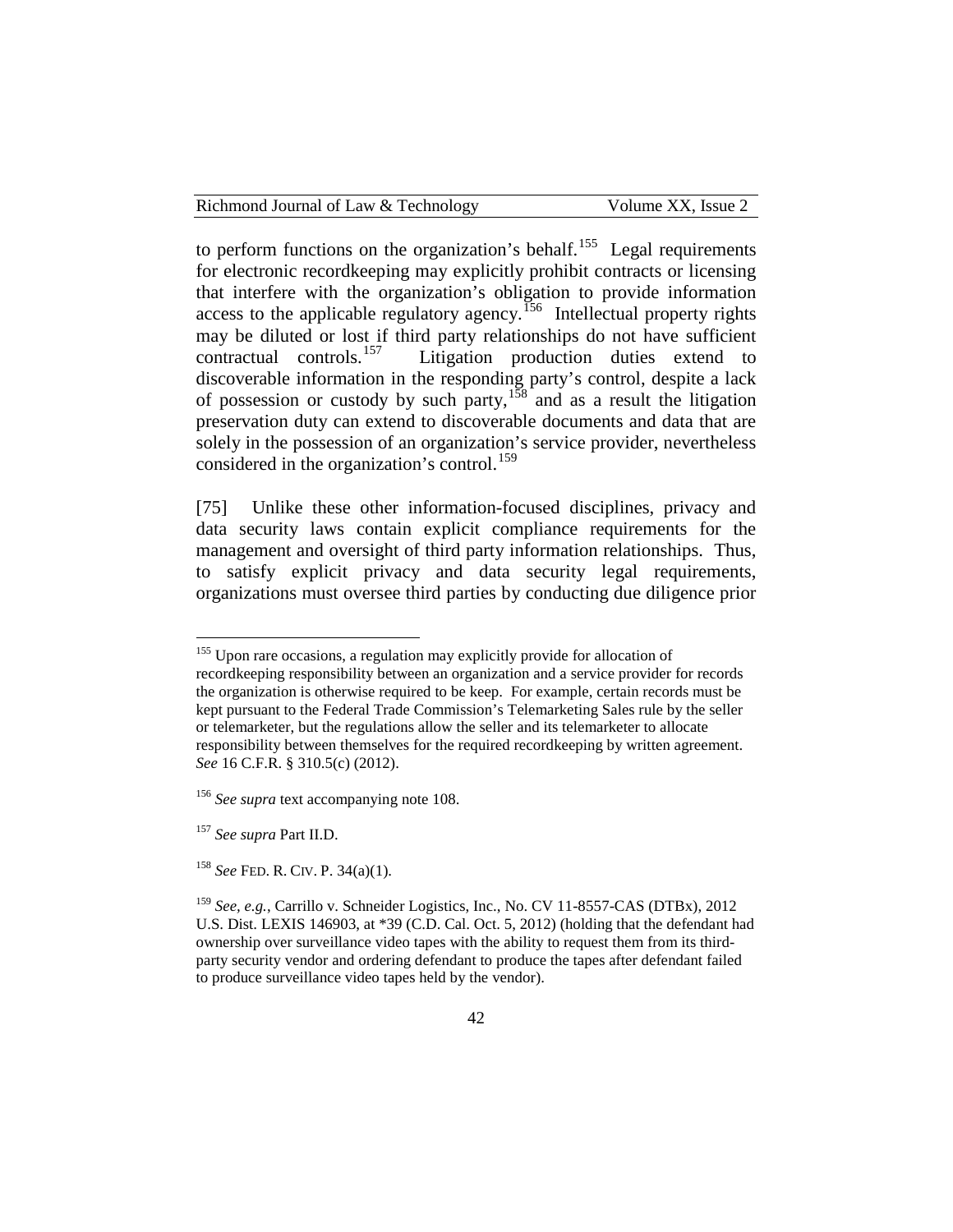| Richmond Journal of Law & Technology | Volume XX, Issue 2 |
|--------------------------------------|--------------------|
|--------------------------------------|--------------------|

to forming the relationship, by ensuring that third-party contracts contain necessary terms and assurances for information controls, and by effective monitoring of the third party's performance under the contractual relationship.[160](#page-43-0)

[76] Organizations applying the information governance approach can use this synergy to strengthen their internal processes for business partner selection, contracting, and contract management, using privacy and data security requirements as their roadmap to establish processes that will also address other information-related risks. Thus, due diligence, contract approvals, and relationship management processes can be modified to more consistently and reliably address third-party records retention, electronic recordkeeping, intellectual property issues, and litigation preservation issues, in addition to privacy and data security mandates. This synergy will thereby better ensure that all of the organization's information governance objectives are met regarding information shared with or held by third parties.

## **C. Defensible Destruction**

[77] In the absence of both a legal retention requirement and an applicable preservation duty, it is by definition legally permissible for an organization to dispose of information in a compliant manner. The reality is, however, that far too many organizations maintain far too much information without any legal requirement or business need to do so. $^{161}$  $^{161}$  $^{161}$ 

<span id="page-43-0"></span><sup>&</sup>lt;sup>160</sup> *See supra* text accompanying notes 112-22.

<span id="page-43-1"></span><sup>161</sup> *See, e.g.*, Brian J. Greenberg, *Seven Questions Every CIO Should Be Able to Answer About e-Discovery and Legal Holds*, GEN. SYS. DYNAMICS,

http://gsysd.com/articles/what-every-cio-needs-to-know-about-legal-holds.html (last visited Feb. 20, 2104) ("Most organizations turn over far too much information exposing the company to additional legal and financial risk. Freezing everything and keeping all backup data forever is almost never the correct solution to the problem and only creates much larger problems.").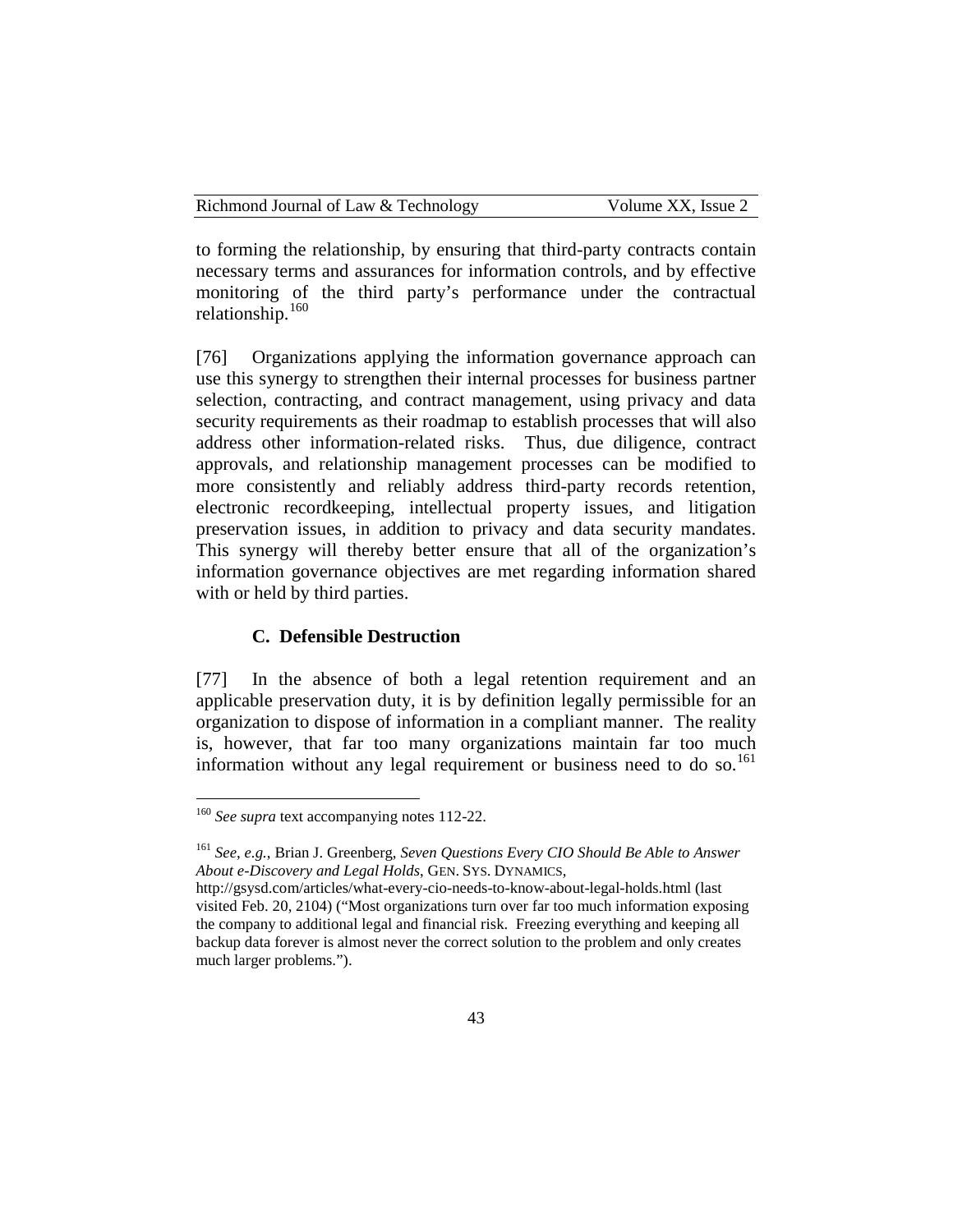The results of this unfortunate practice include unnecessary storage costs and inefficiencies in the organization's operations, uncertainties arising about the integrity and reliability of information, and exposures to unnecessary litigation expense due to the uncontrolled accumulation of unnecessary information.<sup>[162](#page-44-0)</sup>

[78] This example—addressing the uncontrolled accumulation of unnecessary information—illustrates synergy by *counterbalance*, which is the use of compliance requirements found in one or more of the information disciplines to balance the effect of legal requirements in the other disciplines and thereby to reach the appropriate result.

[79] Neither records retention requirements nor litigation preservation duties compel organizations to dispose of information.<sup>163</sup> Records retention laws in the United States are generally expressed in a "mandatory minimum" manner, in which the statute or regulation requires that the record be retained for a period of time, or for at least a minimum period of time, without a requirement that the record be disposed of at the end of that period.<sup>164</sup> Similarly, the litigation preservation duty, once

<span id="page-44-2"></span><span id="page-44-0"></span> <sup>162</sup> *See* THE SEDONA CONF., THE SEDONA GUIDELINES: BEST PRACTICE GUIDELINES & COMMENTARY FOR MANAGING INFORMATION & RECORDS IN THE ELECTRONIC AGE 1, 6- 7, 32, 36 (Charles R. Ragan et al. eds., 2005), *available at*

https://thesedonaconference.org/publication/Managing%20Information%20%2526%20R ecords.

<span id="page-44-1"></span><sup>&</sup>lt;sup>163</sup> Compliant disposal of information no longer required to be maintained by applicable laws or the organization's policies is a well-accepted records management practice, despite the general absence of a legal requirement in recordkeeping laws to so dispose. *See* INT'L ORG. FOR STANDARDIZATION, ISO 15489-1, INFORMATION AND DOCUMENTATION—RECORDS MANAGEMENT § 7.1(j) (records management programs should ensure "that records are retained only for as long as needed or required"). *See generally Generally Accepted Recordkeeping Principles: Principle of Disposition*, ARMA INT'L, http://www.arma.org/r2/generally-accepted-br-recordkeepingprinciples/disposition (last visited Mar. 4, 2014).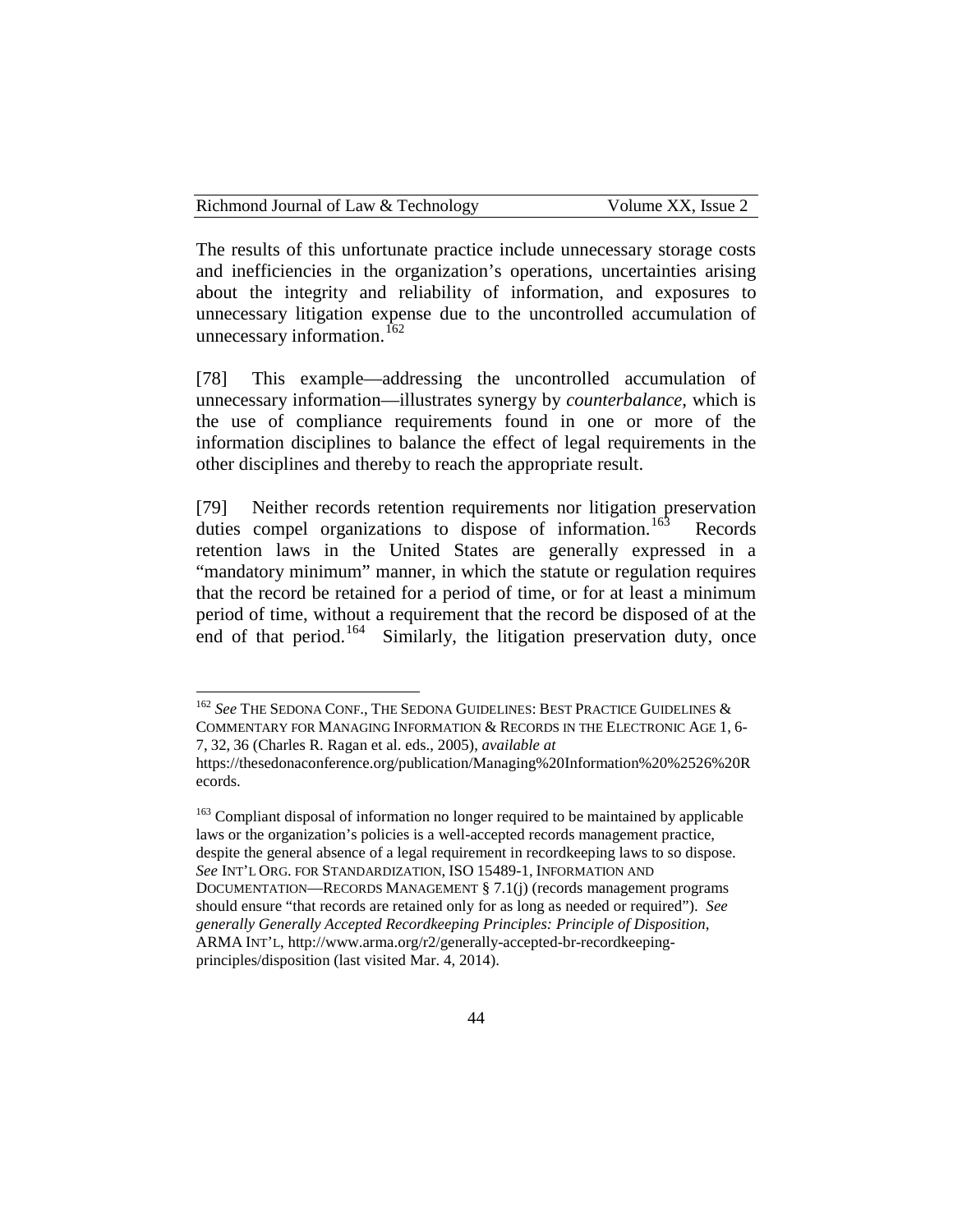triggered, creates an obligation to preserve information within its scope, at least until the duty's existence comes to an end.<sup>165</sup> While case law acknowledges the prerogative of organizations to have and to follow a records retention schedule, such permission comes with the caveat of the preservation duty's mandate to preserve information relevant to pending or impending litigation.<sup>[166](#page-45-1)</sup>

[80] Privacy and data security laws, however, create synergy by providing counterbalance. There cannot be a security breach for information that has previously been disposed of in a legally compliant manner. Therefore, privacy and data security laws requiring the safeguarding of protected information implicitly compel organizations to compliantly dispose of such information once it is no longer needed. Some privacy and data security legal requirements expressly require such disposal. For example, HIPAA business associate contracts must provide that, if feasible, upon contract termination all protected health information received from the covered entity, or created or received on its behalf by the business associate, must be returned or destroyed with the business associate retaining no copies of such information.<sup>167</sup> Furthermore, entities

<span id="page-45-1"></span><sup>166</sup> *See* Arthur Andersen LLP v. United States, 544 U.S. 696, 704 (2005) (citing Christopher R. Chase, *To Shred or Not to Shred: Document Retention Policies and Federal Obstruction of Justice Statutes*, 8 FORDHAM J. CORP. & FIN. L. 721-23 (2003)) ("'Document retention policies,' which are created in part to keep certain information from getting into the hands of others, including the Government, are common in business. . . . It is, of course, not wrongful for a manager to instruct his employees to comply with a valid document retention policy under ordinary circumstances.").

<span id="page-45-2"></span> $167$  45 C.F.R. § 164.504(e)(2)(ii)(I) (2012).

 <sup>164</sup> *See, e.g.*, 47 C.F.R. § 64.604(c)(D)(7) (2012) (providing an example of a mandatory minimum standard in the telecommunication context).

<span id="page-45-0"></span><sup>165</sup> *See generally* Jason A. Phil and Derek E. Larsen-Chaney, *Litigating Litigation Holds: A Survey of Common Law Preservation Duty Triggers*, 17 J. TECH. L. & POL'Y 193, 199- 200 (2012) (defining the litigation preservation duty).